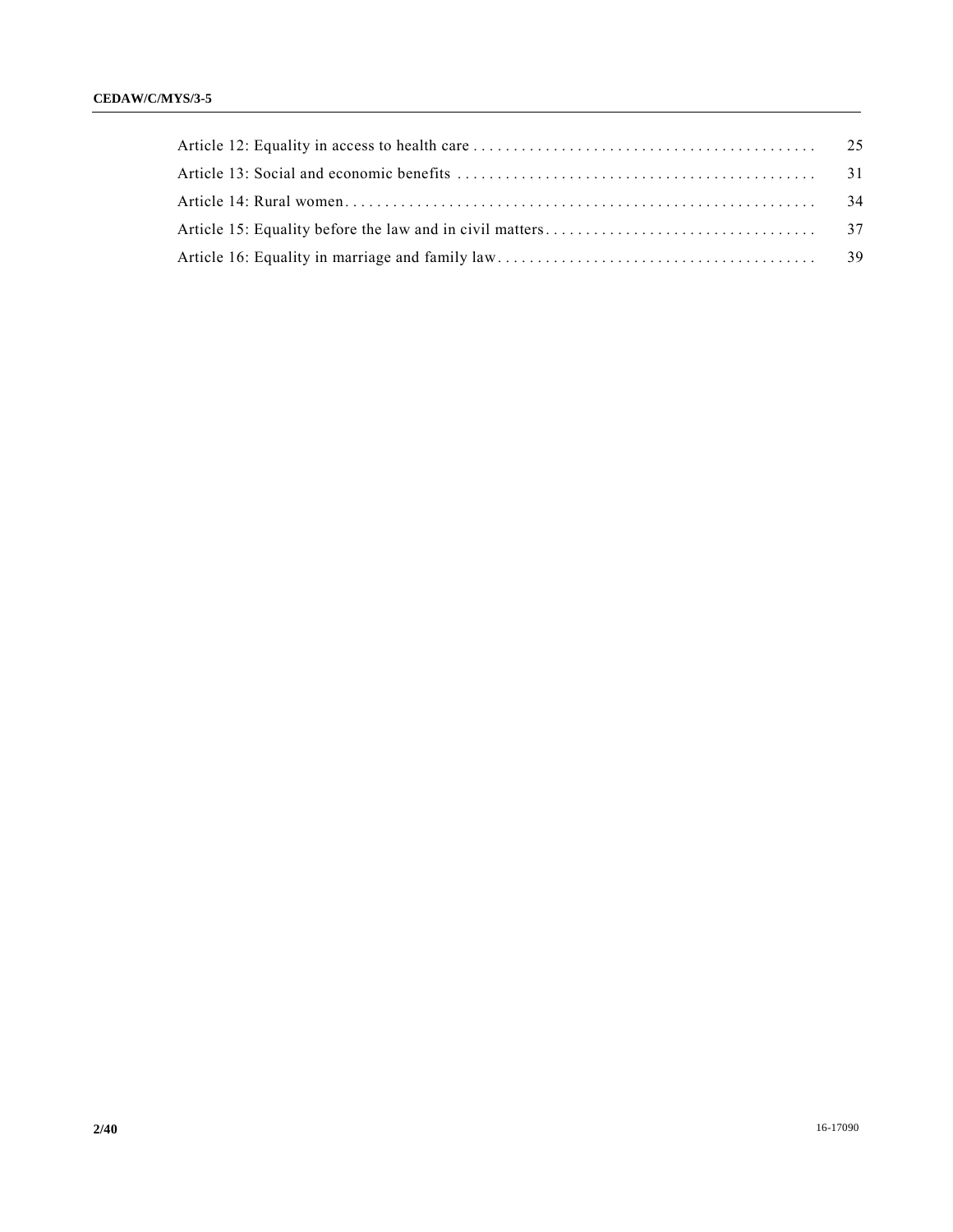### **Article 1**

### **Discrimination against women**

1. The principle of gender equality and non-discrimination against women, an essential conception of the Convention, continues to be observed in Malaysia by means of constitutional guarantees as articulated in the Federal Constitution, the supreme law of Malaysia. Article 8(2) of the Federal Constitution provides as follows:

Except as expressly authorized by this Constitution, there shall be no discrimination against citizens on the ground only of religion, race, descent, place of birth or gender in any law or in the appointment to any office or employment under a public authority or in administration of any law relating to the acquisition, holding or disposition of property or the establishing or carrying on of any trade, business, profession, vocation or employment.

2. Although no express definition of "discrimination against women" is found in the Federal Constitution or in any legislation, the principle of gender equality and non-discrimination against women is clearly enshrined in the Federal Constitution. Malaysia has reflected on its obligations under this article and maintains that the existing article 8(2) of the Federal Constitution serves as an overriding framework which provides for necessary guarantee related to the issue of elimination of discrimination against women as envisaged by article 1 of the Convention. It sets the tone for all legislative and administrative measures in Malaysia to be in line with the requirements under article 1, which have been incorporated in the relevant laws. The fact that there is also no specific national legislation in Malaysia that provides for the said definition, does not bar the Government to continue with the implementation of various measures to give effect and to achieve the objectives of this core principle, which will be deliberated in more detail in article 2 and other relevant articles as well as in Appendix A of this Report<sup>1</sup>. Progressive implementations and measures to eliminate discrimination are being undertaken and are evident from the legislative, judicial and administrative measures taken by Malaysia to implement the principle of gender equality and non-discrimination against women in Malaysia.<sup>2</sup> These measures significantly illustrate the application and effect of article 8(2) of the Federal Constitution which are elaborated further throughout this Report. The Government recognizes and promotes the acceptance and understanding of equality of all persons under the law. Article 8(2) of the Federal Constitution confers additional protection on the citizens on certain matters whereby it forbids discrimination against citizens on the grounds of religion, race, descent, place of birth or gender in any law or in the appointment under a public authority or in the administration of any law relating to the acquisition, holding or disposition of property or the establishing or carrying on of any trade, business,

**\_\_\_\_\_\_\_\_\_\_\_\_\_\_\_\_\_\_**

<sup>&</sup>lt;sup>1</sup> Certain laws have been enacted or amended in order to eliminate discrimination against women, namely Domestic Violence Act 1994, The Islamic (Federal Territories) Act 2005, Income Tax Act 1967, Distribution Act 1958 (Act 300), Guardianship of Infants Act 1961, The Juvenile Court Act 1947, The Amendment to the Land (Group Settlement Areas) Act 1960, and The Pension Act 1980.

<sup>&</sup>lt;sup>2</sup> Reference of the detail enactment and amendment of laws can be found in the previous report and the responses to the list of issues and questions for consideration of the combined report.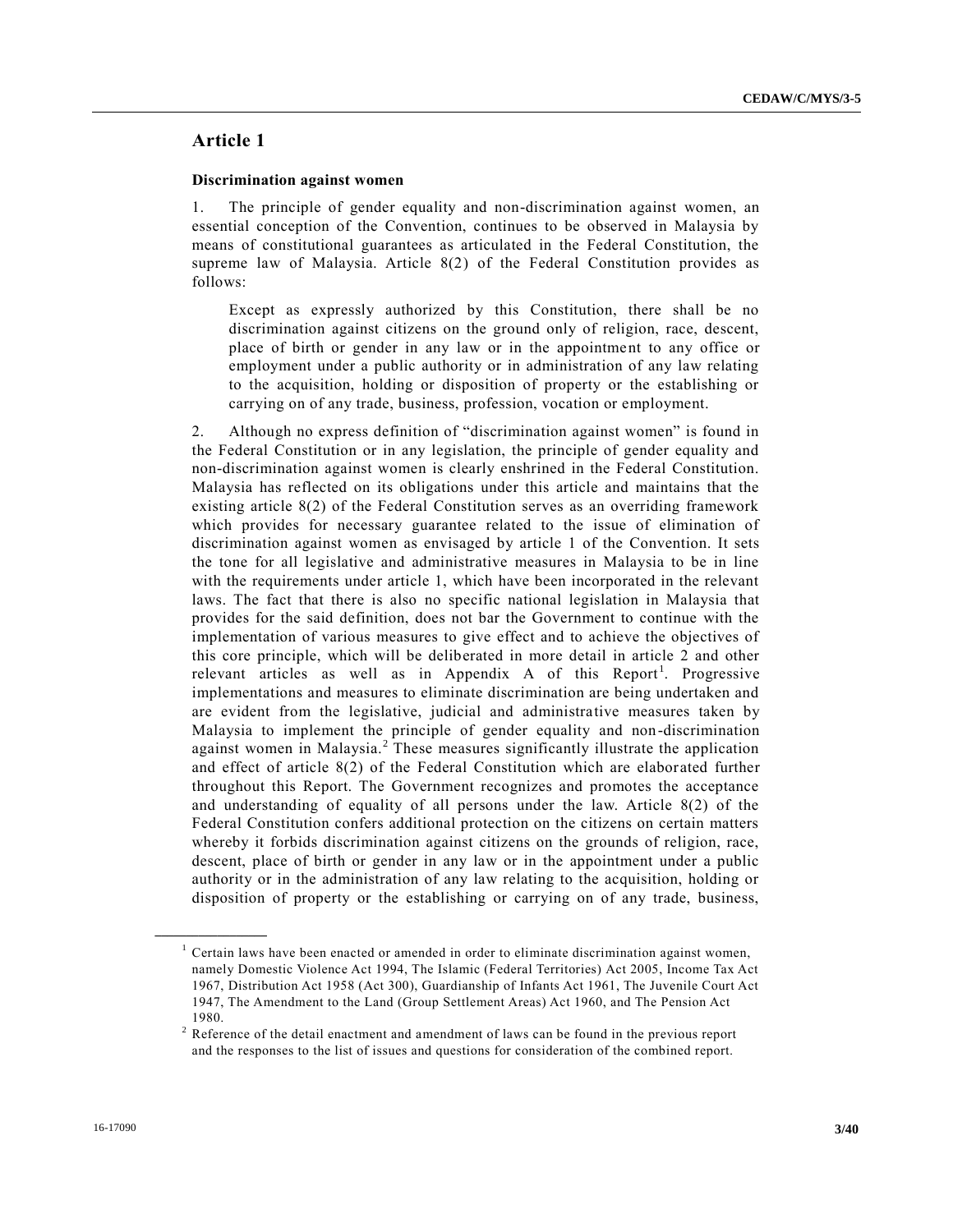profession, vocation or employment except as expressly authorized by the Federal Constitution. Thus, the Government does not find any cogent reasons to review the Federal Constitution for the purpose of defining discrimination as provided under article 1 of CEDAW.

### **Article 2**

### **Measures to eliminate discrimination**

3. Malaysia has taken the necessary progressive action towards the full realization of women's rights and elimination of discrimination in the country. Among the actions taken are the withdrawal of certain reservations to the Convention and amendments of the legislation.

### **Reservations to the Convention**

4. Upon accession to the Convention on 5 July 1995, Malaysia made reservations through the following declaration:

The Government of Malaysia declares that Malaysia's accession is subject to the understanding that the provisions of the Convention do not conflict with the provisions of the Islamic Syariah Law and the Federal Constitution of Malaysia. With regard thereto, further, the Government of Malaysia does not consider itself bound by the provisions of articles  $2(f)$ ,  $5(a)$ ,  $7(b)$ , 9 and 16 of the aforesaid Convention.

5. Following its commitment to implement the strategies and programmes under the Beijing Platform for Action in 1995, the Government subsequently withdrew its reservations to the articles 2(f), 9(1), 16(1)(b), 16(1)(d), 16(1)(e) and 16(1)(h) on 6 February 1998.

6. As a follow-through to the constructive dialogue with the CEDAW Committee in May 2006, efforts were intensified towards the possible withdrawal of the remaining reservations through consultations with the relevant government agencies, state governments, non-governmental organizations (NGOs) and other stakeholders. As a result of this, on 19 July 2010, the Government of Malaysia notified the Secretary-General of its withdrawal to reservation of articles 5(a), 7(b) and  $16(2)$  of the Convention. With that, Malaysia now only reserves on articles  $9(2)$ ,  $16(1)(a)$ ,  $16(1)(c)$ ,  $16(1)(f)$ ,  $16(1)(g)$  and  $16(2)$ .

### **Legislative measures to eliminate discrimination**

7. In line with article 8(2) of the Federal Constitution, certain laws were reviewed to ensure the adherence to the principle of non-discrimination in gender equality. Malaysia notes that gender-based violence is a form of discrimination that seriously inhibits women's ability to enjoy rights and freedoms on the basis of equality with men and States parties should take appropriate and effective measures to overcome all forms of gender-based violence, ensure laws against family violence and abuse, rape, sexual assault and other gender-based violence, give adequate protection to all women, and respect their integrity and dignity. Also, specific preventive and punitive measures are necessary to overcome trafficking and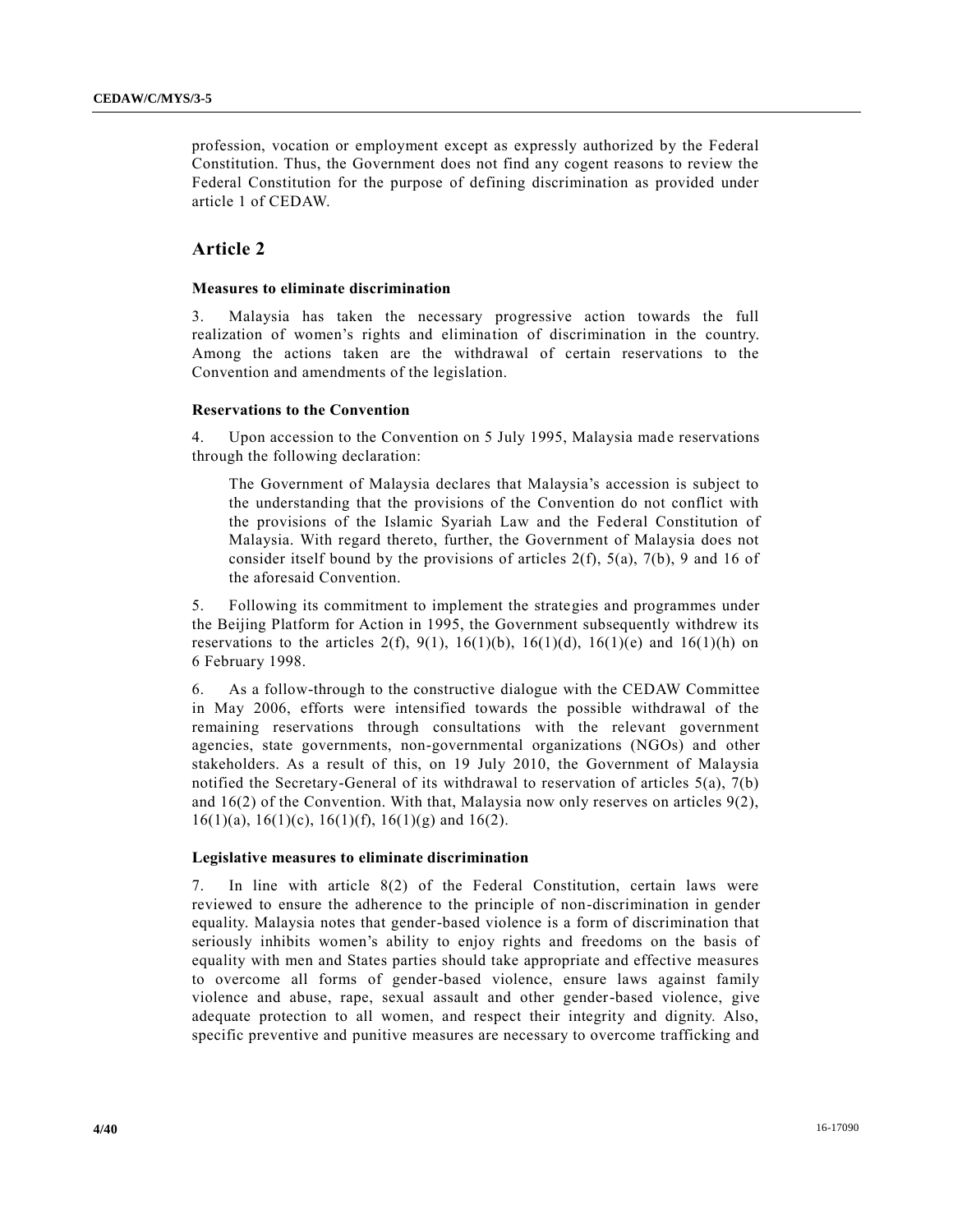sexual exploitations.<sup>3</sup> In this regard, some of the legislations which had been enacted and amended by the Government in order to eliminate discrimination against women are as follows:

### *The Penal Code*

8. The Penal Code was amended in 2006 to increase the penalties for offences relating to rape and incest and its implication in protecting the principle of non-discrimination.<sup>4</sup>

9. Apart from increasing penalties for offences relating to rape and incest, a new provision namely section 375A was inserted. This new provision makes it an offence for any man who, during the subsistence of a valid marriage, causes hurt or fear of death or hurt to his wife or any other person in order to have sexual intercourse with his wife. Any man who is found guilty of this offence shall be punished with imprisonment for a term which may extend to five years.

10. Although the term "marital rape" is not explicitly stipulated in the provision, it is clear that section 375A mainly intends to further strengthen legal protection for wives from being hurt by their husbands to have sexual intercourse. In this regard, apart from section 375A, there are other existing provisions in the Penal Code which can be resorted to by wives, depending on facts of the case. Among others, a husband can always be charged for an offence of causing injury in which the punishment may go as high as 20 years imprisonment. Such a punishment is generally similar to punishment for rape, and significantly higher than certain other countries that make specific provision for "marital rape".

11. Therefore, although the form of law on "marital rape" in Malaysia may be different from other jurisdiction, the above legal provisions prove that Malaysia, in substance, pays due attention to the issue of "marital rape" and is committed to provide sufficient protection for victims.

12. Section 376 (1) of the Penal Code provides that subject to subsections (2), (3) and (4), whoever commits rape shall be punished with imprisonment for a term which may extend to twenty years, and shall also be liable to whipping. Subsection (2) provides that those who commit rape on a woman under any of the circumstances as prescribed in paragraphs (a) to (g) shall be punished with imprisonment for a term of not less than five years and not more than thirty years and shall also be liable to whipping.

13. Section 376(3) of the Penal Code provides that whoever commits rape on a woman whose relationship to him is such that he is not permitted under the law, religion, custom or usage, to marry her, shall be punished with imprisonment for a term of not less than eight years and not more than thirty years, and shall also be punished with whipping of not less than ten strokes. Subsection (4) provides that whoever while committing or attempting to commit rape causes the death of the

**\_\_\_\_\_\_\_\_\_\_\_\_\_\_\_\_\_\_**

<sup>3</sup> CEDAW Committee General Recommendation No. 19.

<sup>4</sup> Section 375 of the Penal Code defines rape as follows: A man is said to commit "rape" who, except in the case hereinafter excepted, has sexual intercourse with a woman under circumstances falling under any of the following descriptions in subparagraphs (a) to (g) of the said section.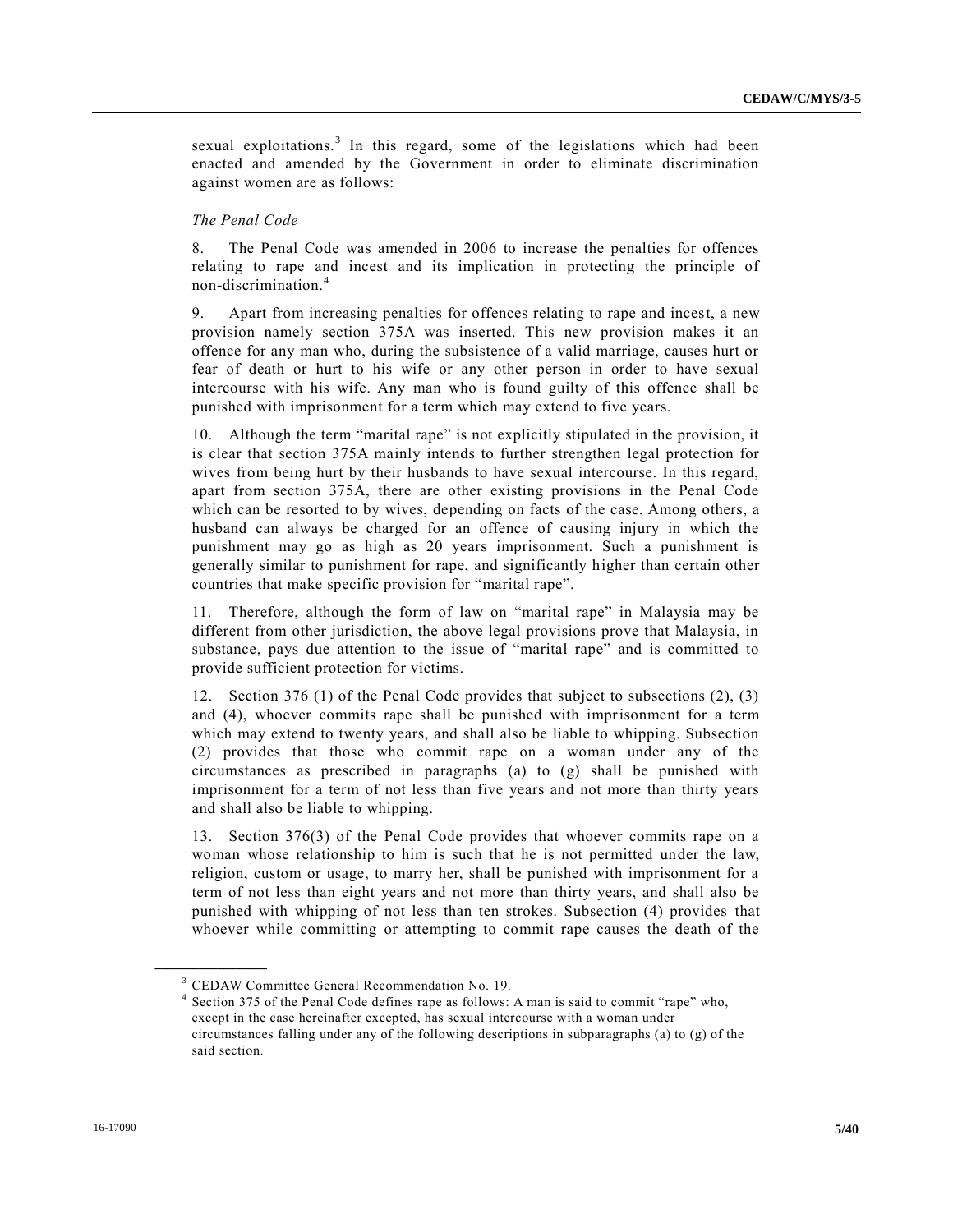woman on whom the rape is committed or attempted shall be punished with death or imprisonment for a term of not less than fifteen years and not more than thirty years, and shall also be punished with whipping of not less than ten strokes.

14. In the year 2007, through the Penal Code (Amendment) Act 2004, the law governing the offences of rape under section 376 of the Penal Code, introduced two categories for the punishment of rape. For the first category, the punishment imposed for rape is imprisonment for a term which extends to 20 years and whipping. For the second category (aggravated rape), the punishment meted out for is imprisonment for a term not less than 5 years and not more than 30 years and whipping.

15. The law defining the offence of incest and its punishment has been inserted under the new section 376A and section 376B of the Penal Code. Section 376A provides that a person is said to commit incest if he or she has sexual intercourse with another person whose relationship to him or her is such that he or she is not permitted, under the law, religion, custom or usage applicable to him or her, to marry that other person.

### *The Criminal Procedure Code in 2007 on search procedures*

16. The search procedure of a person under the Criminal Procedure Code (CPC) was amended in 2007 to elaborate on four types and conduct of body search namely pat down search, strip search, intimate search, and intrusive search. The schedule also highlighted different procedures that should be conducted on a man and woman. The amended search procedures under the CPC will ensure that the enforcement officers will be more vigilant on the procedure of conducting the search. At the same time, it will educate and create the awareness among the people of the importance to respect the dignity of women.

### *The Criminal Procedure Code in 2012 on prohibiting sexual offenders from plea bargaining*

17. With effect from 1 June 2012, Malaysia implemented the plea bargaining concept for criminal cases; vide amendment to section 172A-G of the Criminal Procedure Code. This pre-trial process allows an accused charged with an offence and claims to be tried to apply for plea bargaining in the courts in which the offenc e is to be tried, by pleading guilty to the charge, and the courts are empowered to impose a lighter sentence in the said application.

18. That notwithstanding, the law specifically states that plea bargaining system does not apply in certain instances, including any sexual related offences and any offences committed against a child who is below twelve years of age.<sup>5</sup> This exemption ensures sexual offences against women such as rape would not be given lighter sentence due to plea bargaining by the accused. It may also be seen as a measure to prevent continual insecurity for victims of sexual related offences. If not for the prohibition, sexual offenders would have been allowed to take advantage of lesser charge or sentence and may be allowed to integrate into society quickly and perpetrate more crimes.

**\_\_\_\_\_\_\_\_\_\_\_\_\_\_\_\_\_\_**

<sup>&</sup>lt;sup>5</sup> Subsections  $172D(3)(b)(iii)$  and  $172D(3)(b)(iv)$  of Criminal Procedure Code.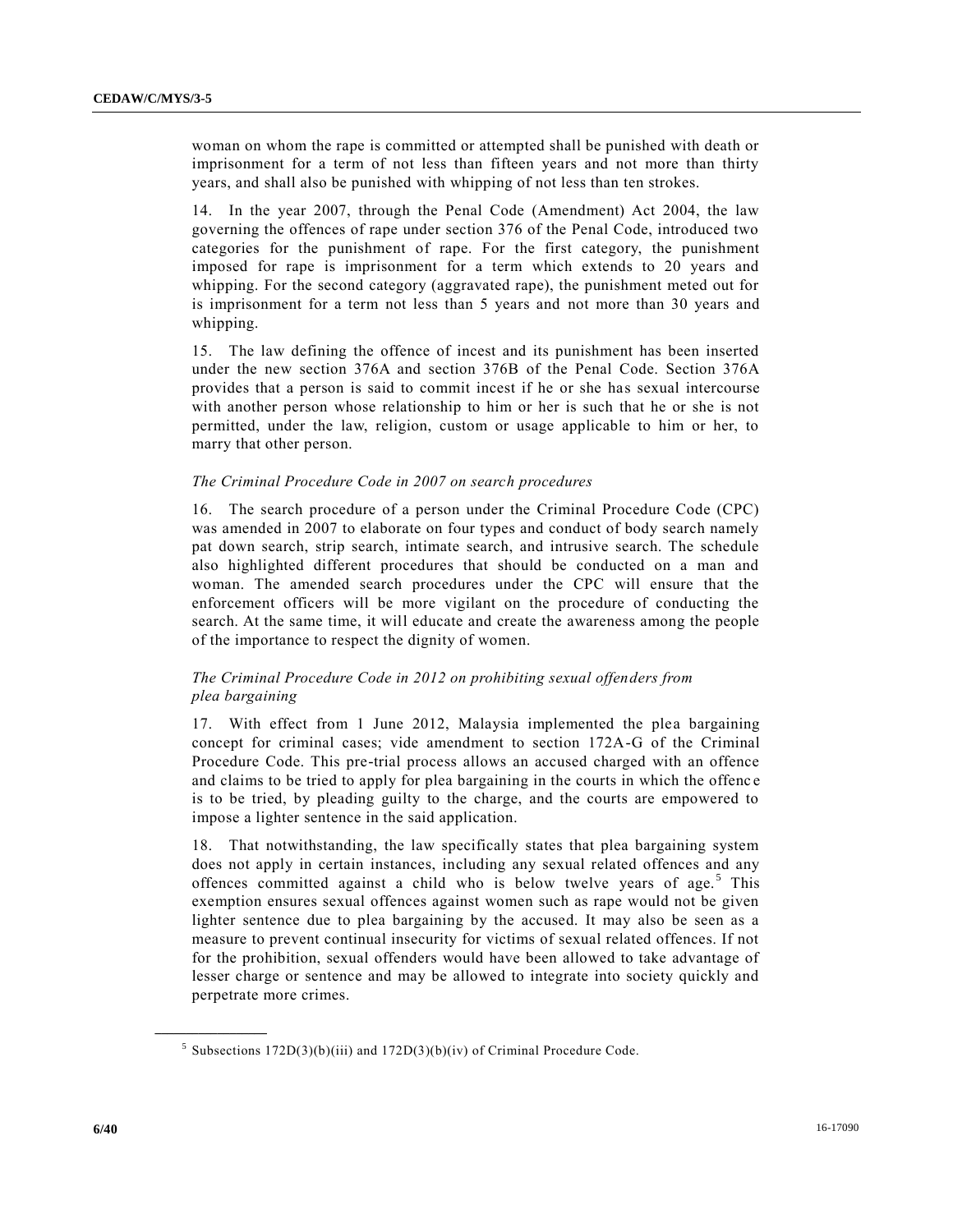### *The Pensions Act 1980*

19. The Pensions Act was amended in 2002 to allow widows to continue receiving pensions even after they remarried, aiming to protect and ensure the well-being of widows and their children.

### *Land (Group Settlement Areas) Act 1960 (Revised 1994)*

20. Land (Group Settlement Areas) Act 1960 (Revised 1994) which was amended in 2002, provides wives of settlers a joint stake in the land awarded to their husbands. Before that, only husbands were recognized as sole owners of the settlement.

### *Immigration Regulations 1963*

21. The Immigration Regulations 1963 was amended and effective 15 March 2007. The Regulations allow foreign men married to Malaysian women to renew their social visit pass every five years as opposed to annually. Likewise, foreign women who are divorced or separated from their Malaysian husbands can apply for social visit pass on an annual basis beginning 1 September 2001 compared with the previous occasion in which they would lose their rights to apply for a social visit pass upon their divorce or separation from their Malaysian husbands.

### *The Anti-Trafficking in Persons Act 2007*

22. The Anti-Trafficking in Persons Act 2007 was passed by the Parliament in May 2007 and was fully enforced since February 2008. Among others, the Act seeks to address the issue of human trafficking, especially women and children, prosecute the offenders and provide protection and shelter to the victims. The Act was amended and renamed Anti-Trafficking in Persons Act and Smuggling of Migrants Act, which among others, added a new component of smuggling of migrant offences.

### *The Domestic Violence Act 1994*

23. The Domestic Violence Act 1994 (DVA) was enacted to curb the use of violence as an instrument to settle domestic disputes and as a platform for the victims (spouse, former spouse, child, incapacitated adult or any member of the family) to seek protection and justice. In December 2011, the DVA was amended to widen the definition of "domestic violence" to include emotional, mental and psychological forms of domestic violence and the usage of drugs or intoxicating substance on the victim without his/her consent. Therefore, the DVA protect victims not only from physical abuse but also from emotional, mental and psychological abuses.

### *The Employment Act 1955*

24. The Employment Act 1955 which was amended and enforced with effect from 1 April 2012, with key improvements on the criminalization of sexual harassment in the workplace, which aims for the protection of women, as well as extending maternity leave benefits for all women employees. Sexual harassment complaints are defined broadly under the Act to encompass complaints by an employee against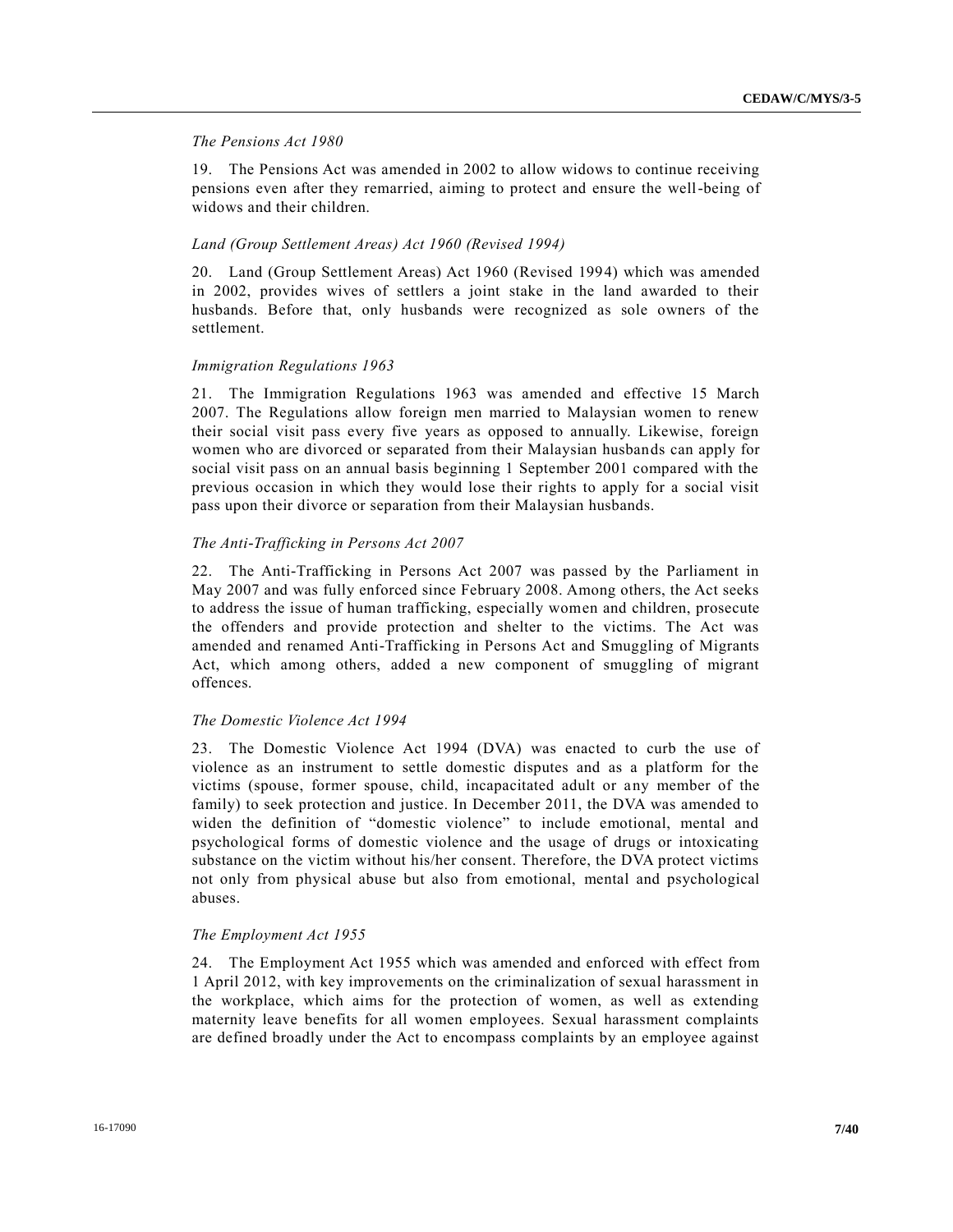another employee, by an employee against any employer, or by an employer against an employee. The Act imposes an obligation on the employer to inquire into any sexual harassment complaints in the prescribed manner unless the stipulated grounds of refusal are satisfied. Maternity leave benefits which are extended to all women employees regardless of their salary level, among others, provide an assurance that a female employee cannot be terminated during the period of maternity leave although the female employee fails to give notice of her maternity leave.

### **Amendment to the Islamic Family Law**

25. Several provisions in the Islamic Family Law (Federal Territories) Act 1984 were amended to further safeguard the rights of women. For example, section 23 of the Act was amended to protect a woman whose husband contracts another marriage. The amended provision imposes a condition for the man who wishes to contract another marriage to obtain the court's written permission prior to the marriage. In addition, the new provision provides that the court shall have the power on the application by any party to the marriage to require a person to pay maintenance to his existing wife or wives, or to order the division between the parties of the marriage of any assets acquired by them during the marriage by their joint efforts, or the sale of any such assets and the division of the proceeds of the sale. In this regard, most of the states in Malaysia have taken action by amending the relevant provisions. The effort to accomplish uniformity of Syariah laws throughout the country is to support the Government initiative towards the advancement of woman. Syariah laws are purely state matters. Syariah laws or Islamic matters in Malaysia are governed in accordance with article 74 of the Federal Constitution which provides for the subject matter of Federal and State laws. In this regard, article 74(2) and List II (State List) of the Ninth Schedule of the Federal Constitution further stipulate matters that fall under States which are, among others, as follows:

Except with respect to the Federal Territories of Kuala Lumpur, Labuan and Putrajaya, Islamic law and personal and family law of persons professing the religion of Islam, including the Islamic law relating to succession, testate and intestate, betrothal, marriage, divorce, dower, maintenance, adoption, legitimacy, guardianship, gifts, partitions and non-charitable trusts

26. In view of these constitutional provisions, it is prescribed that:

(a) Each State has exclusive jurisdiction and power to govern and legislate on Islamic matters in its own territory; and

(b) The Federal Government has jurisdiction and power to govern and legislate on Islamic matters within the Federal Territories.

27. Under the model laws, the relevant laws and procedures have guaranteed the rights of woman, among others, as follows:

### *Administration of Islamic Law Act/Enactments*

28. The reciprocal action provision was introduced under the Administration of Islamic Law Enactments and Syariah Court Enactments/Ordinances to allow the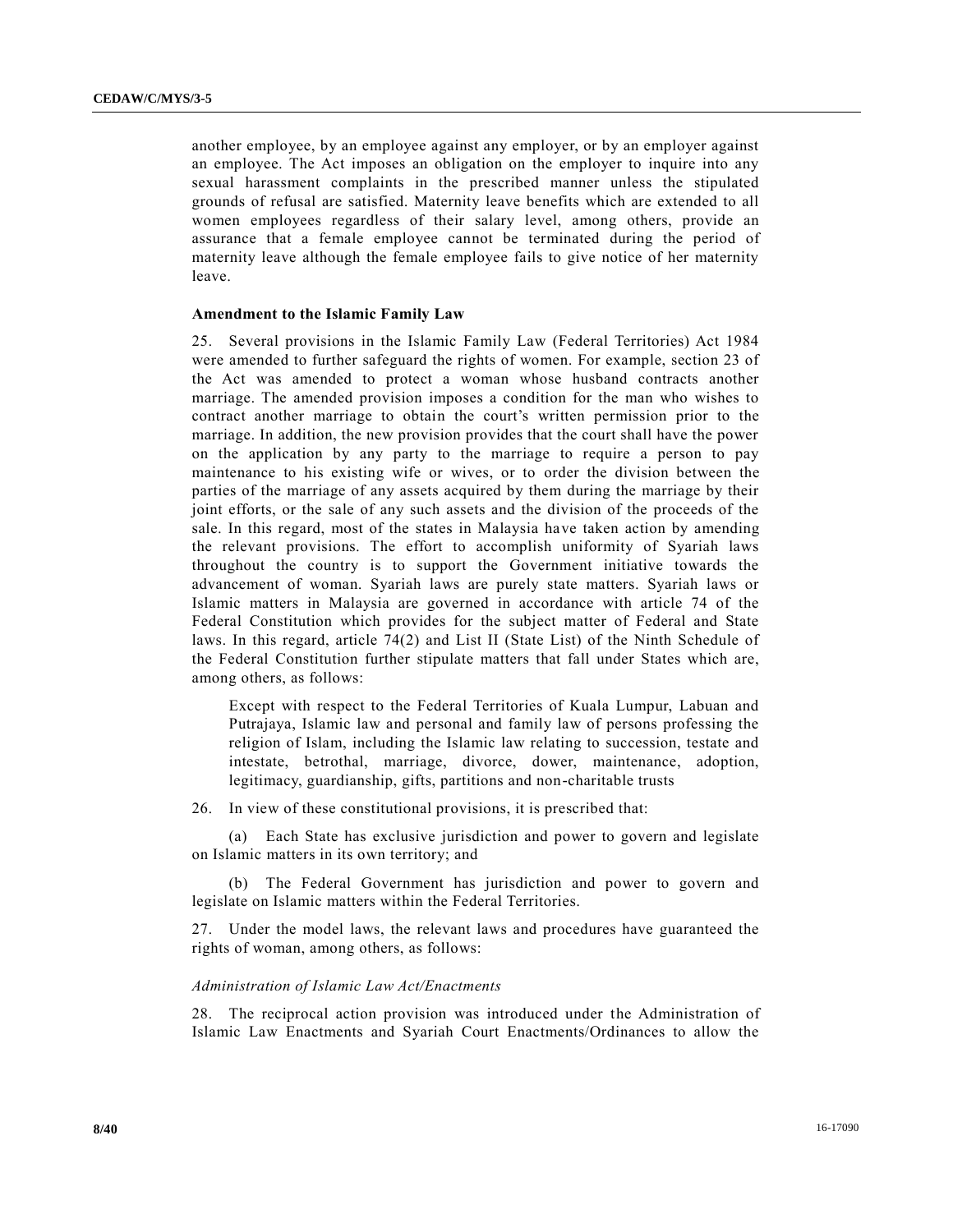enforcement of warrants, summons, orders or judgments made in one state in other states in Malaysia. This new provision allows a woman to obtain their rights b ased on the judgement of Syariah court in any State, particularly in the case where the husband moves to other States. In this regard, the husband may not be omitted from their obligation in terms of maintenance and so forth as determined by the court. Hence, this provision guarantees the right of woman. Most of the states within Malaysia have amended their relevant Islamic laws to enforce to this reciprocal action provision.

### *Syariah Court Evidence, Syariah Criminal Procedures and Syariah Court Civil Procedure*

29. The Syariah Court Evidence, Syariah Criminal Procedures and Syariah Court Civil Procedure which are uniform and applicable in different States have standardized the procedures in Syariah courts. Thus, the laws and procedures facilitate the Syariah court process so as to improve the service delivery to the public all over the country, particularly pertaining to the case involving woman in Syariah courts.<sup>6</sup>

### **Article 3**

**\_\_\_\_\_\_\_\_\_\_\_\_\_\_\_\_\_\_**

### **The development and advancement of women**

30. Malaysia has undertaken the following measures in the economic, social, cultural and religious fields to create an enabling environment for the full development and advancement of women.

### **Malaysia Development Plan**

31. The issue of gender as a development focus was first raised in the Third Malaysia Plan (1976-1980), whereby the active participation of women in development and their contribution to the economy was encouraged. The subsequent five-year development plans continued to give greater prominence to gender issues. This effort is further sustained in the Tenth Malaysia Plan (2011-2015). The Plan that houses the aspirations of both the Government Transformation Programme and the New Economic Model to help the nation achieved high-income economy, inclusive and sustainable development highlights women participation as one of its main agenda.

32. Women's role in the national development is acknowledged in Thrust 4 of the Plan: Improving the standard and sustainability of quality of life. In this regard, the Government is committed to increase its efforts towards addressing issues confronting women to enable them to participate effectively in the economic and social development by outlining four key programmes in the 10th MP, namely increasing women's participation in the labour force, increasing the number of women in decision-making positions, improving provision of support for women in

<sup>&</sup>lt;sup>6</sup> There is direct contribution by women during policy making process for example as a committee of the *Syarak* and Civil Law Technical Committee, members of State Islamic Religious Affairs Council, Syarie judges, Court Registrars, *Sulh* Offices, legal advisors, legal practitioners and drafters.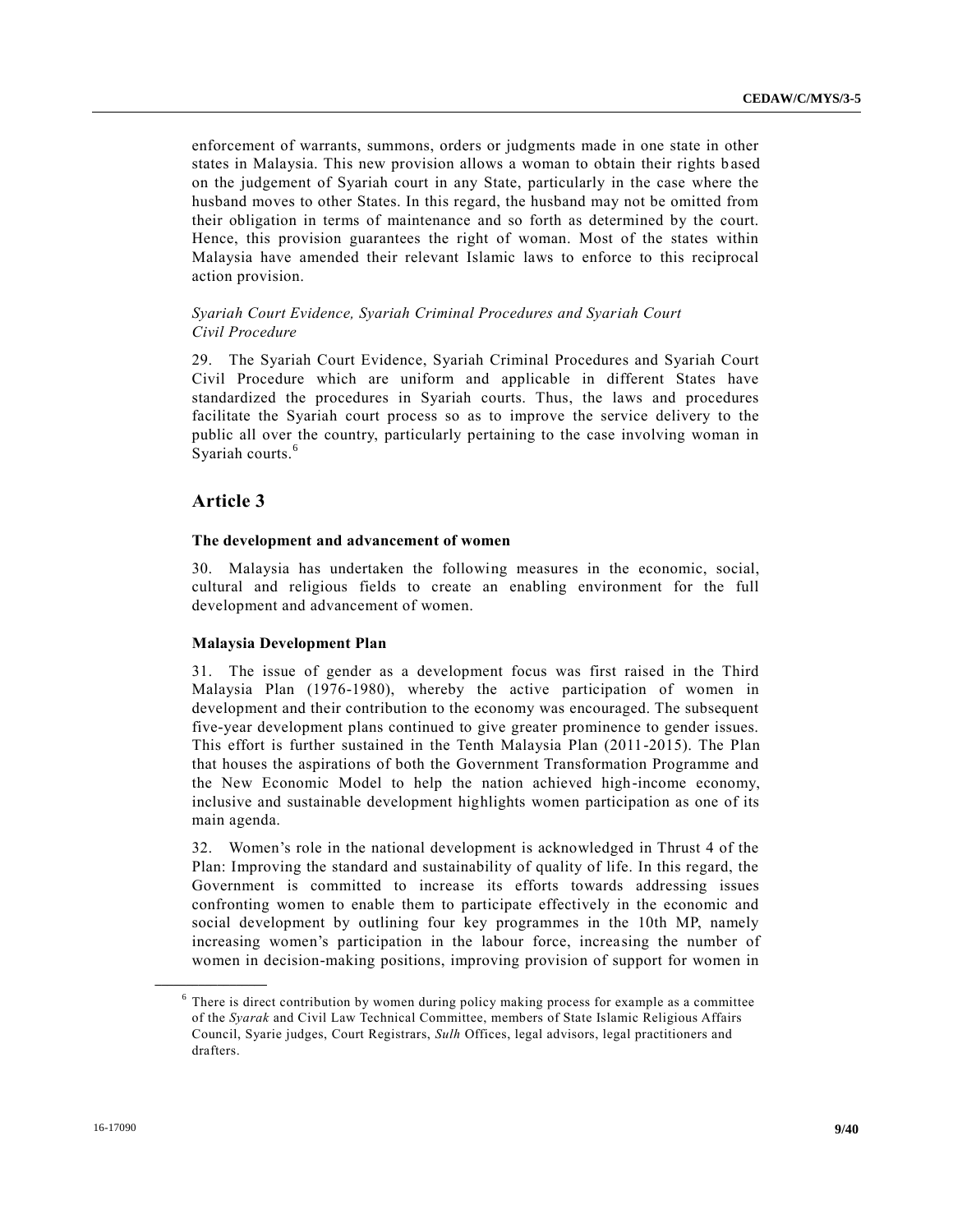challenging circumstances such as widows, single mothers and eliminating all forms of discrimination against women.

### **Mainstreaming gender in the national machinery**

33. Gender concerns are mainstreamed into the national development plan to ensure that comprehensive efforts are made towards the advancement of women. Under the Tenth Malaysia Plan (10MP, 2011-2015), a micro development plan for women is attributed under the initiative of empowering women to enhance their economic contribution.<sup>7</sup>

### **Social development initiatives**

34. The Government provides an annual allocation to women's NGOs, state and parliamentary councils of women for the development of women and family to carry out their programmes and activities such as legal literacy, campaign on Violence against Women (VAW), skills trainings and capacity-building as well as gendersensitization at grass-roots levels.

35. From 2001 to 2014, the Department of Women Development had allocated RM 44,361,246.76 which was disbursed to 821 NGOs for organizing various programmes, wherein approximately 349,285 participants had benefited from the programmes. The MWFCD has identified legal literacy as a priority area in its development of women and family programmes with the aim to increase women's knowledge and understanding of their rights under civil and Syariah laws.

36. Towards this end, the Department with the cooperation of NGOs conducted a series of legal literacy programmes nationwide. A total of 263 legal literacy programmes were conducted and attended by 39,880 participants from 2001 -2014.

#### **Socioeconomic empowerment**

37. The Prime Minister identified 7 National Key Results Areas (NKRAs) under the Government Transformation Programme (GTP) namely fighting corruption, improving student outcomes, improving rural basic infrastructure, improving urban public transport, addressing cost of living, raising living standards of low-income households and reducing crime.

38. The Raising Living Standards of Low-Income Households NKRA is aimed to empower low-income households to improve their social standing and create more income opportunities. Besides defining and identifying the poor, the NKRA also aims to create a long-term system that helps create opportunities for the underprivileged. This will be done through creating job opportunities, increasing basic wage, finding business opportunities and providing welfare assistance.

39. Among the socioeconomic empowerment initiatives are the *1AZAM* Programme which is an income generating programme introduced by government

**\_\_\_\_\_\_\_\_\_\_\_\_\_\_\_\_\_\_**

 $<sup>7</sup>$  The initiative incorporates the key programmes which focus on increasing women's participation</sup> in the labour force; increasing the number of women in key decision-making positions; improving provision of support for women in challenging circumstances such as widows, single mothers and those with lower incomes; and eliminating all forms of discrimination against women.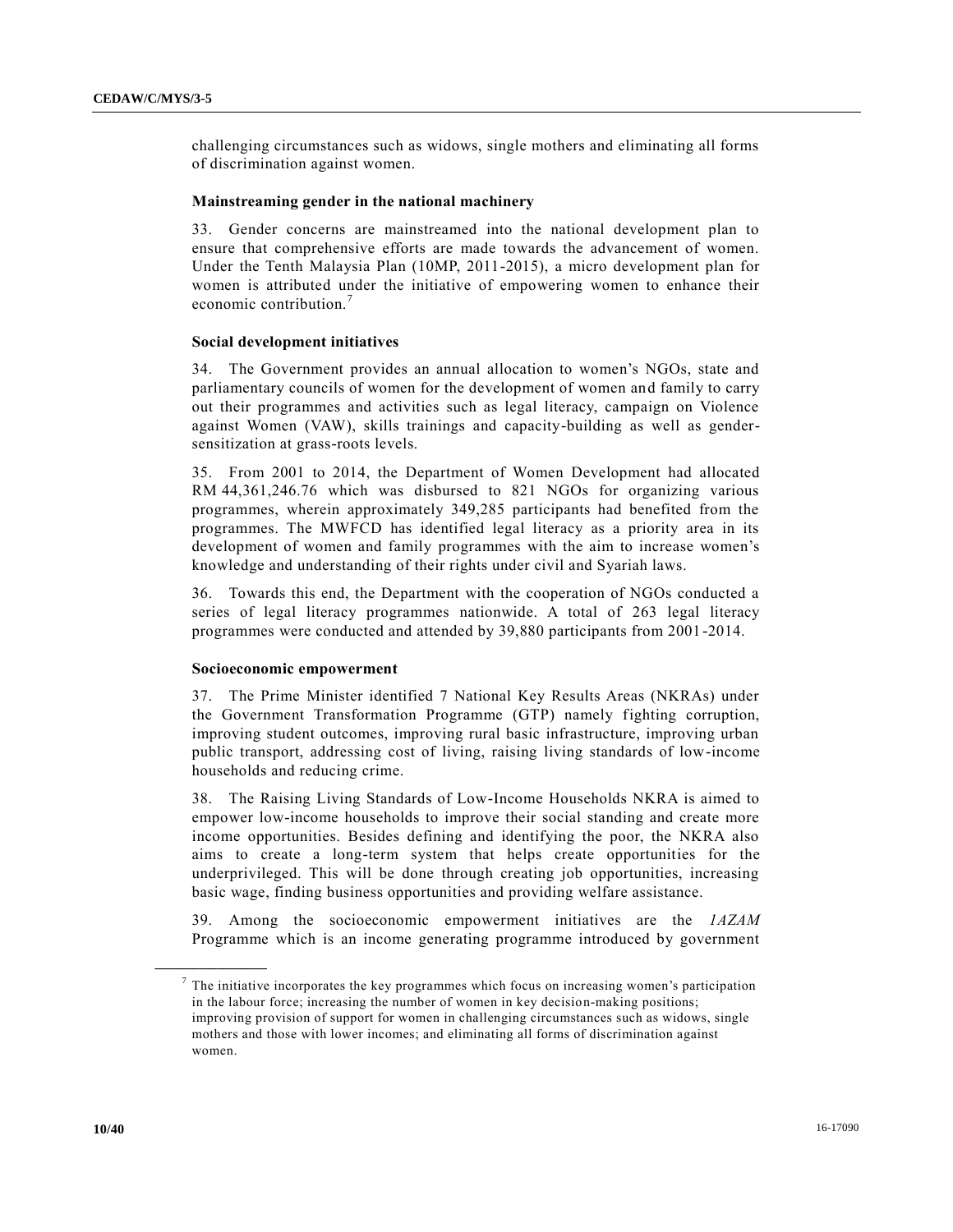targeting on low-income households. The areas to be focused on are job placement, small and medium enterprises (SMEs), service provider and agriculture. Among the programmes are:

(a) *AZAM Niaga* (Business) which generates 24,000 business opportunities through training and microcredit facilities;

(b) *AZAM Khidmat* (Service Provider) which trains and equips 32,000 selected individuals to become actively self-employed;

(c) *AZAM Kerja* (Job Placement) which ensures 32,000 job placements by coordinating action plans with the Ministry of Human Resources; and

(d) *AZAM Tani* (Agriculture) which creates 32,000 income opportunities by coordinating action plans with the Ministry of Agriculture and Agro-Based Industry.

40. Other initiatives under the socioeconomic empowerment programme include:

#### *Intensive Skills Training for Single Mothers (I-KIT)*

41. A special project under the Ninth Malaysia Plan to provide entrepreneurial skills training and mentoring especially for single mothers to enable them to generate income for the family.

#### *Incubation Entrepreneurial Women (I-KeuNita)*

42. I-KeuNita which was introduced in 2010 offers intensive skills training for women in fields such as beauty therapy, cooking, sewing, handicraft, child-care and tourism. It also offers matching grants through AIM to the potential women entrepreneurs.

### *AGRONITA*

43. AGRONITA is a pilot project of the Ministry of Women, Family and Community Development and Federal Agriculture Marketing Authority (FAMA) launched in August 2009. It and aims at promoting women to be involved in commercial agriculture such as jasmine, rock melon, pineapple, corn, etc. It also aims to increase income through small-scale agricultural activities.

### *Women Entrepreneur Programme*

44. The programme comprised specialized training workshops for women entrepreneurs. The aim of this programme is to further develop these entrepreneurs to enable them to earn a net income of RM 3,500 (USD 1,129.03) per month or more for a consecutive period of 3 months by end December 2012.

45. To further complement the efforts to empower women economically, the purple DNA project was introduced in 2012 with the focus on single mothers, disabled persons, *Orang Asli* and residents of rehabilitation institutions. These groups are given skills and viable income generating activities to increase their income. The first stage of the DNA project produces handicrafts such as handbags and organic soaps which are marketed as corporate gifts and souvenirs.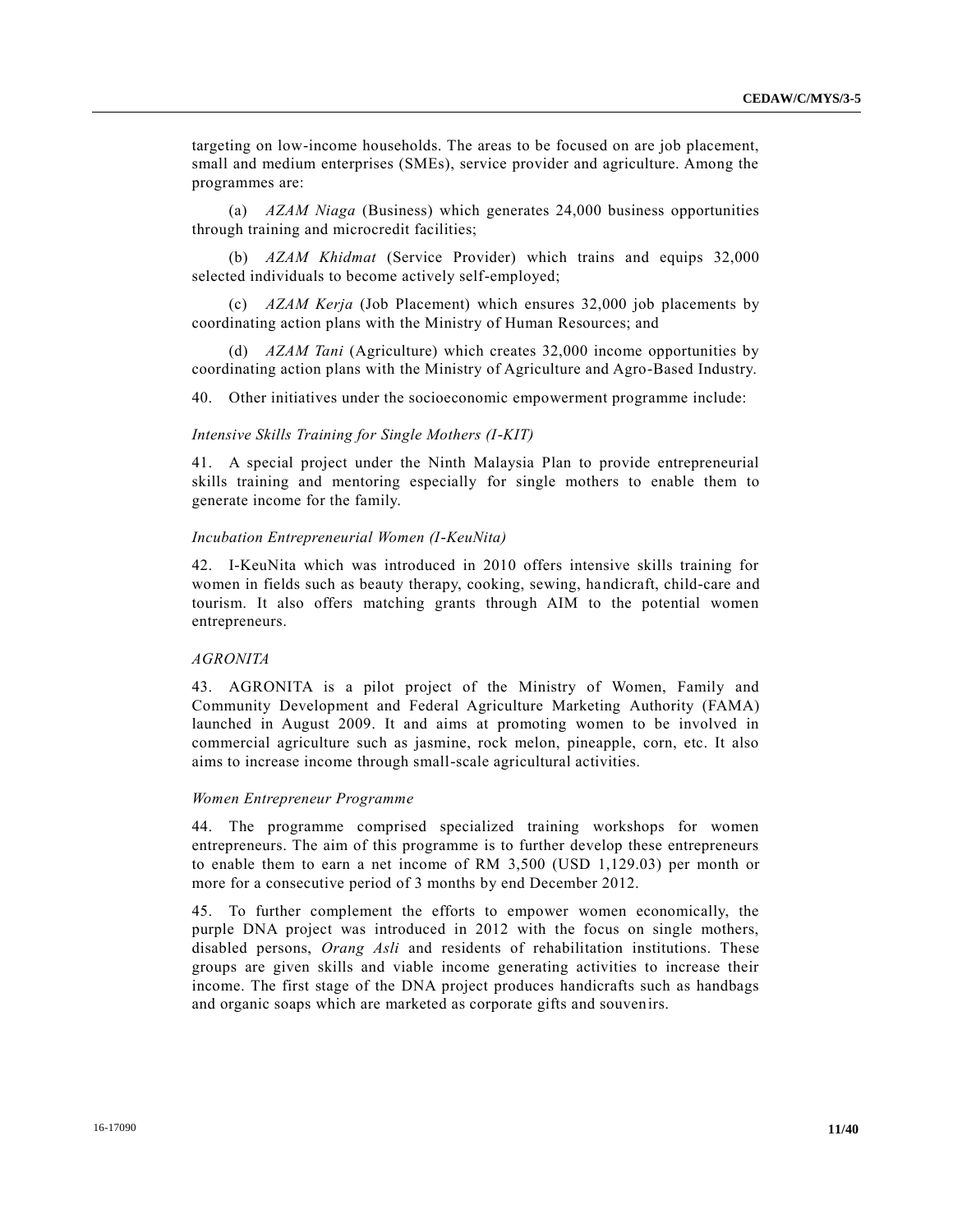### **Article 4**

### **Acceleration of equality between men and women**

46. Towards the implementation of the Beijing Platform for Action, Malaysia places great emphasis in accelerating the agenda of equality between men and women to fulfil its commitment.

### **Incorporating gender responsive budgeting (GRB)**

47. Since 2004, at the national planning and budget preparation level, the Government has incorporated the Gender Responsive Budgeting methodology into various treasury call circulars to provide the impetus for mainstreaming gender. Administrative circulars have also been issued to further strengthen the collection of sex-disaggregated data and gender analysis in all Ministries. These continuous efforts are an improvement of the government delivery system to shed more light on the differences between men and women, particularly in access to resources, opportunities and security. These initiatives are undertaken to ensure equitable opportunities for both men and women in the public expenditure. Advocacy activities on the importance of gender responsive budget to all levels of the government administration particularly the top management have also been continuous to maintain the level of understanding and appreciation in addressing the equality of men and women. These include the preparation of a manual of gender budgeting analysis in 2006 which is currently being updated to suit the new Outcome Based Budgeting System that has been introduced in 2012.

### **Target 55 per cent women participation rate in the labour force by 2015**

48. Under the 10th Malaysia Plan, the Government has incorporated a target of 55 per cent labour force participation rate (LFPR) of women by 2015. As of the year 2014, the LFPR was 53.6 per cent. The government has undertaken several pronged initiatives to support the women in the workforce throughout the country such as by providing better child care services, day-care services for the elderly and special day care centres for Persons with Disabilities, and introducing a minimum wage policy in 2012.

### **Policy of at least 30 per cent participation of women at decision-making levels**

49. The Government announced the Policy of At Least 30 Percent Women in Decision Making in the Public Sector in August 2004. The policy aims to reduce gender imbalance at the decision-making level<sup>8</sup> in the public sector. As at December 2014, 32.5 per cent of women had participated at the decision-making level as compared with only 18.8 per cent in the year 2004. The Government has

**\_\_\_\_\_\_\_\_\_\_\_\_\_\_\_\_\_\_**

<sup>&</sup>lt;sup>8</sup> Source: Department of Statistics (www.statistics.gov.my).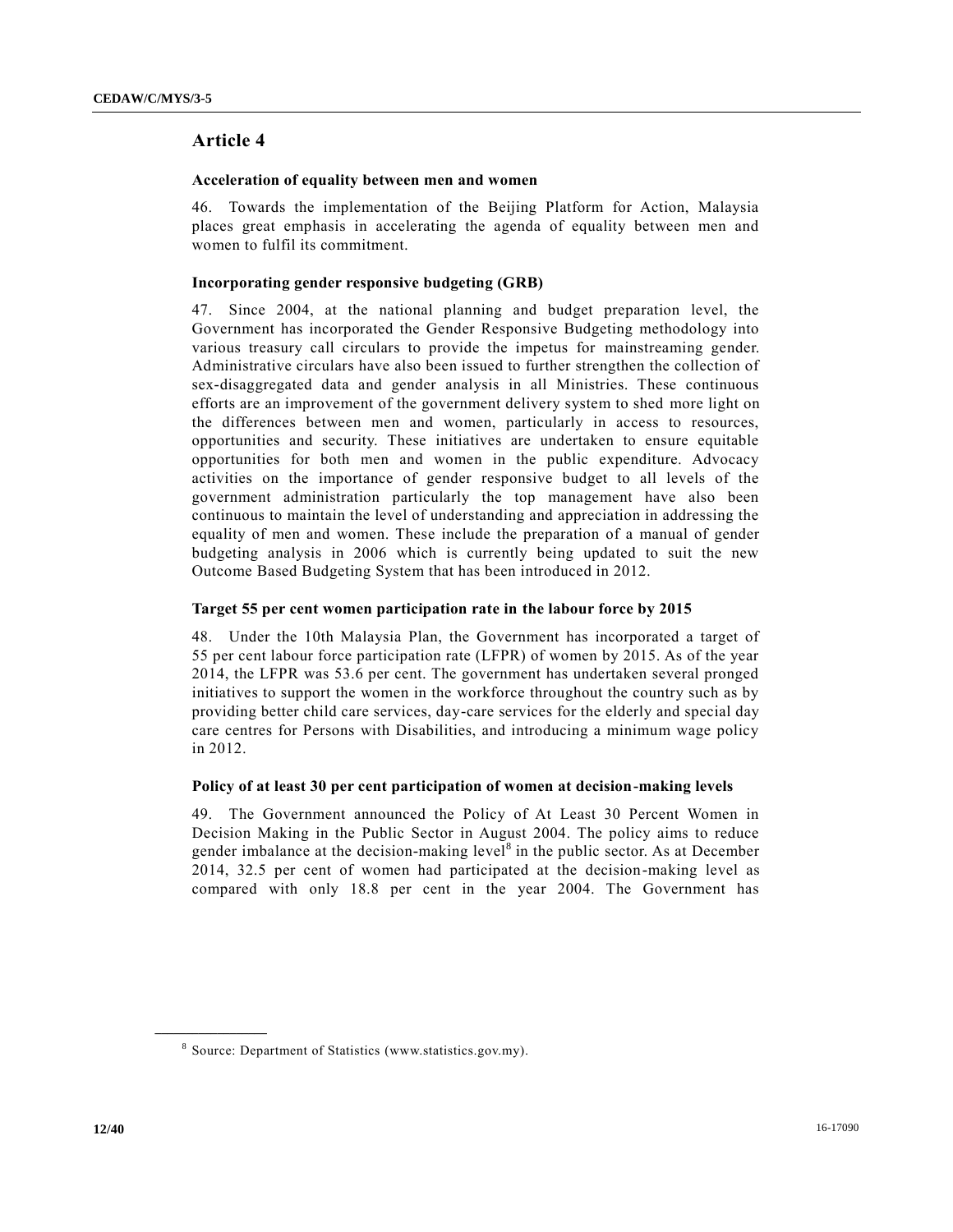subsequently approved the Policy of at Least 30 Per Cent Women in Decision-Making Positions at All Levels in Corporate Sector by Year 2016, in 2011.<sup>9</sup>

50. In the corporate sector, the percentage of women appointed as Board of Directors in the Minister of Finance, Incorporated companies has slightly increased from 13 per cent in 2011 to 17 per cent in 2014.

51. The MWFCD through its agency, NAM Institute for The Empowerment of Women (NIEW) has designed the Women Directors' Programme to equip women with structured training that include technical and soft skills to prepare potential and qualified women leaders to fully understand their roles as board directors and to perform effectively through a structured curriculum. NIEW trained 974 women from 2012-2014.

52. NIEW has also designed the Women Directors Management System<sup>10</sup> (WDMS) to enable and support the Women Directors Programme Framework. It has three modules, namely Registry, Sourcing and Reporting. The Registry module contains profiles of women with potential board director qualifications. Registration is open to professional women in Malaysia who are interested to serve on boards of public-listed companies. The Sourcing module supports public-listed companies in the search and selection process for qualified women directors for their boards. These companies will be able to source for qualified women candidates by submitting their request through the system. The Reporting module provides management reports across the Registry and Sourcing modules. It has the capability to provide reports that will track the progress and achievement of the Key Performance Indicators of the Women Directors Programme. As of 31 December 2014, 1,080 qualified women have registered.

### **Article 5**

**\_\_\_\_\_\_\_\_\_\_\_\_\_\_\_\_\_\_**

### **Gender stereotyping**

53. The Government is committed to ensure that family education incorporates gender perspective that values equal partnership between men and women in recognizing their rights and responsibilities within the home and in the education of their children. Among the programmes to strengthen the family institution are:

(a) **SMARTSTART courses**: For those intending to get married and the newlyweds, the National Population and Family Development Board (NPFDB) has conducted SMARTSTART which emphasizes equitable sharing of tasks and responsibilities within the family, especially between the husband and wife to eliminate stereotypes associated with traditional gender roles in the family and society. The SMARTSTART guidebook has also been published as reference;

<sup>&</sup>lt;sup>9</sup> This policy is imposed on government-linked companies, public-listed companies, statutory bodies and financial institutions through the Malaysian Code of Corporate Governance under the Securities Commission which is the regulatory body. Companies are required to disclose policies and targets with respect to composition of women on their boards in their annual report. A transition period of 5 years has been given to companies to implement the policy. The evaluation

will be conducted in the 3rd year (2014) to assess the implementation of the policy. <sup>10</sup> http://www.wcdregistry.com/.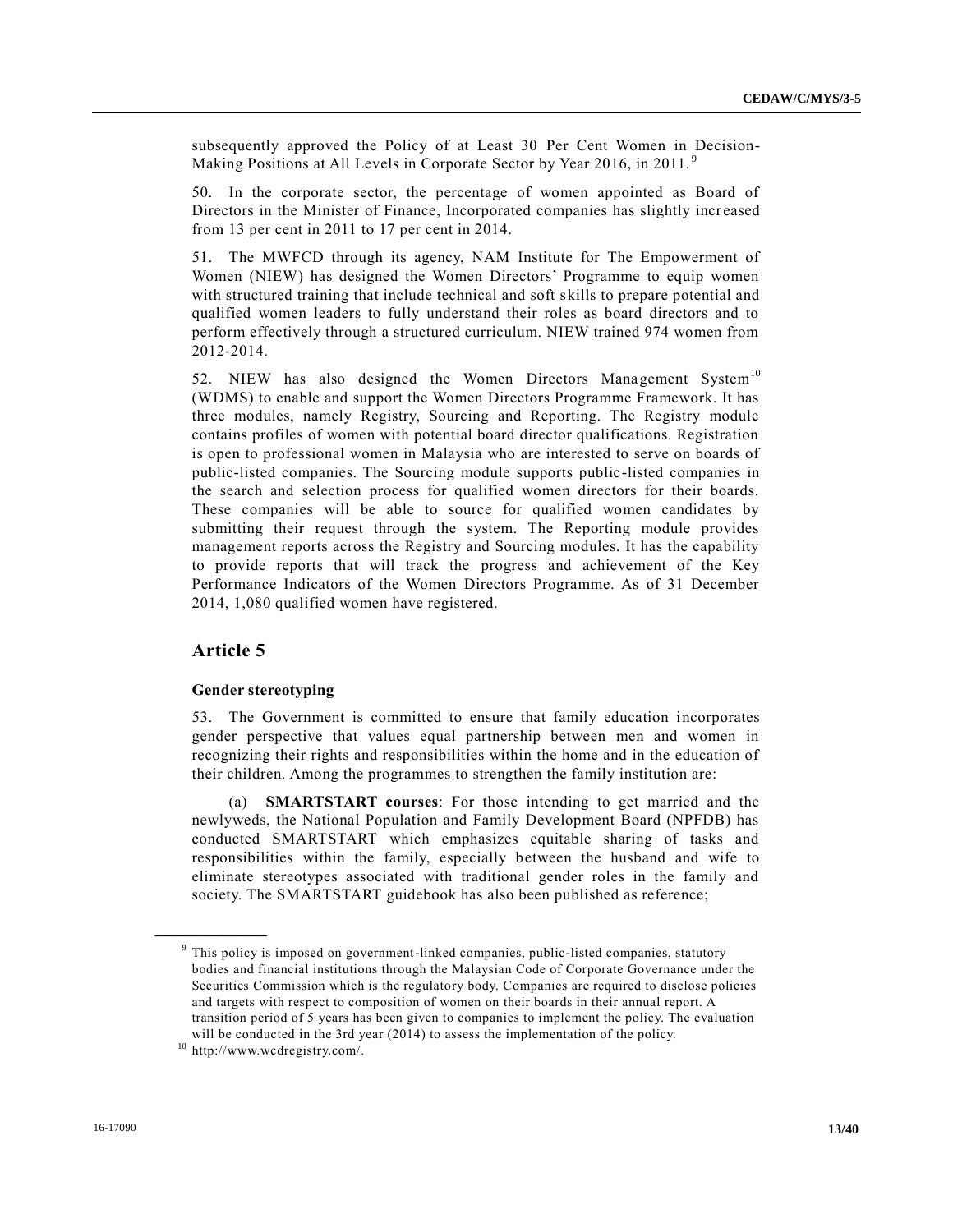(b) **Gender-sensitization training programmes**: NPFDB also conducts training that focuses on gender and their roles as a family unit namely *Bahtera KASIH* (Preparation for Marriage and Family Enhancement), *Belaian KASIH* (Parenting of Young Children), *Mutiara KASIH* (Parenting of Adolescents), *Pancaran KASIH* (Fatherhood) and *Permata KASIH* (Adolescent Development);

(c) **Parenting@Work**: NPFDB conducts training programme to create awareness and provide skills and knowledge on parenting and stress management;

(d) **Siti Aisha**: An English book entitled Siti Aisha was published in 2008 to educate children on the principle of CEDAW. The book describes all the articles in the Convention in an animated way suitable for school children;

### (e) **Communications and Multimedia Content Forum of Malaysia (CMCF)**.

54. The Government has established the Communications and Multimedia Content Forum of Malaysia (CMCF) to govern the media content by self-regulation in line with the Malaysian Communications and Multimedia Content Code. The Code articulates a need to avoid and overcome biased portrayal on the basis of gender that is contrary to societal discrimination. The governing principles of CMCF are in line with the Government's objectives of a national policy framework for the convergence industries, inter alia, that "women and men shall be portrayed with fair and equitable demographic diversity taking into account the civil status, race, ethno cultural origin, physical appearance, background, religion, occupation, socioeconomic condition and leisure activities, while actively pursuing a wide range of interests".

### **Article 6**

#### **Suppression of trafficking and exploitation of women**

55. Malaysia introduced the Anti-Trafficking in Persons Act 2007 (ATIP 2007) which came into force on 28 February 2008. Malaysia is a party to the Protocol to Prevent, Suppress and Punish Trafficking in Person, Especially Women and Children (TIP Protocol) which came into effect for Malaysia on 28 March 2009. Further amendments was made to the ATIP 2007 in 2010 to incorporate several provisions on smuggling of migrant offences and other smuggling of migrantsrelated and ancillary offences. The Act is now cited as the Anti-Trafficking in Persons and Anti-Smuggling of Migrants Act 2007 (ATIPSOM 2007). A Council for Anti-Trafficking in Persons and Anti-Smuggling of Migrants (the Council) was established under the Act and consists of several Committees. The Council is now known as the National Strategic Office to the Council for Anti-Trafficking in Persons and Anti-Smuggling of Migrants (NSO-MAPO).

56. The latest amendment passed on 6 July 2015, among others, enhances the protection aspect of trafficking victims, as follows:

(a) Victims of trafficking may be given permission to move freely and to work;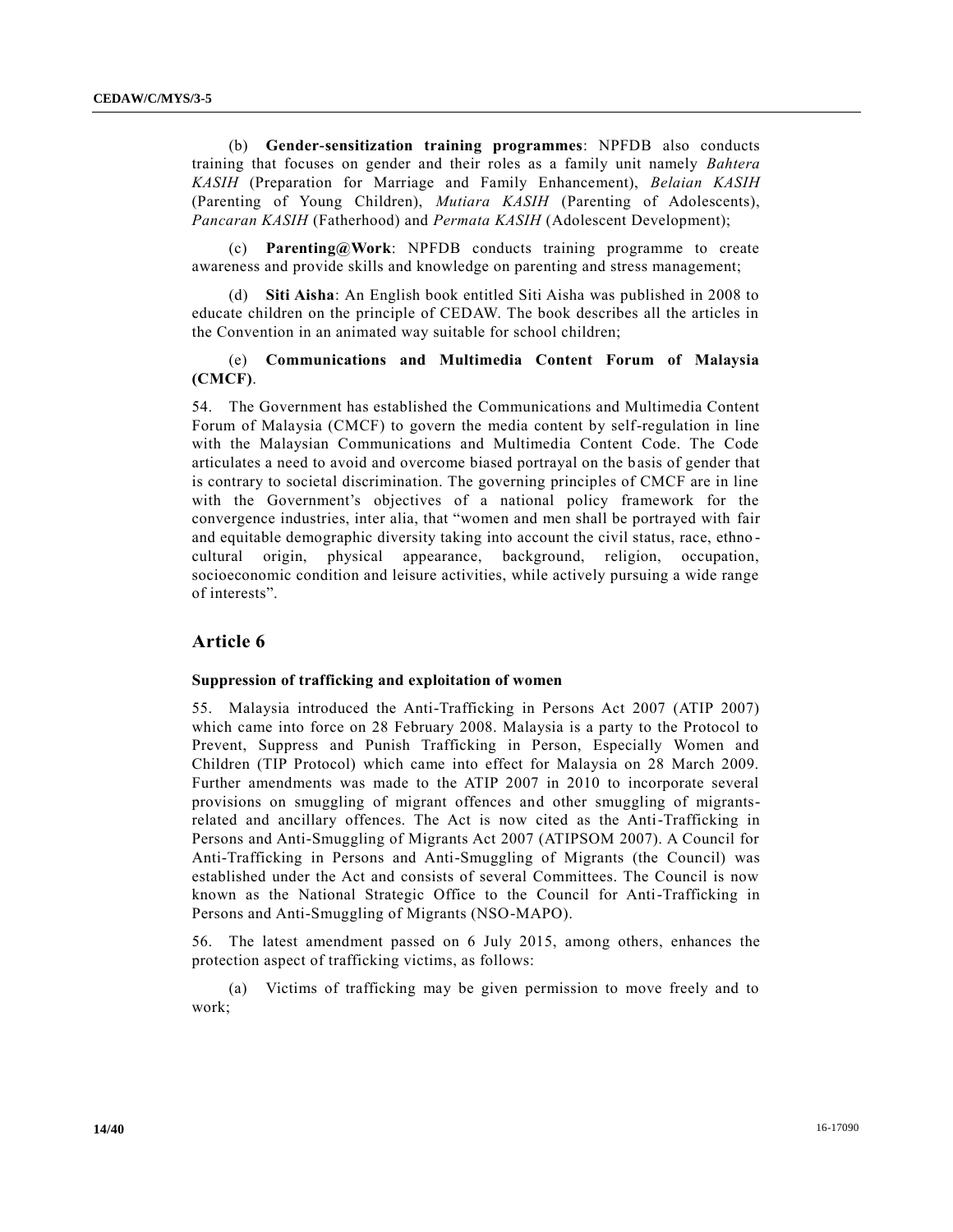(b) Shelter homes do not need to be gazetted and only need to be declared by Minister;

(c) Members of non-governmental organization (NGO) can be appointed as protection officers without the need to be gazetted;

(d) The Minister may appoint any person as protection officer;

(e) The period of the Interim Protection Order (IPO) has been extended to a maximum period of 21 days; (before amendment was 14 days);

(f) The period of Protection Order for Malaysian or Permanent Resident is reduced to 3 months (before amendment was 2 years).

57. Malaysia acknowledges that the trafficking of humans is a global concern that must be addressed and that trafficked victims are often rescued or found in untenable living conditions with little regard for their basic human dignity. Therefore, ATIPSOM 2007 was promulgated as a special law to provide care and protection of trafficked victims.

58. The Government has established several places of refuge to place and protect trafficked victims. The trafficked victims are provided with accommodation, nutritious meals, recreational activities and counselling. The quality of management of the victims at the shelter home as well as the recovery programs at the shelter home have been constantly improved in order to provide a good living condition for the trafficked victims. This measure also includes getting active participation and assistance from the NGOs shelter homes.

59. Apart from providing care and protection for the trafficked victims, the Government has increased the effort in terms of prosecution and enforcement. The ATIPSOM 2007 has prescribed heavy custodial sentences that commensurate with those prescribed under the Penal Code such as rape. The offence of trafficking in an adult can carry a maximum imprisonment term of twenty years.

60. The enforcement agencies are working actively in combating trafficking especially in conducting raids at suspected places where women are being trafficked for sexual exploitation. On-going training on anti-trafficking laws for the enforcement officers are conducted regularly through cooperation with foreign government, international organizations and NGOs. This will ensure that the frontline officers such as the police, immigration and labour officials are able to identify trafficked victims, conduct proper investigation and provide assistance to the trafficked victims.

61. Although refugees and asylum seekers are not recognized under Malaysia 's legislative framework, they are not distinguished under Act 670 if they are a trafficked person. "Trafficked person" is recognized under Act 670 to mean any person who is the victim or object of an act of trafficking in persons, which shall encompass women. Act 670 further explains "trafficking in persons" to mean all actions involved in acquiring or maintaining the labour or services of a person through coercion, and includes the act of recruiting, conveying, transferring, harbouring, providing or receiving a person for the purposes of the Act.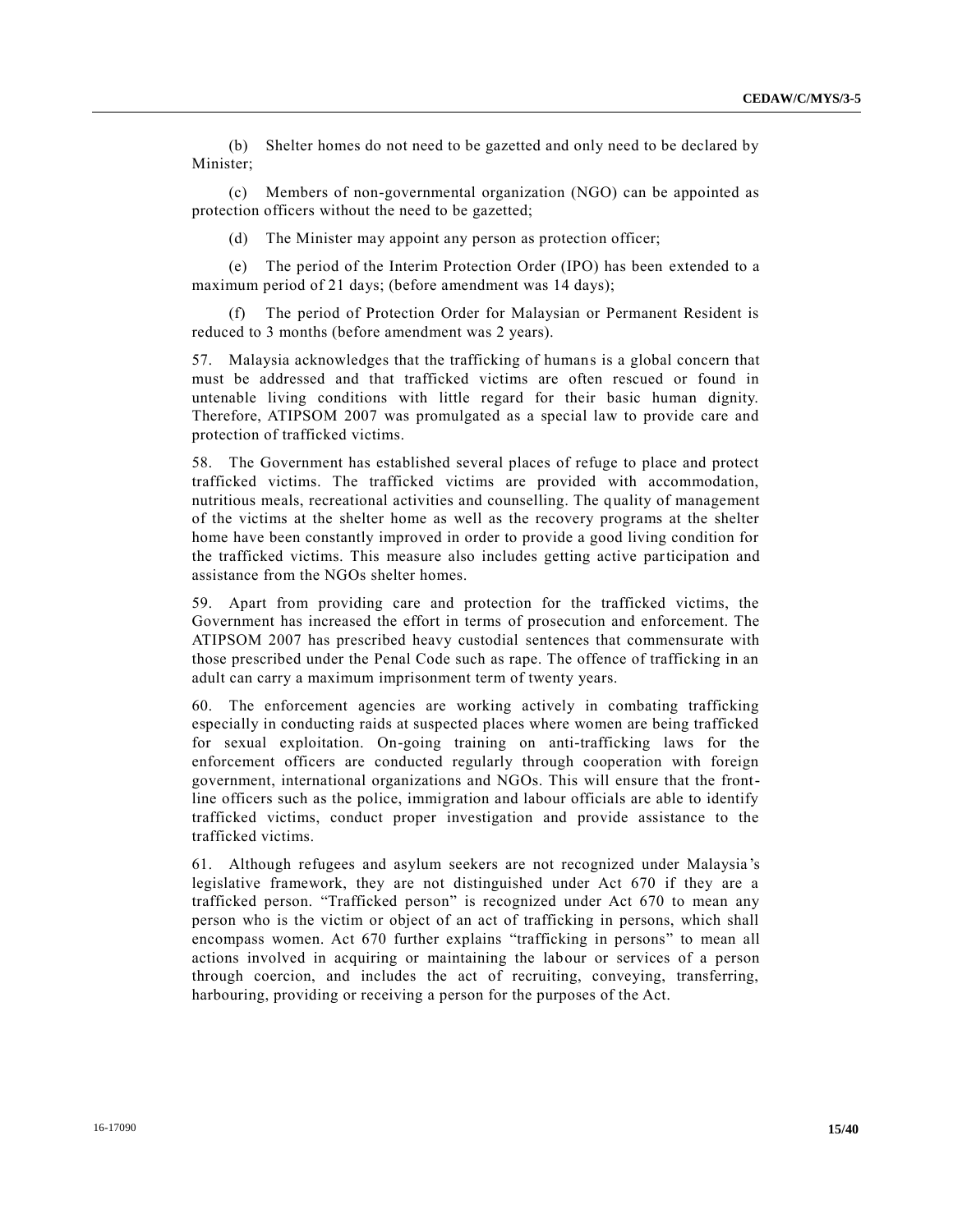### **Article 7**

### **Political and public life**

62. The Government has outlined strategies under the National Plan of Action for the Advancement of Women regarding women's participation in politics. An assessment has been made on the disabling conditions that result in women's disproportionate representation in political and public life compared with men. In this regard, affirmative action to encourage the involvement of women in decision making positions in the public and the private sectors is being undertaken as provided under article 4.

### **Political life**

63. The result of the 13th General Election on 5 May 2013 has shown that the representation of women in the Lower House of the Parliament was 23 out of 222 members. This accounts to 10.4 per cent of the members in the House of Representatives.

64. In the Cabinet, 3 out of 37 cabinet ministers and 7 out of 32 deputy ministers are women. Furthermore, women's representation at the State Legislative Assemblies improved marginally from 6.9 per cent in 2004 to 11.5 percent in 2014.

### **Public life**

65. Women's participation at top management positions in the public sector has increased from 15.3 per cent in 2001 to 32.5 per cent in 2014. As for women 's participation at professional/management level, there was an increase to 60.9 per cent in 2014 as compared to 64.0 per cent in 2001.

### **Scholarships for career advancement in the public sector**

66. Malaysia maintains its policy as stated in the previous report that scholarships are provided for female civil servants to pursue their postgraduate qualifications which include Post Graduate Diploma, Masters and PhD, in both local and universities abroad. The Public Service Department is responsible in providing the scholarships.

### **Article 8**

### **International representation and participation**

### **Women in the Malaysian Foreign Service**

67. The number of women officers in the Malaysian Foreign Service has increased significantly over the years. In June 2012, 38 per cent (176 out of 467) of officers in the Malaysian Foreign Service were women as compared to 15.4 per cent (42 out of 273) in 1999. Out of this figure, 3.4 per cent (6 out of 176) hold positions at decision-making levels i.e. Permanent Representative to international organizations, Ambassadors, High Commissioners and Heads of Mission. Table 8.1 indicates the distribution of men and women officers in the Malaysian Foreign Service in 1999 and 2011.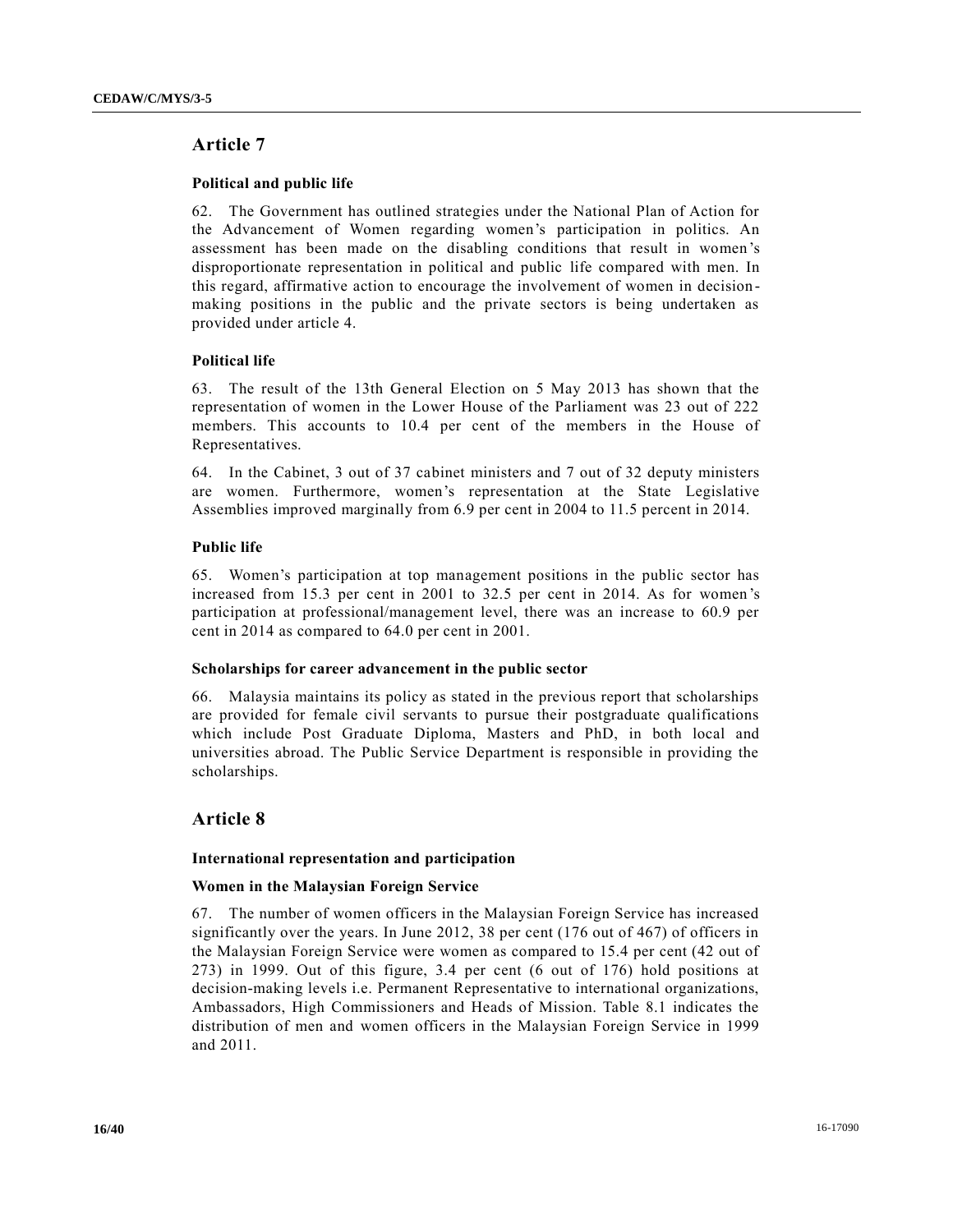### **Participation in international organizations**

68. The participation of Malaysian women in international organizations such as the United Nations generally falls into three categories or levels, i.e. the professional, management and support staff. Table 8.2 indicates the number of Malaysian women attached to various international organizations and their respective positions in 2004 and 2009.

### **Article 9**

### **Nationality and citizenship**

69. All men and women are accorded equal right to citizenship under the Federal Constitution. Article 14(1)(b) and Part II of the Second Schedule of the Federal Constitution provide for citizenship by operation of law for every person born outside Malaysia whose father is at the time of the birth a citizen of Malaysia.

70. A Malaysian woman can apply for her child to be registered as a citizen under article 15(2) of the Federal Constitution. In this regard, the Government has enhanced the implementation of article 15(2) by way of an interim administrative procedure that was implemented on 1 June 2010 and applies to children born overseas after 1 January 2010 to Malaysian women who are married to foreigners. Applications can be made by the Malaysian woman at the respective Malaysian Consulate within a year from the date of the child's birth. This administrative procedure further reinforces equal rights of women in determining the citizenship status of children.

### **Article 10**

### **Education**

71. The Government continues measures which aim to increase accessibility and participation in education and training, especially for the low income groups and rural communities.

### **Malaysia Education Blueprint 2013-2025**

72. The Malaysia Education Blueprint 2013-2025 is a long-term plan aims to properly address the needs of all Malaysians to prepare the nation to be internationally comparable, in its pursuit to increase public and parental expectations of the education policy developed.

73. Equally important objective of the system is to ensure that student outcomes are equitable. This remains a challenge for Malaysia. States with a higher proportion of rural schools, like Sabah and Sarawak, on average, perform poorer than states with less rural schools. Reaching out to children in remote areas and those in the marginalized groups is another last mile challenge which Malaysia is seriously looking into.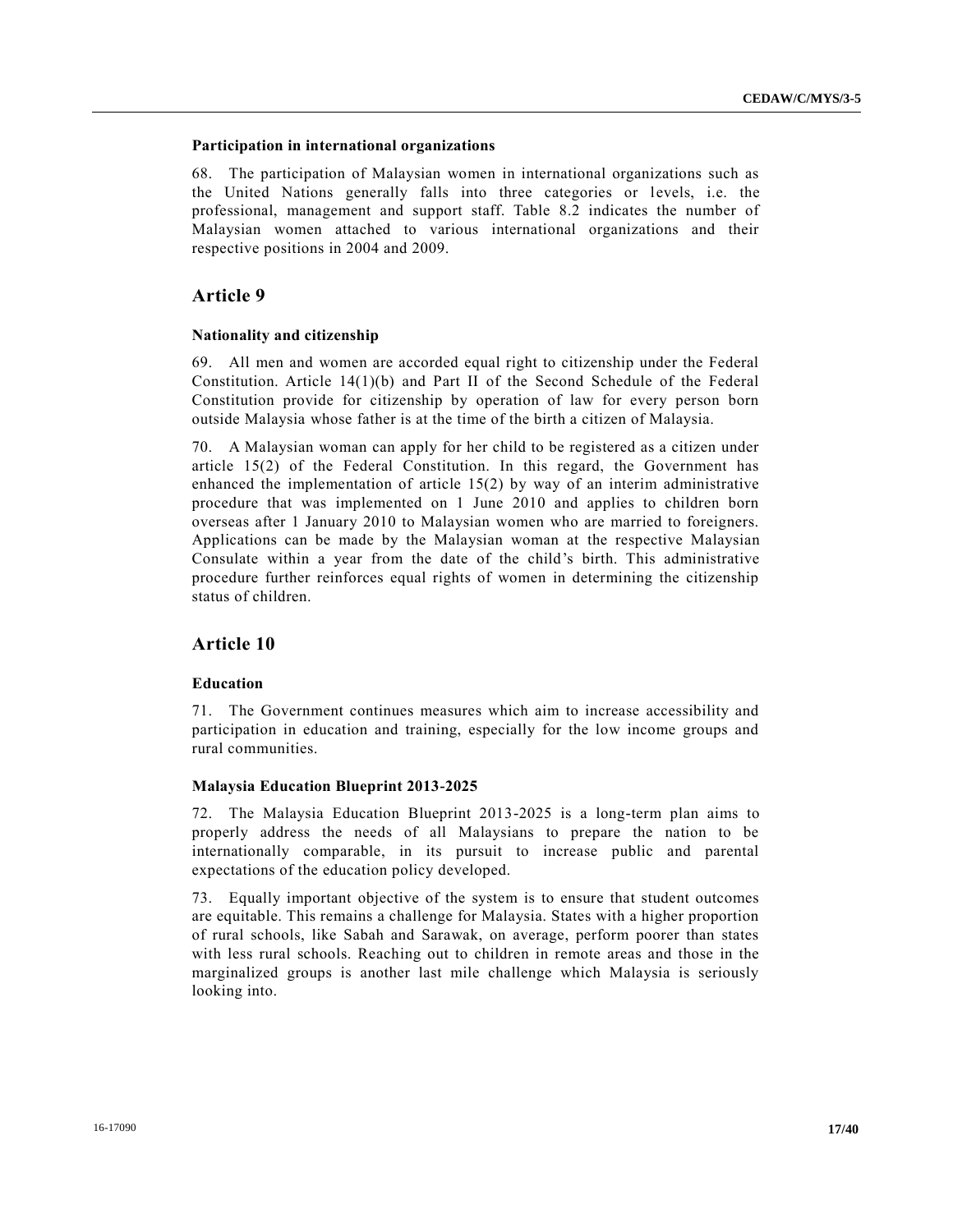74. Efforts to reduce education gaps between rural and urban areas are ongoing. Rural-academic achievement gap has narrowed from 2012 to 2013 at 11 per cent for UPSR and 10 per cent for SPM.

75. The achievement gap between National and National-type primary schools is also closing. The difference between National schools or *Sekolah Kebangsaan* (SK) and National-type Chinese schools or *Sekolah Jenis Kebangsaan (Cina)* (SJK(C)) is insignificant. Over the past 5 years, National-type Tamil schools or *Sekolah Jenis Kebangsaan (Tamil)* (SJK(T)s) have more than halved the gap between themselves and both SJK(C)s and SKs, are now less than 4 percentage points behind.

76. In contrast, the gender gap is both significant and increasing, having widened over the last five years. Girls consistently outperform boys at every level; the gap in performance is already evident at UPSR level and increases over a student's lifetime up to university level, where females comprise approximately 70 per cent of the cohort. While this phenomenon is not unique to Malaysia, it does require attention to ensure that the country does not have a cohort of "lost boys" who either leave school early or with low attainment levels.

### **Literacy rate**

77. A good indicator of the progress of human development is the literacy rate. Literacy rate refers to population aged 15 years and above who have been to school that is, those currently schooling and have completed schooling. Literacy rate in 1990 for males was 91.5 per cent compared with 96.4 per cent in 2014 while literacy rate for females was 78.5 per cent in 1990 compared with 92.9 per cent in 2014 as per Table 10.1.

### **Gender stratification**

78. The Primary School Standard Curriculum (KSSR) places emphasis on the basic skills that include reading, writing and arithmetic (3Rs), while the Secondary School Integrated Curriculum (KBSM) is structured to ensure the continuity of the KSSR in secondary schools. The Secondary School Standard Curriculum will be introduced in 2017 to replace the KBSM.

79. Enrolment figures for the year 2001 to 2014 in Table 10.2 show that there was no apparent disadvantage faced by girls at all levels of the 11 years of basic education. In fact, the figures indicate that female students stayed in schools longer than male students. Table 10.2 also shows that the enrolment of girls and boys in primary schools has increased. Enrolment for girls in 2001 was 1,419,156. However there was a decrease in the enrolment of girls in 2014 to 1,316,856. The enrolment for boys in the same period has increased from 1,511,580 in 2001 to 1,436,147 in 2014.

80. Enrolment for male and female students at the secondary level, on the other hand, showed an increment during the period 2001-2014 as shown in Table 10.3. For the male students, the enrolment increased from 1,056,961 in 2001 to 1,197,583 in 2014. For female students, it increased from 1,072,803 in 2001 to 1,190,150 in 2014. However, the participation rate of female students at the secondary level is far higher than that of male students. Female participation rate during the period was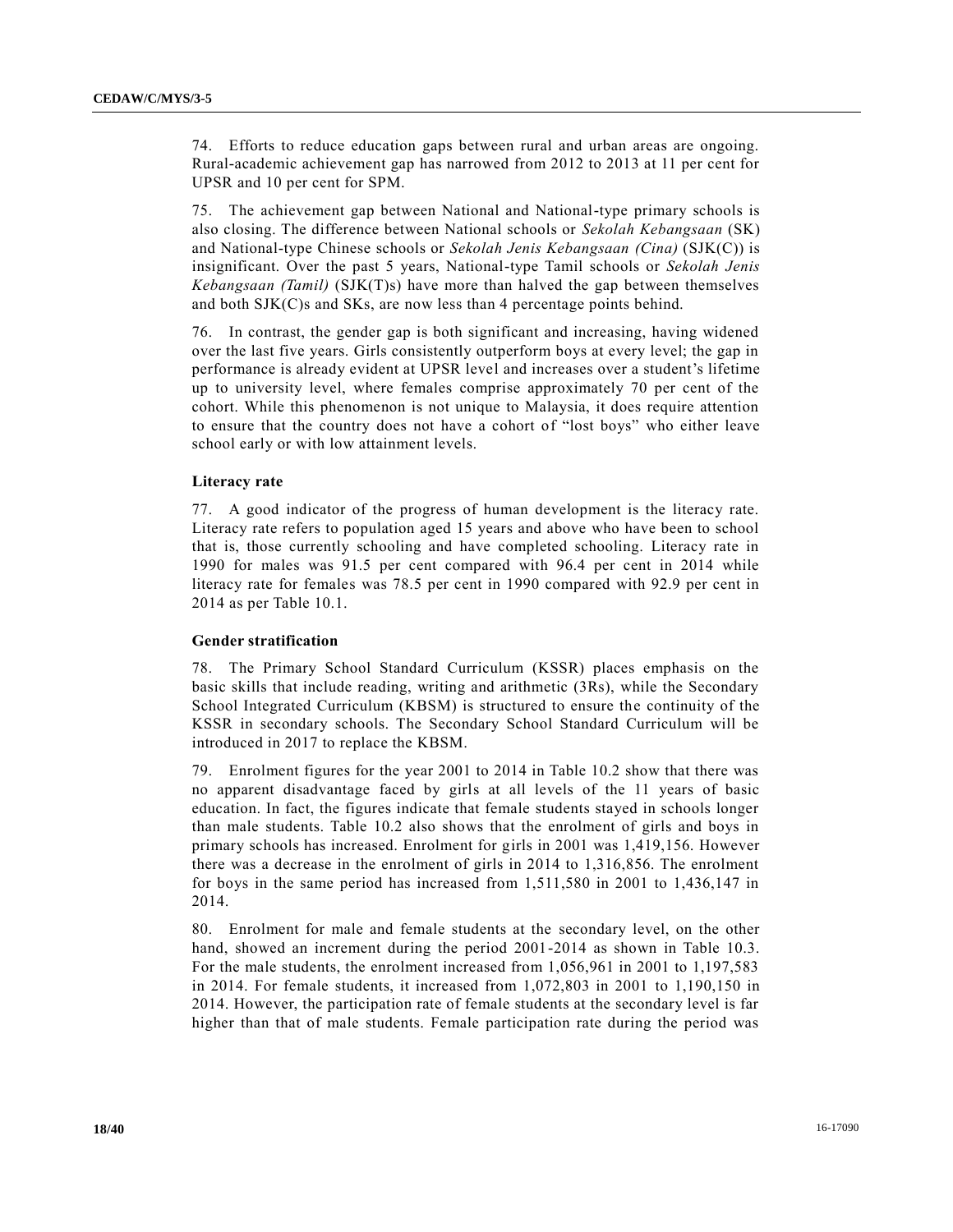between 89.33 per cent and 93.04 per cent while the male participation rate was between 82.59 per cent and 87.17 per cent.

81. Education in Malaysia is provided by public and private sectors and movement of children from public schools to private schools or religious institution and vice versa is a common scenario. Thus it has to be noted that such movement from one system to another does not fully reflect dropouts.

82. Table 10.4 shows completion rate by cohort for students that complete Year 6 of primary education and Form 5 of secondary education in government schools. From the Table 10.4 the percentage of children who have reached Year 6 has improved from 96.89 per cent in 2000 to 99.18 per cent for the last cohort reached Year 6 in 2014. Completion rate for secondary shows a steady increase between 2000 and 2011 from 85.68 per cent to 91.95 per cent as indicated in Table 10.4. However there is a slight drop in 2012 to 2014 from 90.18 per cent to 89.98 per cent.

83. Similar to the enrolment rates, gender disparity has not been an issue for completion rate to Year 6 since 2000; the Gender Parity Index (GPI) for completion rate for Year 6 at primary level has been around 1. GPI for completion rate at secondary level shows a similar trend at an average of 1.03 between 2000 and 2014.

84. Table 10.5 shows the transition rate from primary education to lower secondary education. Figure 10.5 shows an increase from 90.05 per cent to 97.29 per cent between 2000 and 2014, as a result of government's efforts in increasing access through a fee-free policy and generous education aids and packages extended to secondary education.

### **Living skills options in lower secondary schools**

85. Within the National Curriculum, students in secondary schools are allowed to choose technical/commercial subjects and courses based on their interests and potential. All students, including girls, are aware of and take advantage of the options available. In lower secondary schools, under the Living Skills Subject, a student has the option to choose one of the three elective components namely, Manipulative Skills, Home Economics and Agriculture. However, in 2003, Commerce & Entrepreneurship Skills was also introduced as an elective to Form One students. In 2005, the first batch of these students took their Lower Secondary Assessment (PMR).

#### **Sex education**

86. Sex education topics at the secondary level have been taught since 1989 across the curriculum in subjects such as Health Education, Biology, Science, Pure Science, Moral Education, Islamic Education and Languages. The curriculum was then extended to primary school in 1994 and was placed under the Health Education subject which was taught twice per month.

87. The Health Education subject was renamed as the Family Health Education/Sex Education in 2003 and extended to pre-school levels. In 2005, MOE developed seven modules on the Family Health Education/Sex Education for teachers to use as reference in the teaching of the subject.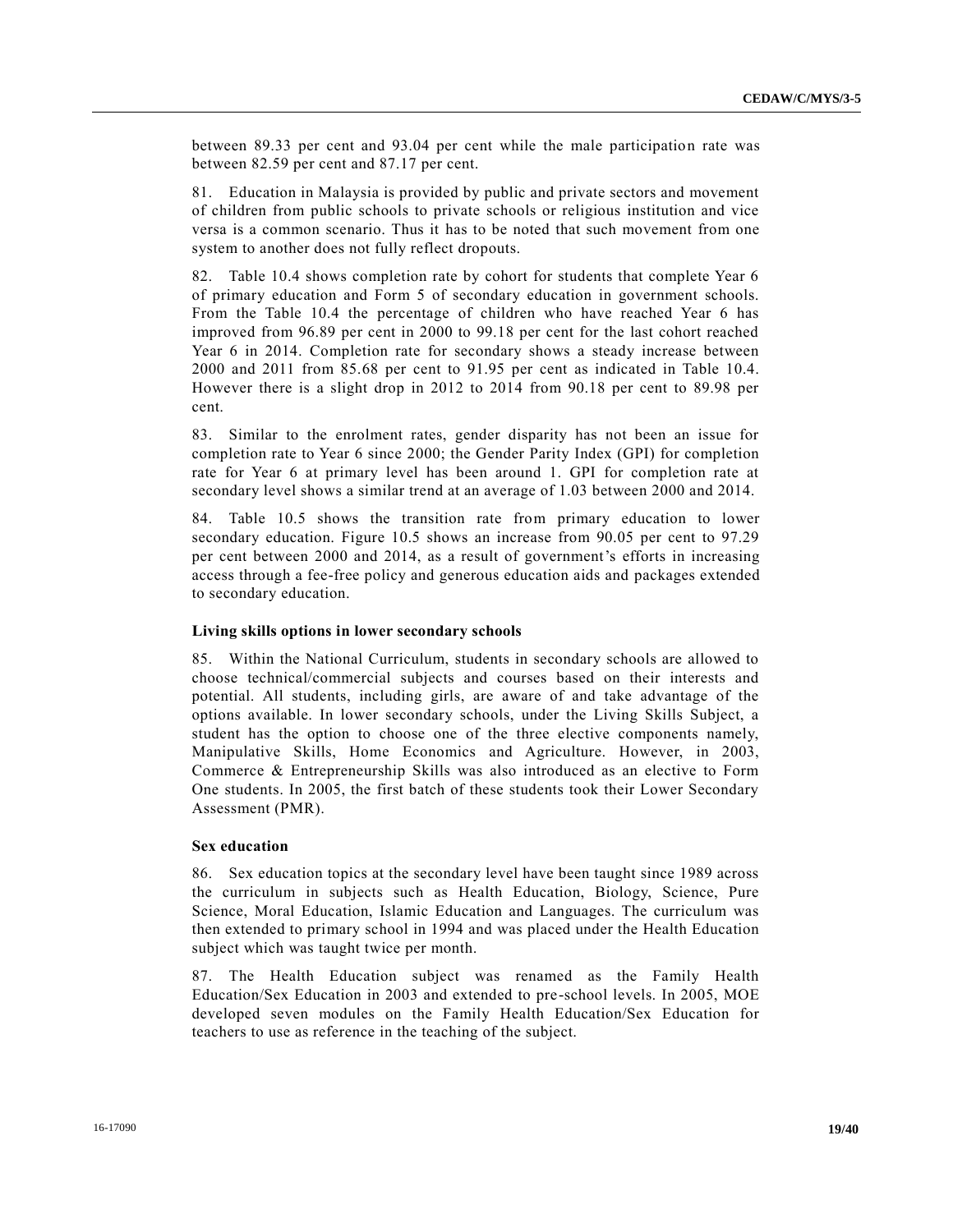88. The Ministry of Education carries out various programmes in schools under the Family Health Education/Sex Education in collaboration with other government and non-government agencies. The Family Health Education/Sex Education curriculum was reviewed in 2006 and is now known as the Reproductive Health and Social Education which includes topics on personal health and sexuality, personal emotion, family education, conflict management and drug abuse.

#### **Technical and vocational secondary schools**

89. Technical and vocational education is offered at the secondary level. At present, there are 90 technical schools. Technical and Vocational schools provide basic knowledge and skills in technical and vocational fields. These schools provide courses in civil engineering, electrical engineering, mechanical engineering, agriculture, commerce, home economics and technology.

90. Table 10.6 show the enrolment figures at Technical Schools from 2001 to 2014 according to sex. Female enrolment is lower than male in every year of the fourteen year period as indicated in the table.

#### **Gender education at the Teacher Education Institute**

91. Gender education is included in the curriculum of two current first degree programmes offered at the Teacher Education Institute in Malaysia — the Preparatory Course for Bachelor of Education Programme (PPISMP) and the Bachelor of Education Programme (PISMP). Gender issues are being emphasized under the topics of:

(a) Individual Role and Responsibilities as a Member of Community under Social Studies; and

(b) Introduction to Social Studies and Sociology in the Social Studies for Primary Education course.

92. The admission into the twenty-seven teacher training colleges and the English Language Teaching Centre (ELTC) managed by MOE is open to both men and women. On 13 July 2005, the Cabinet approved the upgrading of Teacher Training Colleges to Institutes of Teacher Education (ITE). In efforts to increase the number of graduate teachers and to produce quality teachers, the role of the ITE has been upgraded from training of teachers at certificate and diploma levels to training of teachers at degree level. The ITE also plays an important role in providing in-service training. The data revealed that more women than men are interested in pursuing a teaching career.

93. Table 10.7 shows the enrolment figures according to gender at ITE from 2001 to 2011. Female enrolment is higher than male in every year as indicated in the table.

94. Table 10.8 shows the total number of lecturers and teachers in the teaching profession. At the Institute of Teacher Education, the number of male lecturers was higher than female lecturers during the 2001 to 2014 period. The number of female lecturers increased from 1,021 (35.9 per cent) in 2001 to 1,506 (45.3 per cent) in 2014.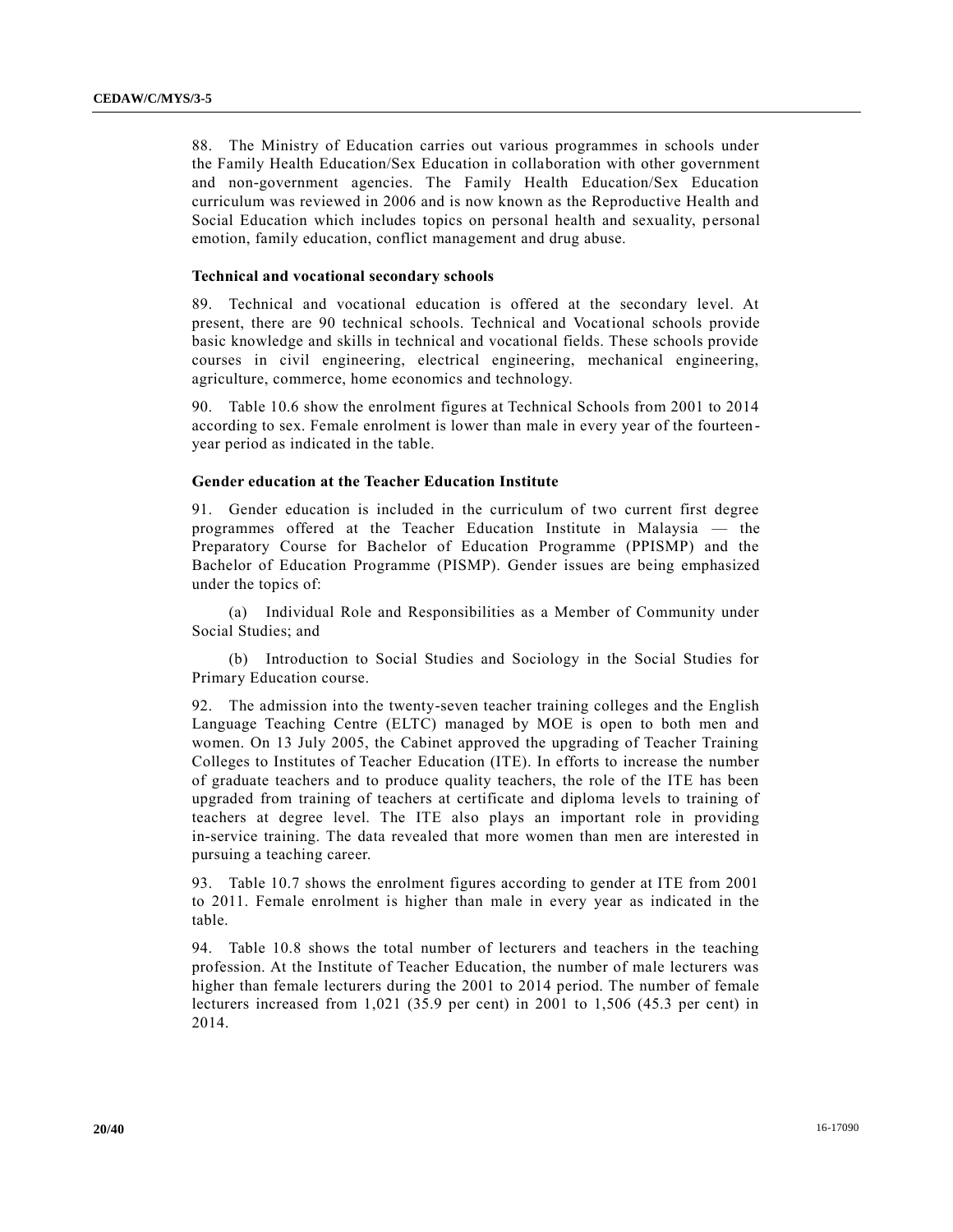95. On the other hand, female lecturers and teachers outnumbered male lecturers and teachers in polytechnics and schools. Table 10.8 also shows a high percentage of female lecturers and teachers in polytechnics, secondary and primary schools as compared with their male counterparts.

### **Private sector learning and training centres**

96. The data in Table 10.9 shows the number of private sector learning and training centres from 2001 to 2011. The table details the kind of training provided by these centres, as well as the number of students and teachers. These centres are open to all irrespective of age and sex. Some of the centres are run in the evenings to cater for working adults.

### **Pre-school education**

97. Malaysia places great importance in ensuring the provision of education and care for all children. This concern is manifested through involvement of many sectors in the Early Child Care Education (ECCE) and the amount of allocation given to ECCE each year. The ECCE in Malaysia is broadly divided into two main age groups, which is 0-4 and 4-6 years old.

98. The MOE sets up preschools to give opportunity to children aged from 4 to 6 from low income families in the sub-urban, rural and remote areas. Classes are built annexed to the public primary school buildings. Beginning January 2003, all preschools, public and private, are required to follow the National Preschool Curriculum Standards. This is to ensure quality of contents of preschool education.

99. The Community Development Department (KEMAS) pre-schools were set up by the Department of Community Development under the Ministry of Rural and Regional Development (MRRD) to provide education to children aged from 4 to 6 of low income families in the sub-urban, rural and remote areas. KEMAS pre-schools uses the National Preschool Curriculum Standards beginning 2003. These pre-schools focus on developing basic reading, writing and arithmetic (3R) besides developing individual potentials.

100. The PERPADUAN pre-school was first set up in 1976 beginning with 25 classes. The pre-schools are set up in urban and sub-urban areas specifically in areas covered by *Skim Rukun Tetangga*, a friendly neighbourhood watch scheme. The aim of these pre-schools are to instil unity from an early age, nurture the spirit of patriotism as well as teaching children to live harmoniously in a multi-racial community.

101. The private sector established pre-schools to complement public initiatives. Children attending private preschools are between 4 and 6 years old. The medium of instruction in private preschools can be either in the national language, Chinese, Tamil and/or English. The curriculum emphasizes communication skills, social skills and other skills to prepare them for primary (formal) education.

102. Table 10.10 shows the enrolment in public and private pre-schools in Malaysia from 2001 to 2014 by sex. The table shows the numbers of girl pre-schoolers are always higher than that of boys. This is seen throughout the eleven-year period.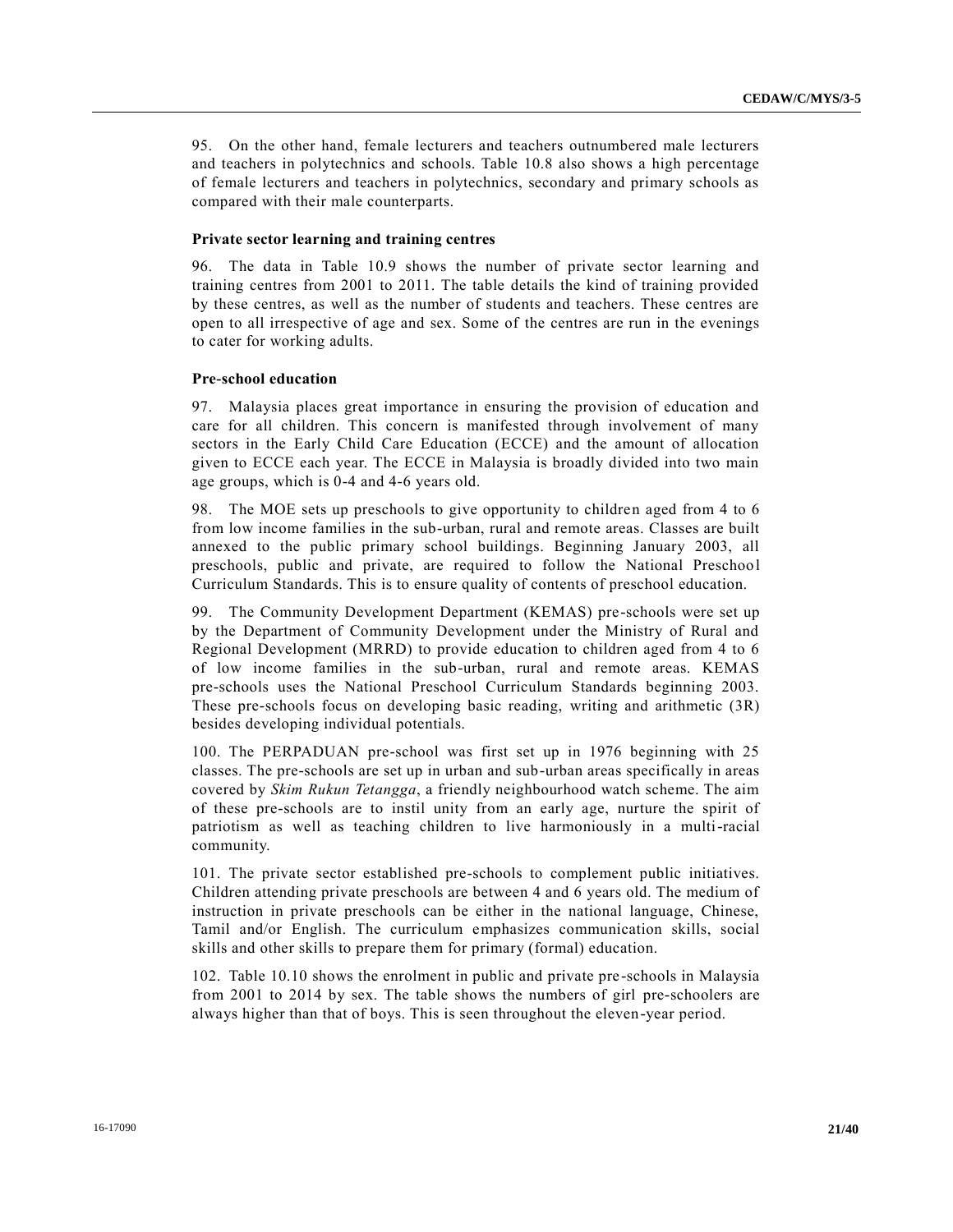### **Sports and physical education**

103. Female students are encouraged and given equal opportunities as male students to participate in sports and physical education. The involvement of female athletes in various high performance games during the Malaysian Schools Sports Council (MSSM) meets for the past five years was almost equal to that of their male counterparts.

### **Textbook on Loan Scheme (TLS)**

104. Textbooks play a vital role in eradicating discrimination and stereotyping of women by promoting positive portrayals of women. The Textbook Division of the Ministry of Education has drawn up guidelines to writers and publishers, emphasizing, in particular, the need to avoid issues related to the discrimination of women. The division ensures that the content, presentation of materials and graphics in textbooks are not gender biased. The panel of evaluation are selected among teachers with a minimum of five years teaching experience.

105. The texts, passages and activities in school textbooks take into consideration the interests of both genders. The presentation of materials in the textbooks has equal portrayals of both sexes. Graphic presentations, which play a functional role in helping to clarify the content of the textbook, portray women in active and dynamic roles in society such as doctors, engineers, lawyers and scientists not only the stereotype role of a housewife, teacher or nurse.

### **Article 11**

### **Employment**

106. The Government continues to take appropriate measures to ensure that women and men enjoy equal right to work and employment. Statistics have shown that the number of women employed has increased from 3.3 million in 2001 to 4.6 million in 2011. In terms of the share to total employment, female employment increased from 34.0 per cent to 36.6 per cent during the same period. To fully utilize the resources and potential of women in employment, the Government has set a target to increase the participation of women in the labour force to 55 per cent in 2015 as stated in the 10th Malaysia Plan (2011-2015).

107. Among the measures that have been undertaken by the Government are:

(a) The enactment of the National Wages Consultative Council Act 2011 [Act 732] which came into force on 23 September 2011. Under Act 732, a Minimum Wages Order was made on 16 July 2012. The Minimum Wages Order 2012 then was reviewed and the Government agreed to increase the minimum wages from RM900 monthly in Peninsular Malaysia to RM1,000 monthly, and from RM800 monthly in Sabah, Sarawak and Federal Territory of Labuan to RM920 monthly. The new rate above is set to take effect on 1 July 2016;

(b) The enactment of the Employment (Part-Time Employees) Regulations 2010 which came into force on 1 October 2010 to encourage more women, particularly housewives, to enter into the labour force;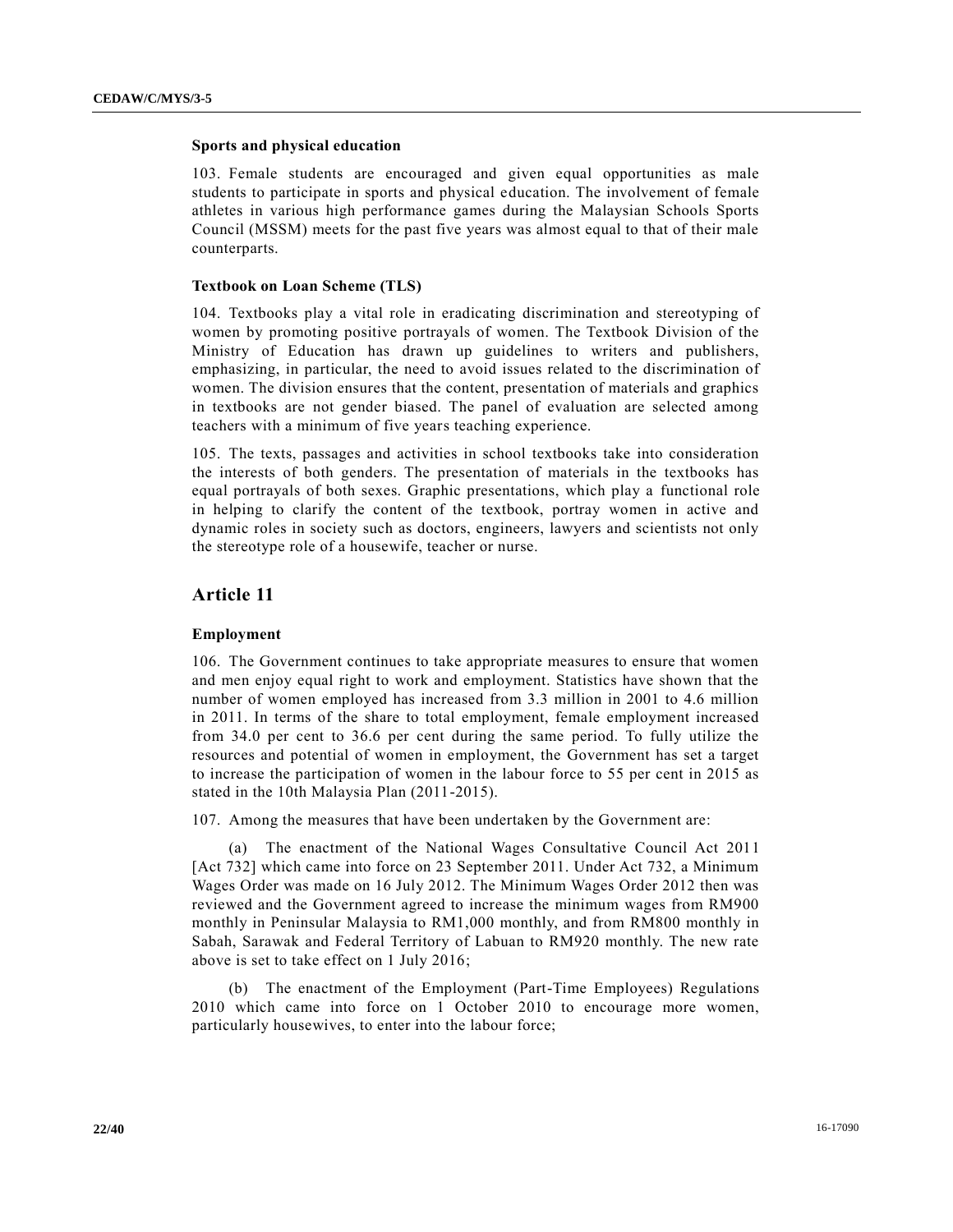(c) The provision of incentives to encourage the establishment of child care centres at the work place as well as in the community to provide affordable and quality child care for children between the ages of 0 to 4 years;

(d) The extension of maternity leave in the public and private sectors where the Government has granted self-determined fully paid maternity leave from 60 days up to 90 days (not more than 300 days throughout the service tenure) for female civil servants. For the private sector, local and foreign banks have extended fully paid maternity leave from 60 days to 90 days effective from 10 August 2010;

(e) The promotion of equal sharing of domestic and family responsibilities between women and men through the implementation of the Parenting@work programme. This programme aims to promote parenting knowledge and skills especially to working couples;

The inclusion of a Chapter on sexual harassment at the workplace in the reviewed Employment Act 1955 in 2012. Awareness programmes on sexual harassment in the workplace has also been conducted annually in 15 states involving 100 participants per state;

(e) Special economic empowerment programmes for women have been introduced to increase the level of women's participation in the economy. These programmes include Intensive Skills Training for Single Mothers (I-KIT), Incubation Entrepreneurial Women (I-KEUNITA) and Women Entrepreneurs Programme under National Key Result Area (NKRA) — Low Income Household (LIH). I-KIT aims to eradicate poverty among single mothers. Meanwhile, I-KEUNITA offers intensive courses to all women in various fields i.e. beauty therapy, cooking, sewing, handicraft, child care and tourism. Both I-KIT and I-KEUNITA have trained 11,726 women entrepreneurs from 2008-2014;

(f) The introduction of the Women Entrepreneurs Programme under the National Key Result Area (NKRA) — Low Income Household (LIH) targeted to generate 4000 women entrepreneurs by 31st December 2012. Women entrepreneurs are defined as those with a net income of RM3500 (USD1133) per month or more (for a consecutive period of 3 months) and they venture into various fields namely agriculture, services, fisheries, manufacturing, farming and business. The programme was continued after it successfully trained 4,300 women by the end of 2012. As of December 2014, the number of successful women entrepreneurs which government managed to generate is 6,300; and

(g) The Single Mothers Special Scheme (*Skim Khas Ibu Tunggal* or SKIT) is a sub-programme of the Integrated Urban Community Development Programme (*Program Pembangunan Masyarakat Bersepadu* — PPMBB). PPMBB aims to provide additional opportunities to the targeted groups in the urban areas to increase their academic achievements, to organize activities that can increase their income and provide job opportunities to improve the quality of life. SKIT is a special programme for single mothers in the urban areas that financially assist them to increase their income thus improving their quality of life.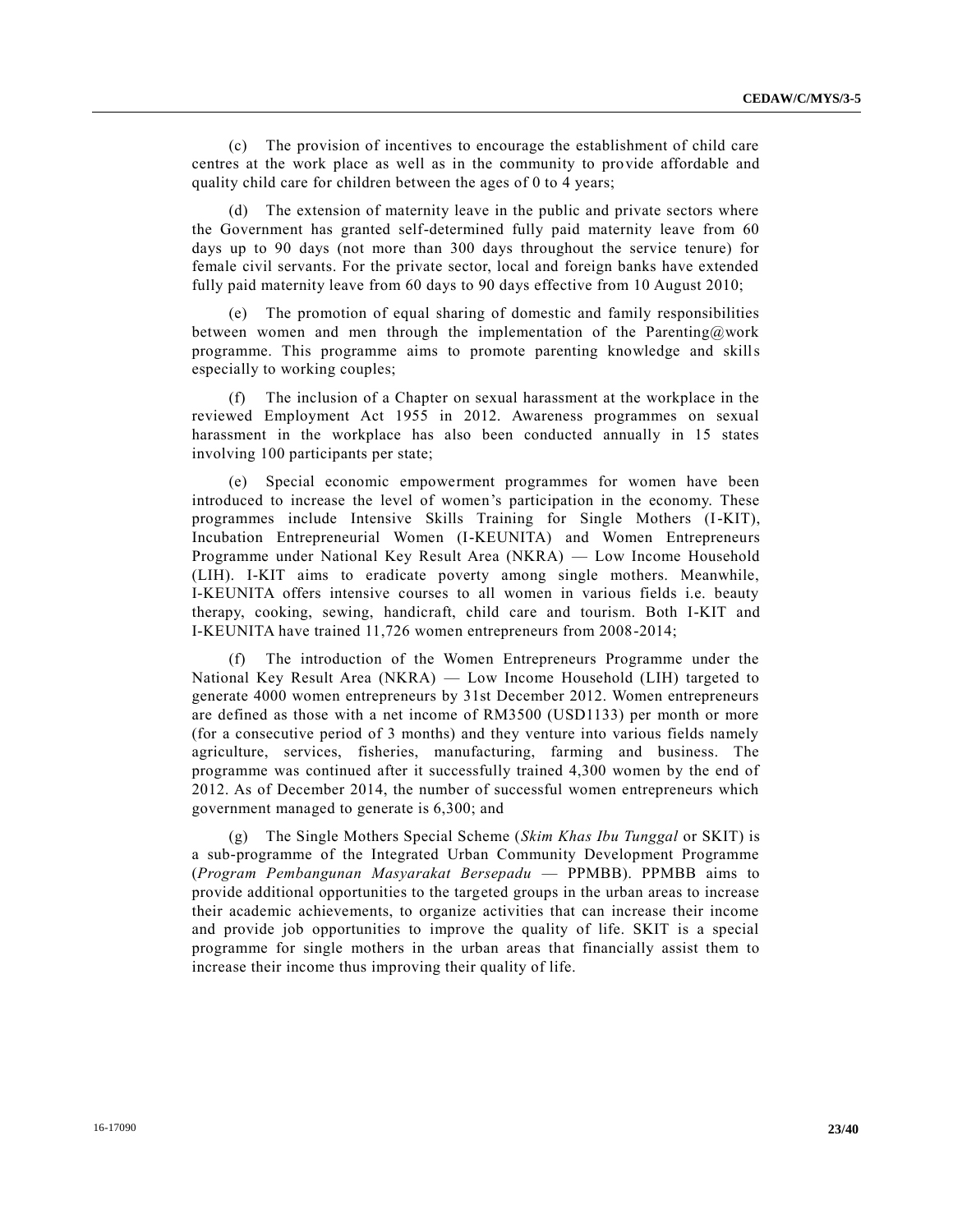### **Protection for female workers**

108. Section 69 of the Employment Act 1955 provides for workers' claim and labour cases that can be filed by local and foreign workers with regards to their employment. In addition thereto, the Workmen's Compensation Act 1952 compensates foreign workers in the event of accidents which occur in the course of employment.

109. *Talian* NUR15999 which was introduced in 2007, is a helpline for the public to lodge complaints on issues relating to the target group of the MWFCD. The helpline has been extended and is now also an avenue for foreign domestic workers to lodge complaint about exploitation by irresponsible employers and employment agencies.

110. Another significant measure taken by the Government in ensuring a better protection of the foreign domestic workers was the signing of the Protocol Amending the 2006 Memorandum of Understanding on the Recruitment and Placement of Indonesian Domestic Workers in Malaysia on 30 May 2011. The said Protocol, amongst others, accords better working conditions to the Indonesian domestic workers, mostly female, by allowing them to keep their own passports; introducing the requirement for bank accounts for the payment of domestic workers' monthly salary; and granting of a weekly rest.

111. In a landmark decision of *Noorfadilla bt Ahmad Saikin v Chayed bin Basirun & Ors [2012] 1 MLJ 832*, the High Court had decided that the Defendants' action in refusing Noorfadilla binti Ahmad Saikin (the Plaintiff) from being employed for the post of an untrained relief teacher because she was pregnant constituted a violation of article 8(2) of the Federal Constitution. The Court referred to CEDAW in clarifying the term "equality" and gender discrimination under article 8(2) of the Federal Constitution. The High Court referred to article 1 of CEDAW on the definition of "discrimination against women" and article 11(1)(b) of CEDAW which provides that State Parties shall take all appropriate measure to eliminate discrimination against women in the field of employment in order to ensure, on a basis of equality of men and women, the same rights, in particular the right to the same employment opportunity, including the application of the same criteria for selection in matters of employment. The High Court also referred to article  $11(2)(a)$ of CEDAW which provides that State Parties shall take appropriate measure to prohibit, subject to the imposition of sanctions, dismissal on the grounds, inter alia, of pregnancy.

112. It is pertinent to note that the legal position celebrated by the Court in Malaysia in 2012 was that CEDAW had the force of law and was binding on Malaysia. The Court had referred to Malaysia's obligation under CEDAW in defining equality and gender discrimination under article 8(2) of the Federal Constitution. The position was nonetheless altered in 2014 where the Court of Appeal in the case of *AirAsia Bhd v Rafizah Shima bt Mohamed Aris [2014] 5 MLJ* held that CEDAW did not have the force of law in Malaysia because the convention was not enacted into any Malaysian legislation. The Court of Appeal also ruled that without express incorporation into domestic law by an act of Parliament following ratification of CEDAW, the provisions of the international obligations in CEDAW did not have any binding effect.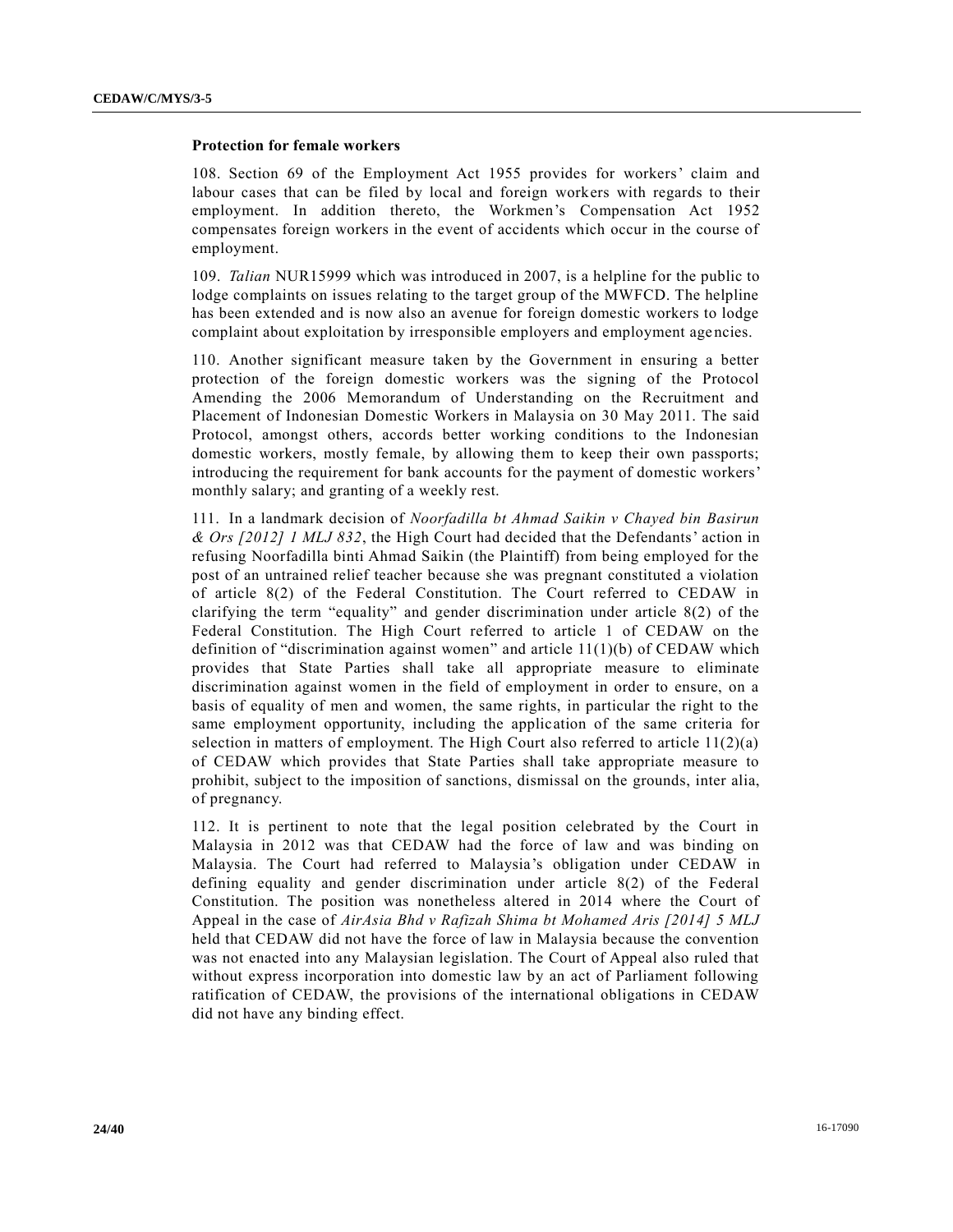113. The Judge also followed the decision of the Federal Court in the case of *Beatrice Fernandez v. Sistem Penerbangan Malaysia & Anor [2005] 2 CLJ 713* that, "to invoke article 8 of the Federal Constitution, the applicant must show that some law or action of the Executive discriminates against her so as to controvert her rights under the said article. Constitutional law, as a branch of public law, deals with contravention of individual rights by the Legislative or the Executive or its agencies…" The Defendants are public authorities and therefore agents of the Executive and when the Defendants revoked and withdrew the Plaintiff 's Placement Memo because she was pregnant constitute contravention of article 8(2) of the Federal Constitution by the Executive and the requirement of Beatrice 's case has been fulfilled. The Judge also pointed out that the Court has a role to promote the observance of human rights in Malaysia and thus a declaration that the Defendants violated article 8(2) of the Federal Constitution was made accordingly without costs as the case involved public interest.

114. Other judicial recognition in respect of sexual harassment against women can be seen in the High Court case of *Mohd Ridzwan bin Abdul Razak v. Asmah binti Hj. Mohd Nor [Civil Litigation No. 23NCVC-102-12/2011]* Kuala Lumpur High Court. In this case the court dismissed a claim for declaratory relief that the Plaintiff was not guilty of committing sexual harassment against the Defendant and awarded the Defendant in general damages as well as aggravated and exemplary damages for her counterclaim. This case did not mention any CEDAW provisions but it recognized elimination of discrimination towards women where the Judge in her judgement at page 32 went on to warn that a strong message should be sent to other persons who are in the position of superiors in the Plaintiff's position not to commit verbal sexual harassment without fear of repercussions.

### **Article 12**

#### **Equality in access to health care**

115. The Government is committed to ensure that health-care services are affordable and accessible without compromising the quality of service. Life expectancy for both Malaysian men and women has increased over the years. In 2000, the life expectancy for men was 70 years and for women 74.7 years. In 2014, the life expectancy had risen to 72.5 years for men and 77.2 years for women.

#### **Maternal mortality**

116. Maternal mortality ratio in Malaysia has declined from more than 40 per 100,000 live births in 1991 to 25.2 per 100,000 live births in 2013 (Department of Statistic Malaysia). Among the factors that contributed to the reduction of the maternal mortality ratio are greater accesses to professional care during pregnancies, childbirth and postnatal care, increasing access to quality family planning services and information, as well as the full implementation of the Confidential Enquiries into Maternal Deaths (CEMD) which started in 1991. The antenatal coverage at first visit increased from 78.1 per cent in 1990 to 98.03 per cent in 2013. The average number of antenatal visits by a pregnant mother to public and private health facilities increased from 6.6 in 1990 to 9.98 in 2013. Tetanus Toxoid immunization coverage for antenatal mothers in prevention of tetanus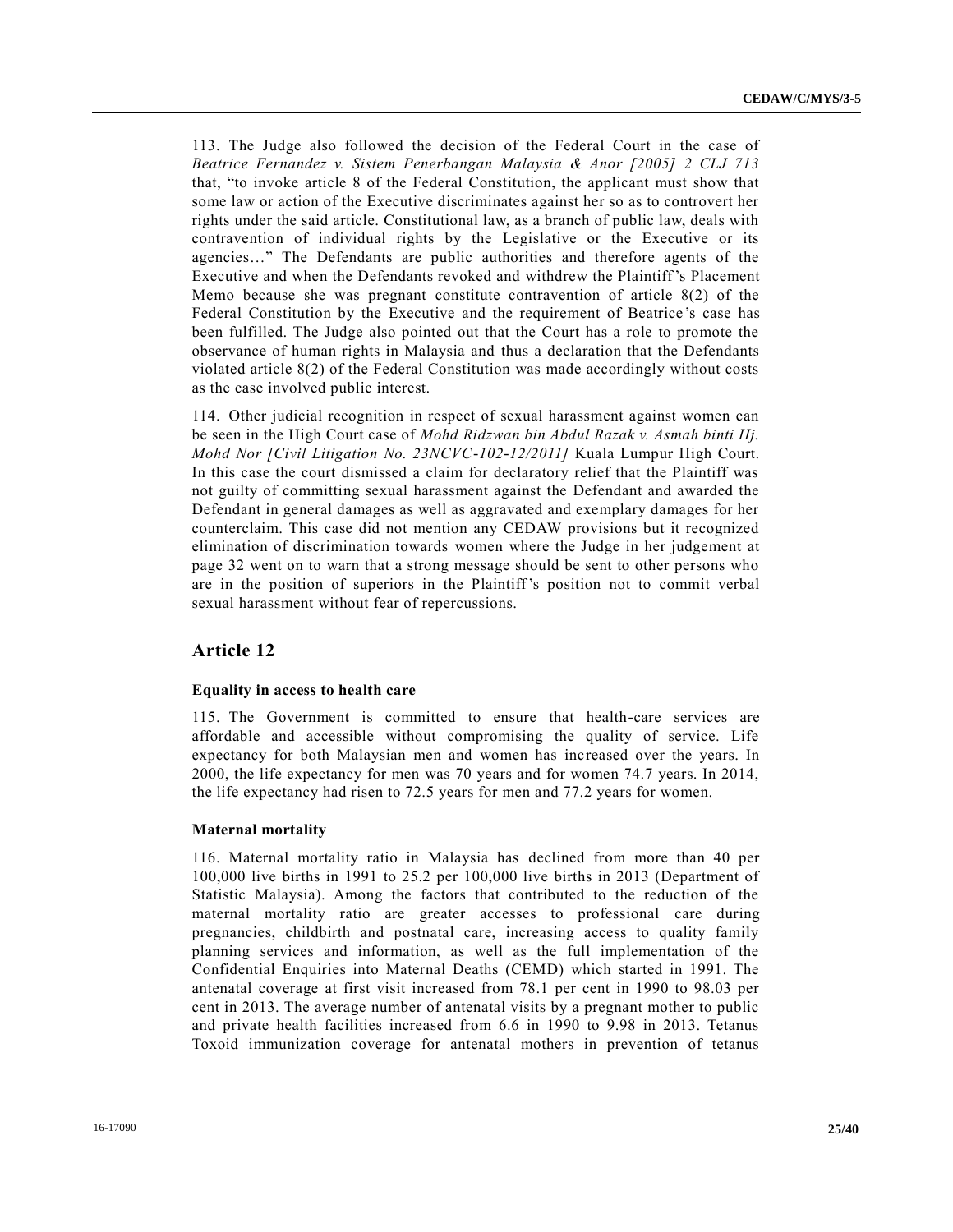neonatorum showed slight improvement from 81.7 per cent in 1990 to 89.64 per cent in 2013. Childbirth conducted by trained personnel has increased from 92.8 per cent in 1990 to 98.8 per cent in 2013. Postnatal coverage also improved from 67.0 per cent in 1990 to 98.8 per cent in 2012 (Annual Reports, MOH). The adolescent birth rate (15-19 years) reduced from 28 per 1,000 women in 1991 to 13 per 1,000 women in 2013.

117. The Prevention of Mother to Child Transmission (PMTCT) program was implemented in 1998 in all government health facilities. The government is committed to eliminate vertical HIV transmission by 2015 through the provision of quality, comprehensive national PMTCT services, which is in line with WHO recommendation. The four pronged strategies are to reach pregnant women, their partners and their infants including most at risk populations. Public health facilities cover approximately 75 per cent of the total pregnant women, and pregnant HIV women from the private sectors are also referred to the government hospitals. The coverage of PMTCT intervention in government health facilities has improved from 49.7 per cent in 1998 to almost 100 per cent in 2014 with 98.7 per cent of children born to HIV positive mothers are born uninfected.

### **HIV**

118. Retrospectively, the national response to HIV started as far back in 1985. HIV, AIDS and death related to HIV/AIDS was added to the list of notifiable diseases under the Prevention and Control of Infectious Diseases Act 1988. Raising awareness and knowledge on HIV/AIDS has been the focus of MOH since the formulation of Plan of Action in 1988. The first National Strategic Plan (NSP) on HIV/AIDS was developed in 2000. In 2005, the NSP was reviewed and a 5 years plan NSP (2006-2010) for HIV responses was endorsed and implemented. The current NSP (2011-2015) emphasizes an integrated and comprehensive approach addressing the needs of prevention, treatment, care and support.

119. By the end of 2014, Malaysia had a cumulative figure of 105,189 HIV, 21,394 AIDS cases and 17,096 deaths related to HIV/AIDS, thus giving reported people living with HIV (PLHIV) of 88,093 cases. The annual number of newly reported HIV cases has been on a steady decline from a peak of 6,978 in 2002 to 3,517 in 2014. Similarly, there has been a decline in the number of AIDS — related deaths and this is directly attributed to the introduction of more affordable and accessible first and second line antiretroviral (ARV) treatment. HIV in Malaysia is predominantly male as they constitute 89 per cent of cumulative HIV cases of whom majority are people with injecting drug use (PWID). However, the trend of infection by sex has changed with increasingly female acquiring infection with male/female ratio decreasing 9.6 in 2000 to 4.5 in 2010 and to 4.0 in 2014. In the earlier phase of the pandemic, PWID was the driven factor and the trend has eventually changed to sexual transmission with PWID/sexual transmission ratio of 3.9 in 2000 to 1 in 2010 and to 0.2 in 2014.

120. HIV prevalence was found to be around 0.4 per cent. Currently, all government health facilities (1,039 health clinics and 141 hospitals inclusive of non-MOH hospitals) are providing free HIV screening facilities. HIV screening includes mandatory HIV screening for all donated blood, blood products and organs; routine HIV screening of inmates in drug rehabilitation centres and prisons;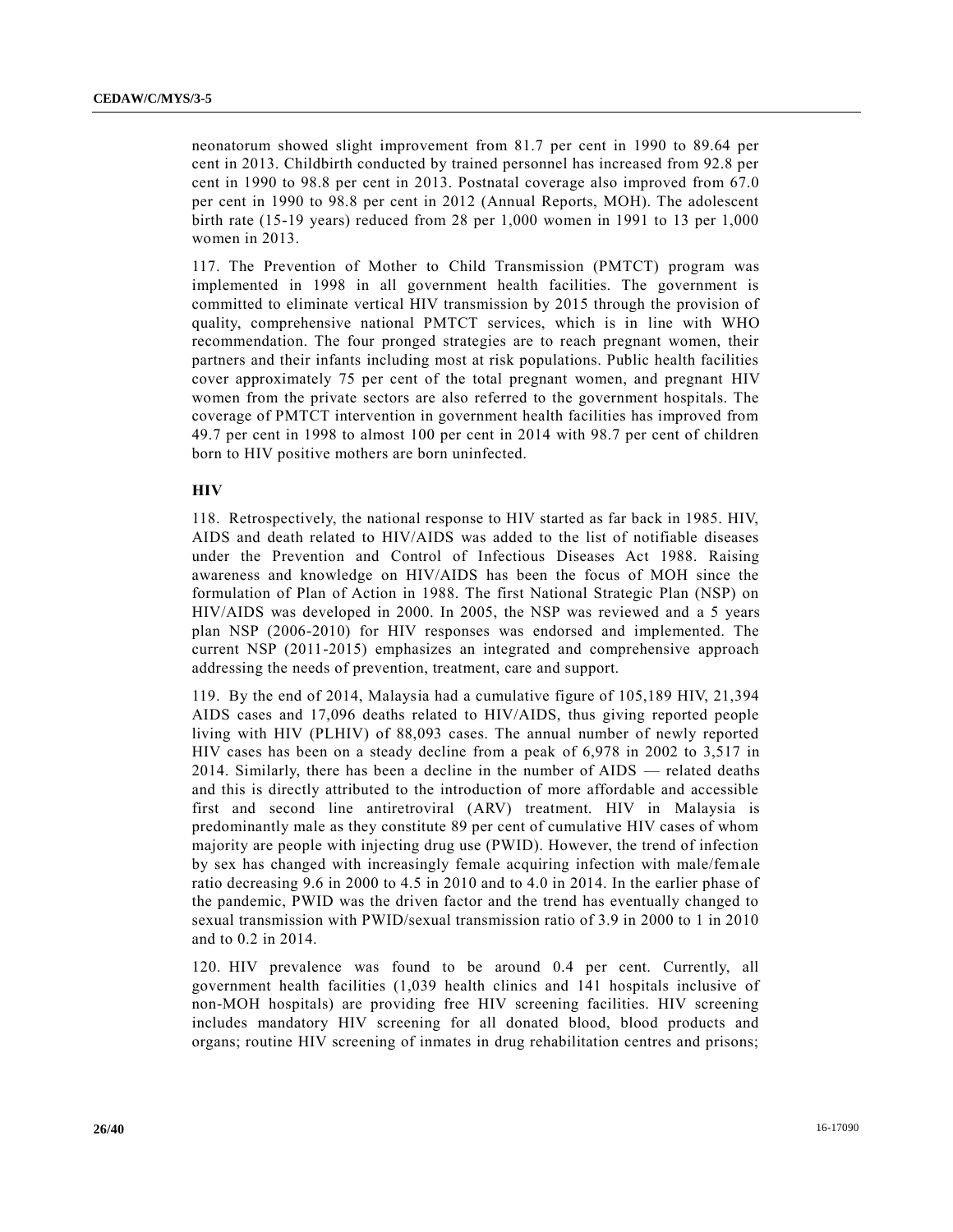HIV screening among TB and STI cases, clients of harm reduction programme and contacts of cases; HIV screening for premarital couples; an opt-out antenatal screening and voluntary HIV screening and voluntary HIV screening for those who wants to know their HIV status. In 2014, 36,283 people accessed facilities for voluntary HIV screening, out of which 85 per cent were males and 78 per cent were between the ages of 20 and 39. The main risk factors for HIV were intravenous drug users (IVDU) (57 per cent), followed by sexual transmission (32 per cent). Premarital HIV screening for Muslim couples was an initiative by the state religious department in one of the 14 states in Malaysia in 2001 and this later expanded to the other states by 2007. Since 2008, the screening is accessible to anyone, irrespective of their religion who wants to be screened for HIV. In 2011, a total of 267,997 men and women came for HIV premarital screening of which 100 (0.04 per cent) were confirmed to be HIV positive. In general, over the past five years, an average of 1.3 million HIV screening is conducted annually.

121. Total fertility rate in Malaysia has declined from 2.3 in 2006 to 2 in 2013. This decline is multi factorial among which are delay in marriage and use of contraceptives, as reflected by longer birth intervals and the decline in pregnancies among women in reproductive age groups. Preliminary Findings from the Fourth Malaysian Population and Family Survey (MPFS-4 conducted by National Population and Family Development Board in 2014 showed an overall of 57.5 per cent percent contraceptive prevalence rate (CPR) among married women.

### **Reproductive health services**

122. Reproductive health services are made available through the Ministry of Health, either at primary or referral centres, the National Population and Family Development Board (NPFDB), the Federation of Reproductive Health Association Malaysia (FRHAM) and are supplemented by private medical practitioners. This is to ensure accessibility, affordability and full coverage of reproductive health services including rural area. MOH is the member of the ACCRH committee and utilizes the platforms to provide input on SRH related matters.

123. Steps are being taken to address the stagnant use of contraceptives in recent years which among others include the training of health-care providers and introducing effective family planning among high risk mothers. A special clinic to promote family planning known as *Nur Sejahtera* was initiated by the Ministry of Women, Family and Community Development in 2003. 58 clinics under the NPFDB have been established under this initiative throughout the country. The objective of the programme is to promote a better quality of life among families. The package of wellness programme includes glucose/cholesterol random checking, reproductive cancer screening, menopause, andropause, body mass index, bone scan, Pap smear and pelvis ultrasound. With the introduction of a mobile clinic in 2006, this wellness programme is being extended to the grassroots.

### **Other communicable and non-communicable diseases**

124. Malaysia is classified as a country with an intermediate tuberculosis (TB) burden, that is, with an annual incidence of 20-100 reported cases per 100,000 population. Since the implementation of The National Tuberculosis Control Programme (NTBCP) in 1961, the number of reported TB cases had been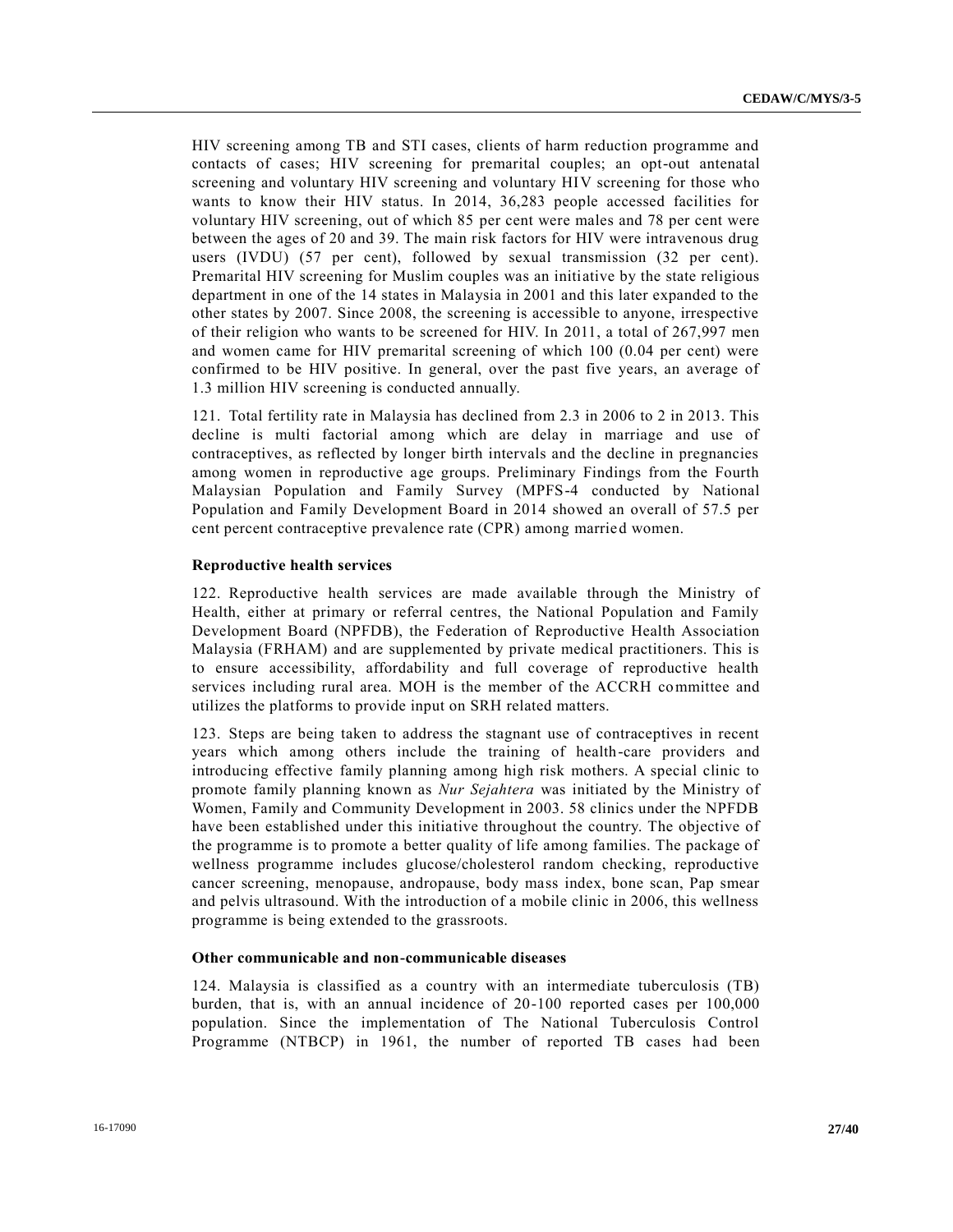successfully reduced from 350 cases per 100,000 population to less than 100 per 100,000 in the 1980s. However, since then, reported TB cases have remained unchanged between 60 to 68 per 100,000 population. In 2014, there were 24,711 TB cases notified, reflecting a notification rate of 81 per 100,000 population, and 1,603 TB deaths or about 5.3 TB deaths per 100,000 population

125. Malaria still persists in rural and isolated areas in the States of Sabah and Sarawak. In 2014, a total of 3,923 malaria confirmed cases have been reported, decreased by almost 94 per cent from total cases in 1994 (58,958 cases). Malaysia 's malaria incidence rate (IR) decreased from 3.0 per 1000 population in 1994 to 0.1 per 1000 population in 2014.

126. Malaysia has also achieved its MDG 6 target with reduction from 54.6 cases per 100,000 population (2000) to 10 cases per 100,000 population (2014), a reduction of 82 per cent. Malaysia is moving towards the elimination of locally acquired malaria by 2020. To achieve this goal, a National Strategic Plan for the Elimination of Malaria (NSPEM) (2011-2020) was developed and implemented in 2011. Medically confirmed malaria deaths have also decreased from 35 deaths (2000) to 9 deaths (2014).

127. The prevalence of non-communicable diseases (NCD) risk factors continues to rise in Malaysia. The 2011 National Health and Morbidity Survey (NHMS 2011) has shown that the prevalence of diabetes in Malaysia has increased 31.0 per cent in the space of just 5 years, from 11.6 per cent in 2006 to the current 15.2 per cent. The increase was mostly contributed by the increased proportion of "undiagnosed diabetes". The prevalence of "impaired fasting glucose" has also risen, from 4.2 per cent in 2006 to 4.9 per cent in 2011.

128. In 2014, there were 926,684 registered diabetics, where 637,272 patients were on "active" follow-up at 757 MOH facilities in Malaysia. The Ministry of Health is currently analyzing the impact of National Strategic Plan 2010-2014 and drafting the 2nd NSP NCD 2015-2020.

129. The prevalence for hypertension has increased slightly from 32.2 per cent in 2006 to the current 32.7 per cent. Similar to diabetes, about 60.6 per cent of total hypertensive were due to "undiagnosed hypertension". The prevalence of hypercholesterolemia has increased almost double in the space of five years, from 20.7 per cent in 2006 to the current prevalence of 32.6 per cent, an increase of 57.5 per cent. The proportion of "undiagnosed hypercholesterolemia" versus "known hypercholesterolemia" was even more staggering at 75.8 per cent, i.e. 3 out of 4 adults in Malaysia with high cholesterol were undiagnosed. The gaps between diagnosed versus undiagnosed for all three conditions were more pronounced in the younger age groups.

130. With the increasing prevalence and burden of NCD and NCD risk factors, the Ministry of Health has strengthened the NCD prevention and control programme in Malaysia by producing the "National Strategic Plan for Non-Communicable Diseases" (NSP-NCD) 2011-2015. NSP-NCD uses diabetes and obesity as the entry points.

131. Through the National Cancer Registry, MOH has collected and registered a total of 43,569 new cancer cases diagnosed in 1 January 2007 until 31 December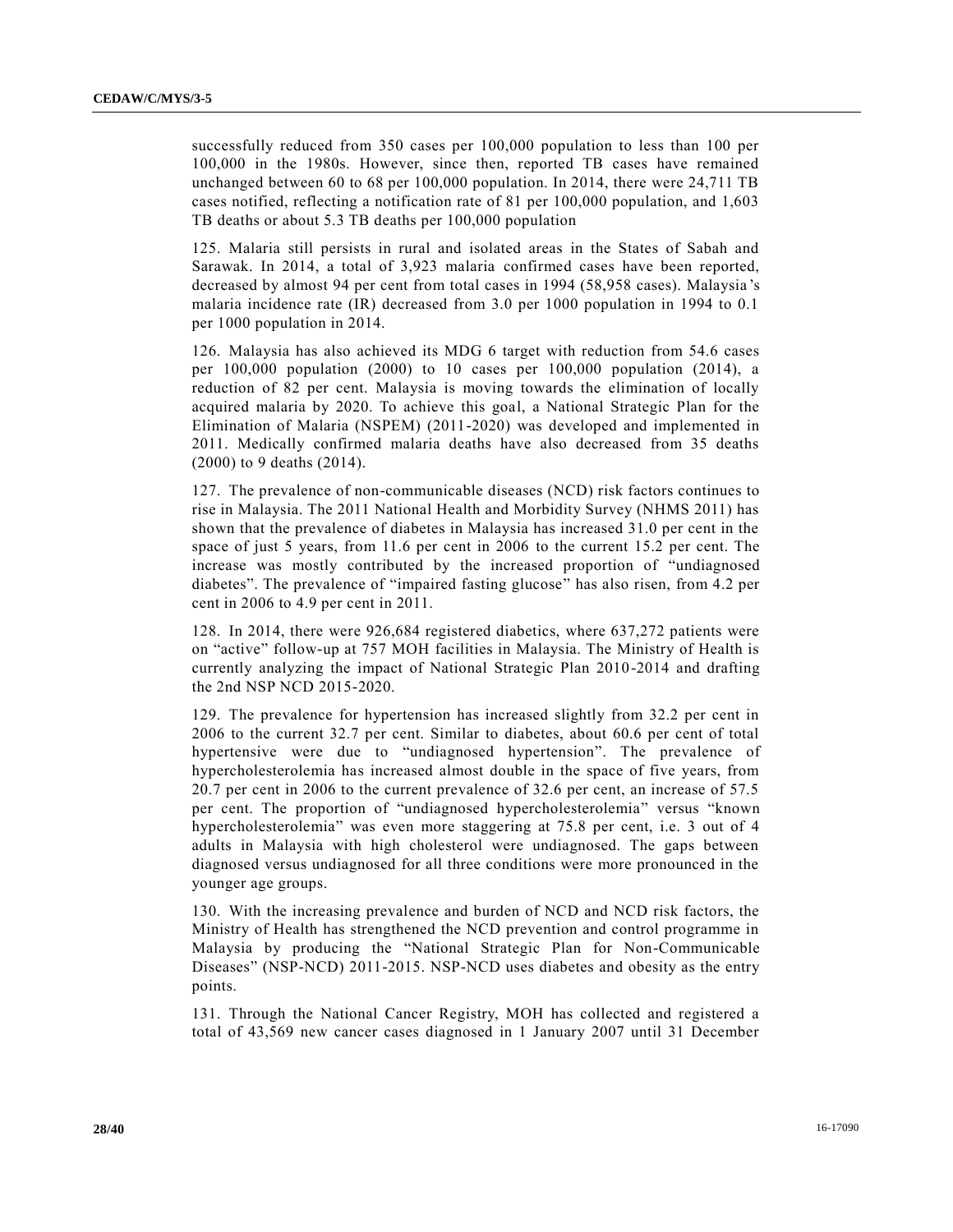2010 of which 19,232 (44.4 per cent) were male and 24,246 (55.6 per cent) were female. The top five most frequent cancers in male are Colorectal (15.9 per cent), lung (15.7 per cent), Nasopharynx (9.6 per cent), Leukaemia (6.5 per cent) and Prostate (6.2 per cent). As for female, the most common cancer is Breast (32.8 per cent), followed by Colorectal (10.3 per cent), Cervix (8.6 per cent), Ovary (6.1 per cent) and Lung (5.4 per cent).

132. Cervical cancer screening services are provided in government health clinics, private clinics as well as FRHAM since 1967. The number of women who have had pap smear screening increased from 512,954 slides in 2012 to 531,680 in 2013 and 532,672 in 2014. The percentage of unsatisfactory slides remains low at 1.3 per cent in 2014. The overall positive detection rate increased from 0.84 per cent in 2013 to 0.97 per cent in 2014. To prevent cervical cancer, RM10 million was allocated in 2010 to MOH to introduce Human Papillomavirus (HPV) vaccination programme for girls aged 13 years old. In 2012, an additional budget was approved for the NPFDB to provide free HPV vaccine for 18 year old girls.

133. MOH started breast health awareness campaign from 1995 to encourage women to perform breast self-examination (BSE). In 2009, it emphasized clinical breast examination (CBE) as a modality for early detection of breast cancer among general women population. The BSE is continuously being promoted and recommended to empower women to take responsibility for their own health. The CBE among clients has increased from 20.9 per cent in 2013, to 25.0 per cent in 2014. There was 0.3 per cent abnormality detected and referred for further investigation.

134. Beginning 2012, the mammogram for high-risk women was conducted as a structured programme. Women who have factors that increase their risk of suffering from breast cancer are identified. These risk factors are based on the Clinical Practice Guideline, Management of Breast Cancer (2nd Edition). The health clinic serve as the entry point for high risk women before being referred for a mammogram examination at government hospitals (34 hospitals with facilities mammogram) or Mammogram Subsidy Program National Population and Family Development Board (NPFDB) or private hospital or non-governmental organizations at the option of the client. In 2014, the number of high risk women registered (new cases) was 18,899 and 17,902 (94.7 per cent) referred for mammogram screening and 15,497 (86.6 per cent) of them had undergone MMG and 42 (0.24 per cent) of the women confirmed cancer.

135. To help breast cancer survivors regain self-confidence and reconnect with society, an annual budget of RM4.3 million has been allocated to provide free prosthesis and post-mastectomy bra sets for women with a monthly household income of RM5, 000 and below.

136. The Government has also provided free mammogram screening for women with a monthly household income of RM5,000 and below, whilst a RM50 subsidy is given for women with a high household income. The screening is offered at 50 centres registered with NPFDB. The main objective of this programme is to encourage more women to come forward to undergo mammograms for early detection of breast cancer.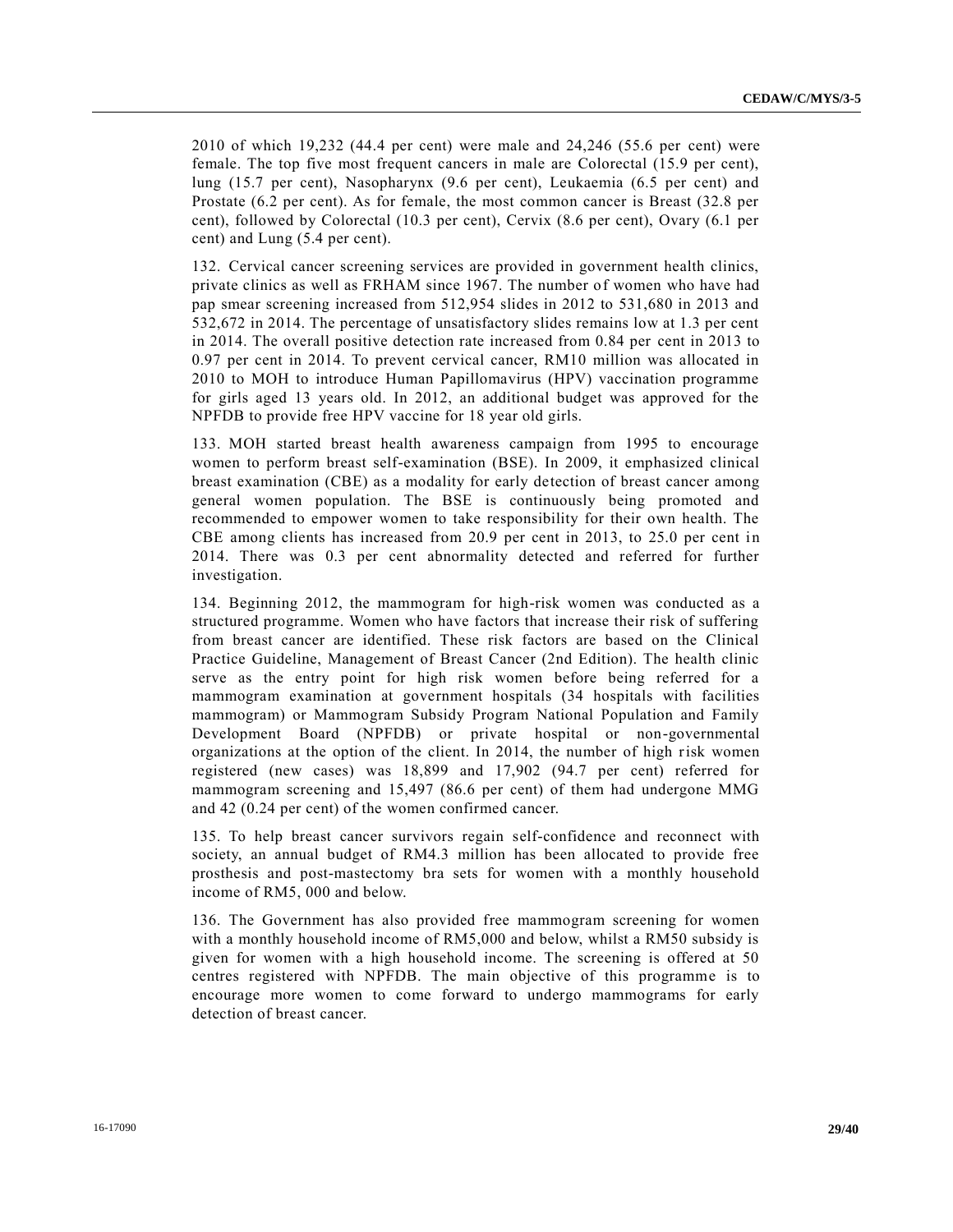### **Adolescent health services**

137. The Adolescent Health Programme was established by MOH in 1996 to provide comprehensives health services in all settings (clinics, hospitals, school and community). The services include promotive, preventive, curative, rehabilitative and referral services, where necessary. The health promotion activities include health education, information and counselling to empower the adolescents to make informed choices and decisions on all areas including sexual, reproductive health and right. Other activities are screening for early detection and prompt treatment of diseases reproductive and sexual-related illnesses. In 2014, a total of 372,773 adolescents 10-19 years have been screened for nutritional, physical, mental sexual health and risk behaviours. This accounts for 6.68 per cent of the total adolescent population screened. A total of 42,638 adolescents have been counselled and 36,504 were referred to hospital or other agencies for further management. Analysis from the Health Information Management System (HIMS) showed that the three commonest causes of hospital admission among boys aged 12-19 years were due to injury, poisoning and certain other consequences of external causes 29,335 (40.4 per cent), followed by infection and parasitic diseases 12,485 (17.2 per cent) and diseases of the digestive system 5396 (7.4 per cent). While among the girls aged 12-19 years the three commonest causes were due to pregnancy, childbirth and puerperium 32,268 (38.7 per cent), followed by injury, poisoning and certain other consequences of external causes 9,991 (12.0 per cent), and infection and parasitic diseases 8253 (9.9 per cent). Provision of comprehensive adolescent friendly health services are integrated in all government health clinics nationwide.

138. In strengthening the provision of adolescent friendly health services, MOH has developed various guidelines and modules in particular module on engaging the adolescents using HEADSS psychosocial framework and recently the guideline on managing SRH problems among adolescents for primary health care providers. These documents emphasize the importance of confidentiality, maintaining privacy, being non-judgemental as well as taking into consideration legal, ethical, rights, religious and social cultural perspectives. Regular trainings were conducted to equip health care providers with the necessary knowledge, attitude and skills in dealing effectively with the adolescents. With these interventions, in 2014, the total of 16,528 adolescents accessed were registered as new antenatal cases at government health facilities nationwide, of which 3,980 (24 per cent) were unmarried.

139. The Government, through the MOH and NPFDB, are focussing on the development of peer motivators/educators through the programme namely PROSTAR (Healthy for Youth Programme) and kafe@TEEN by NPFDB. These peer motivators/educators plan and implement suitable activities to influence other youths to practise healthy lifestyles and avoid behaviours that put them at risk of contracting STIs/HIV/AIDS and teenage pregnancy.

140. A school-based initiative introduced in 1996 between MOH and MOE is *Program Doktor Muda* (Young Doctor Programme) which aims to empower the primary school students on healthy lifestyle, mental health, sexual reproductive health and prevention of risky behaviour. Recently, in 2012 MOE has agreed to expand the *Program Doktor Muda* from primary school to secondary schools effective 2013.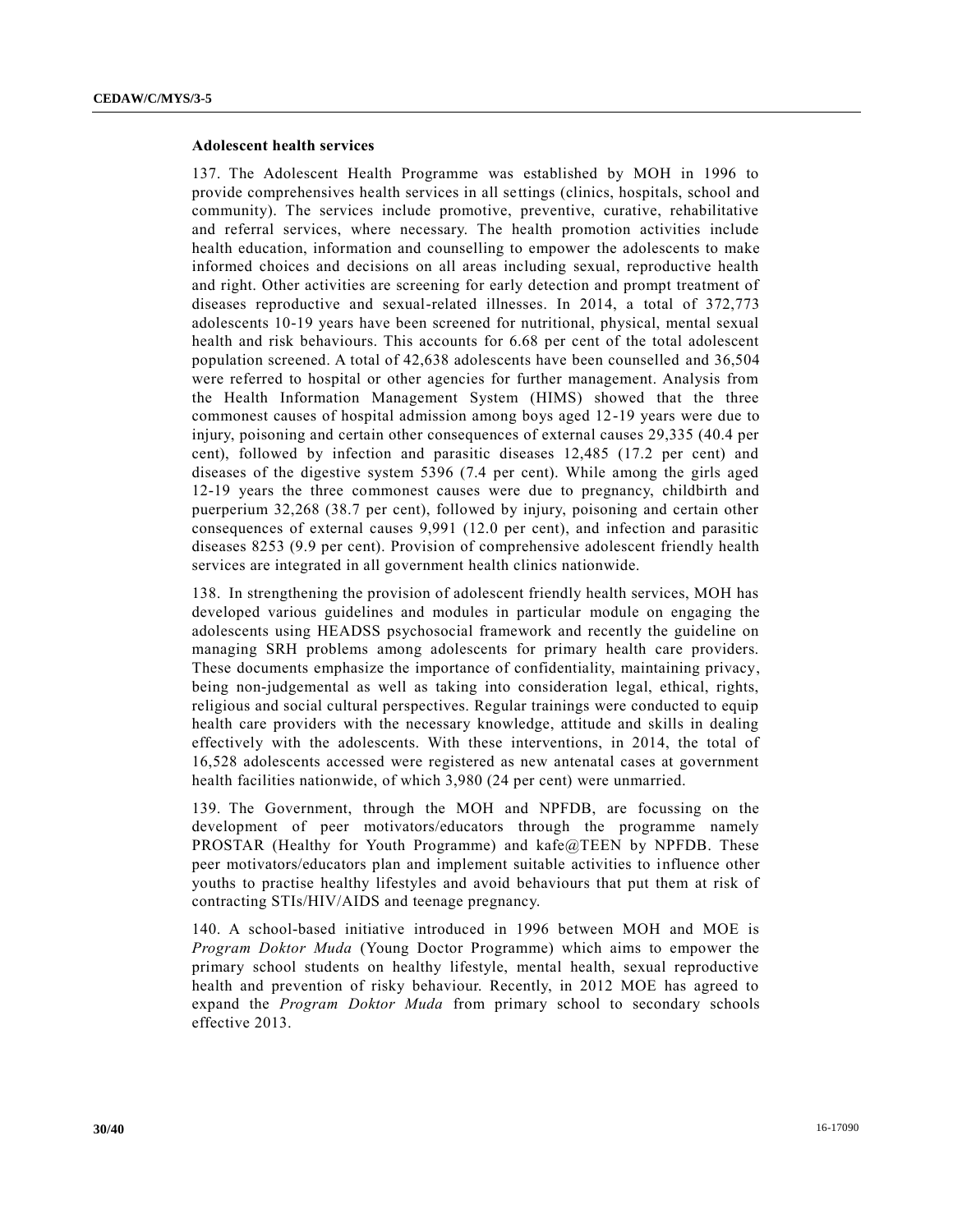141. Kafe@TEEN, a youth friendly centre, is an initiative by the Government to address adolescent reproductive health issues as well as other health related issues such as skin and acne problems, obesity, underweight and smoking.

142. In 2001, a national adolescent health policy was developed and subsequently the National Adolescent Health Plan of Action (NAHPOA) 2006-2020 was implemented as an advocacy tool towards interagency commitment. In 2008, a national technical committee on adolescent health was established by MOH with members from various agencies to monitor the NAHPOA. Subsequently the Ministry of Women, Family and Community initiated the National Policy on Reproductive Health and Social Education and its Plan of Action in November 2009 to further enhanced the access of adolescents to reproductive health education, information and services, stressing on positive values as well as responsible behaviours. There are two major milestones under the policy. Firstly, the integration of reproductive health and social education in the National Service Training curriculum in 2011 which benefits more than 100,000 school leavers each year. Secondly, in the same year, the Ministry of Education introduced reproductive health and social education (PEERS) in schools beginning with Year 1 students in primary schools. Among the contents in this module are sexual reproductive health, skills, knowledge and behaviour.

143. MOH continues to advocate for holistic intervention in addressing the issues of teenage pregnancy at various platforms and interagency meetings locally and internationally such as Social Committee Working Committee (SCWC) chaired by DG ICU, JPM; *Mesyuarat Jawatankuasa Teknikal Kesihatan Remaja Kebangsaan* chaired by DDG MOH; *Majlis Sosial and Mesyuarat Menteri Besar dan Ketua Menteri ke 122* chaired by Deputy Prime Minister, Durex SRH Forum, Radio Talk BFM 89.9, etc., at national/local level. At international level SRH issues were also presented at Asia Pacific Regional Conference on Child Abuse and Neglect (APCCAN) and Asian and Oceanic Congress of Obstetrics and Gynaecology (AOCOG) Conference. MOH also conducts regular trainings on Adolescent Health for capacity building of health-care providers at national, zone, and state and district level. A total of 3,357 HCPs have been trained in 2014.

### **Article 13**

### **Social and economic benefits**

144. The Government has taken and will continue to take appropriate measures to ensure that women and men enjoy the rights to family benefits, rights to bank loans, mortgages and other forms of financial credit. Both male and female employees benefit from the Employees Provident Fund (EPF) scheme which is under the EPF Act 1991 (Act 452).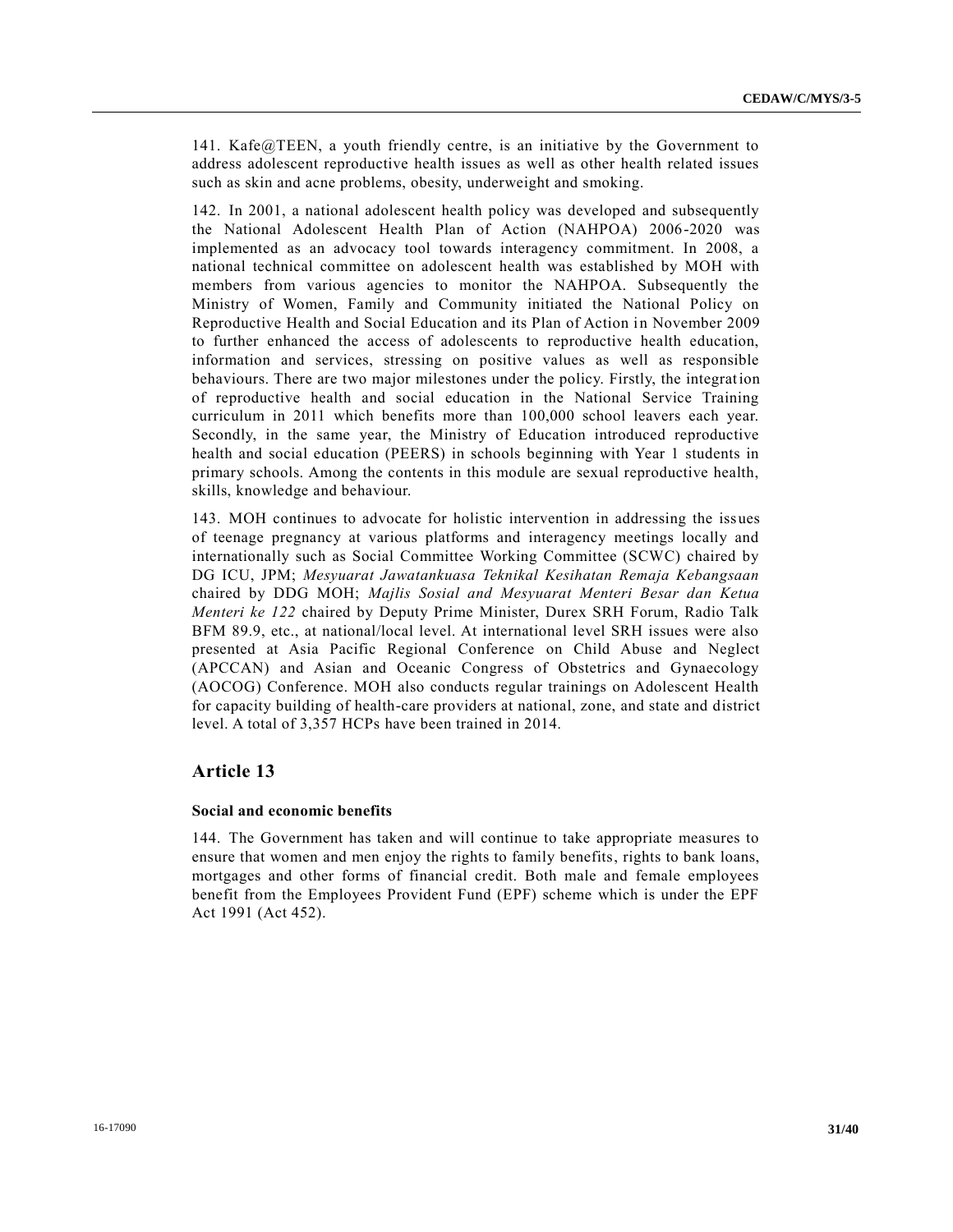#### **Special financial assistance for women**

145. The Small and Medium Enterprises Corporation inaugurated its Special Assistance Scheme for Women Entrepreneurs on 22 August 1999. This Scheme allows women entrepreneurs' greater access to financing.<sup>11</sup>

146. Sectors covered by the Scheme include manufacturing, manufacturing-related services, distribution trade, logistics, professional management services; IT related services, education services, software development, designing and packaging, R&D, marketing, tourism, and other business services.

147. Over the years, SME Corp. had discontinued some of the financial assistance schemes due to diminishing funds allocated. Due to the current needs, some of the schemes have also been reviewed in terms of coverage and eligible expenditures.

148. Besides giving opportunity for women entrepreneurs, these financial schemes are also made available for all. By and large, since its inception, the Special Assistance Scheme for Women Entrepreneurs has recorded 941 approvals amounting to RM89.2 million representing 5.4 per cent of the total approvals. The status of funds disbursed to women entrepreneurs as of 31 December 2011 is illustrated in Table 13.1.

149. The Malaysian Technology Development Corporation (MTDC) has also set-up a Technology Acquisition Fund for Women (TAF-W) that involves technology acquisition (i.e. design, blueprints, manufacturing know-how, technical support, patenting and intellectual property rights) and training programmes specifically designed towards skills-building of women entrepreneurs.<sup>12</sup>

#### **Financial outreach programme**

**\_\_\_\_\_\_\_\_\_\_\_\_\_\_\_\_\_\_**

150. The Central Bank of Malaysia (Bank Negara Malaysia) has laid out a blueprint known as Financial Sector Master Plan (FSMP) that charts the development of the Malaysian Financial System over a ten-year period, commencing from 2001. Promoting financial literacy is an integral part of the overall agenda for financial and economic reform and development. A key component to the FSMP is the tenyear Consumer Education Programme for the banking and insurance sectors.

151. Financial literacy among women is to create sufficient awareness of financial matters to enable women to protect and prosper themselves and their families. As such, the Banking Info and Insurance Info were dedicated components of the planned outreach programme launched in 2003 which deployed various channels to disseminate information on retail financial products and services, and consumers'

 $11$  The objectives of this Scheme are to integrate more companies/enterprises owned and run by women into the mainstream of manufacturing through inter and intra industries linkage; to enhance the global competitiveness of companies, enterprises owned by women; and to upgrade the technological capabilities and technical skills and expertise of companies/enterprises owned and run by women.

<sup>&</sup>lt;sup>12</sup> TAF-2 has been established with the following objectives: to promote the utilisation of technologies in the manufacturing and physical development of existing and new products or processes; to enhance the competitiveness level of women owned companies to compete globally; to increase wealth creation and technology content of women owned companies; and to upgrade and facilitate the expansion of existing women owned SME. Since its inception in 1999, TAF-2 has funded 67 projects with grants amounting to RM36.9 million.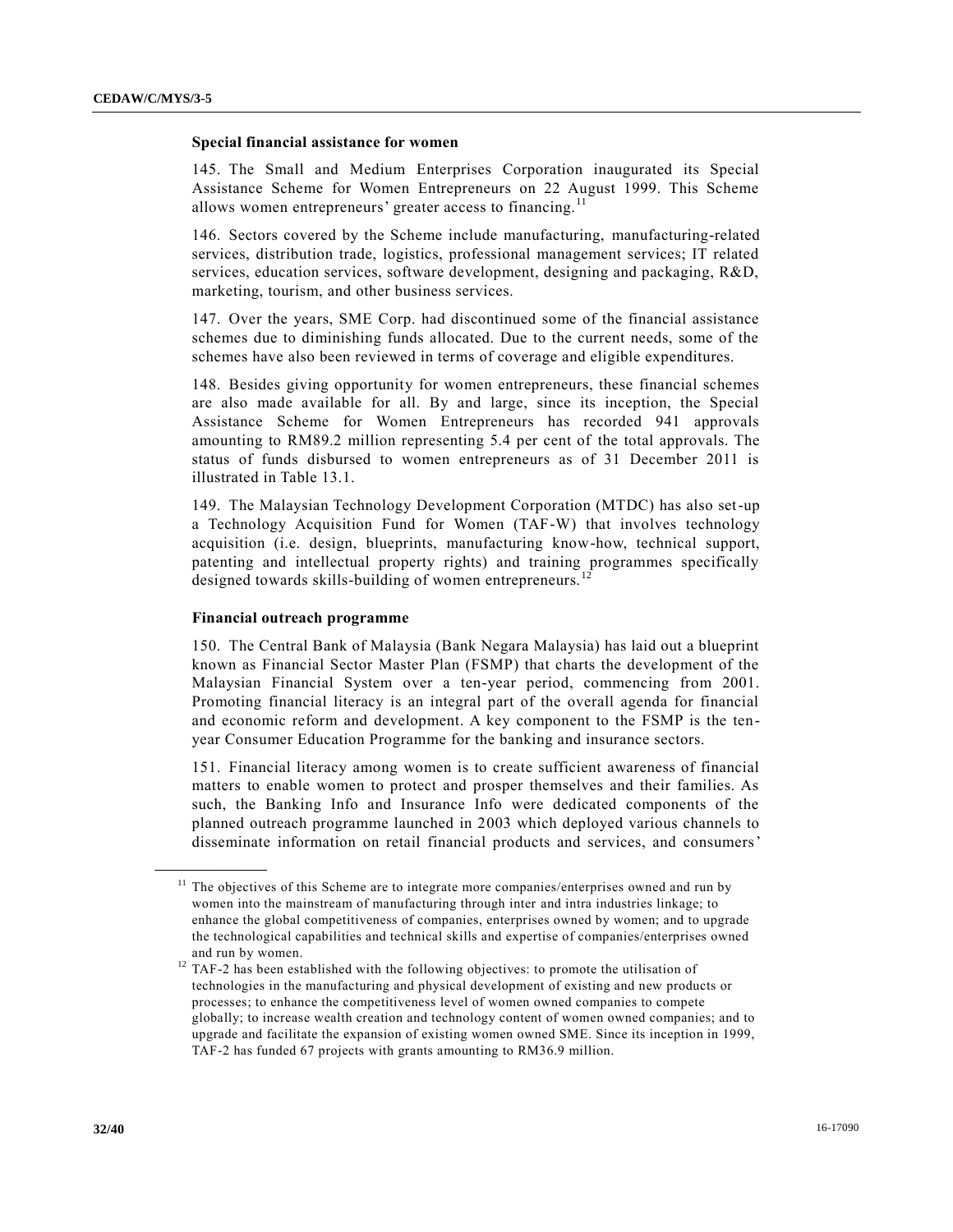rights and responsibilities with regard to such products and services. The programme has received an overwhelming response.

152. In addition, the Central Bank has introduced a Household Account Book to assist families in the areas of management of household income, savings and investments. This has been distributed among women, teachers and workers.

153. *Skim Pinjaman Ikhtiar* (SPI) is coordinated by *Amanah Ikhtiar Malaysia* (AIM) and funded by MOF.<sup>13</sup> SPI is a micro-credit scheme extended to low income groups in rural and urban areas to engage in income generating activities and micro enterprises. From 2000 until 2014, a total of 599,761 women have benefited from this scheme.

154. In terms of AIM's beneficiaries, women and women-headed households represent an important sub-group of micro-entrepreneurs especially among the rural hard core poor. To ensure women's access to micro-credit facilities, AIM designed the programmes as follows:

(a) Continuous loan is provided to members with a good track record in credit. The initial loan provided is in small amounts to ensure easy repayment, and it is sufficient for generating additional income. Subsequent loans of a larger amount will be provided to members to enable them to increase their income, thus to move them out of poverty;

(b) Lending scheme without collateral or guarantor;

(c) Lending procedures are simple, whereby the procedure can be easily understood by women thus enabling them to comply with the rules;

(d) The business takes place openly at the centre and also in villages. A weekly meeting is held regularly; and

(e) Paperwork is kept to the minimal. AIM's employees are required to read out and explain to their members (who are illiterate) the contents of the required materials.

155. In its 25 years of operation, AIM observed that women consistently register excellent loan repayment record with loan disbursements of more than RM3.7 billion (USD1 billion); the repayment rate is 99 per cent. A series of impact studies were undertaken to gauge the income level of the borrowers from the year 1989 to 2005. The study showed that the monthly household income of the borrowers has significantly increased over the poverty line income since 1990. The micro credit programmes has successfully assisted poor households, particularly women in improving their quality of life.

156. With the extension of small loans to poor rural women, they have manage d to come out of poverty. Micro-credit is not only about giving loans but also provide an opportunity for women to realize their untapped skills and potentials, to acquire self-confidence and self-respect. They can also further improve their lives with appropriate legal, economic and social support from the Government and NGOs.

**\_\_\_\_\_\_\_\_\_\_\_\_\_\_\_\_\_\_**

<sup>&</sup>lt;sup>13</sup> AIM is a non-governmental organisation established to complement the national poverty eradication programmes by providing micro credit to the poor in the country. AIM received RM572,968,410 interest-free loans from the Government to be disbursed to the target group.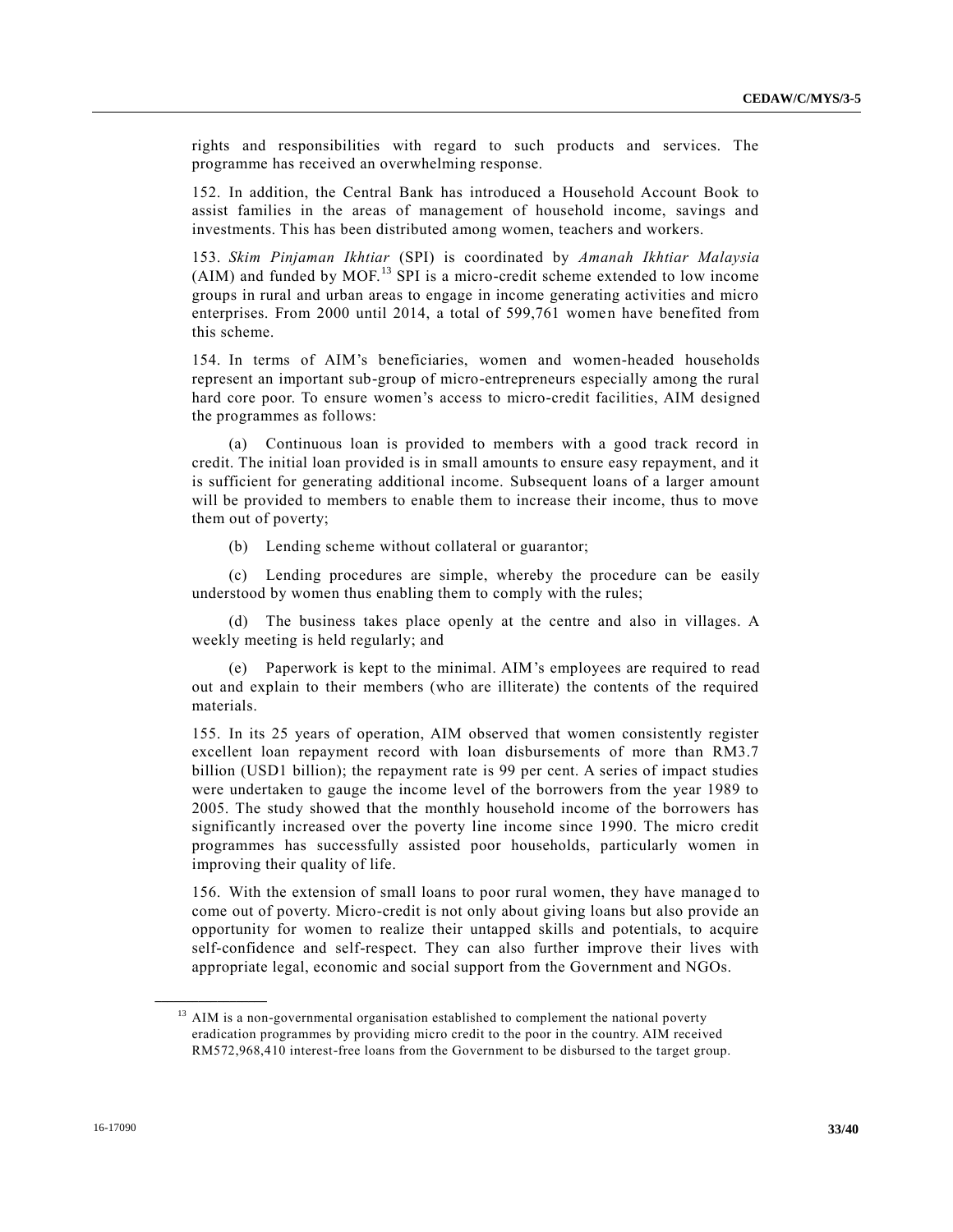### **Article 14**

### **Rural women**

157. The Government recognizes that institutionalized enabling conditions would facilitate rural women (including indigenous women) to enjoy political, economic, social and cultural rights.

### **Poverty eradication measures**

158. The poverty eradication programme has always been a priority of the Government. In the 10th Malaysia Plan, the Government stated its commitment to reduce the incidence of poverty to 2.0 per cent by 2015. The poverty eradication programmes will continue to be more target-specific by addressing pockets of poverty, particularly in remote areas as well as among *Orang Asli* (aboriginal peoples in the Peninsula), *Bumiputeras* and the minorities.

### **Rural poverty**

159. As incidences of rural poverty decreased, efforts are now to be directed towards identifying the target group for specific anti-poverty programmes. The Government will draw-up a poverty map to identify areas with high concentration of poor households. This will be used to channel development programmes to target groups. The list of hard core poor is being updated and expanded to include all poor households in rural areas, including the *Orang Asli*.

### *Orang Asli* **(aboriginal peoples of the Peninsula)**

160. A comprehensive development plan was developed to overcome the high rate of poverty among the *Orang Asli* and improve their quality of life besides addressing extreme poverty among the *Orang Asli*. In addition, the Village Micro-Credit Scheme was also extended to the *Orang Asli* to enable them to undertake economic activities especially in agriculture and in small enterprise. Education programmes were also intensified for the *Orang Asli* community.

### *Bumiputera* **minorities (Sabah and Sarawak)**

161. As part of the target-specific programmes to eradicate poverty, income generating projects were extended to address issues of hard core and general poverty among the *Bumiputera* minorities of Sabah and Sarawak. The respective State Planning Units are consolidating efforts to eradicate poverty among the *Bumiputera* minorities. The involvement of Federal and State agencies as well as NGOs and the private sector in poverty eradication programmes has been enhanced.

#### **Economic development**

162. The Government has made various efforts to improve the economic situation of rural women, particularly in Sabah and Sarawak by providing allocations for the development of rural women. In 2009, an allocation of RM2,684,540.10 was given to Sabah which benefited 150 women participants and RM2,149,085.65 for Sarawak which benefited 121 women participants. In 2010, an allocation of RM4,134,580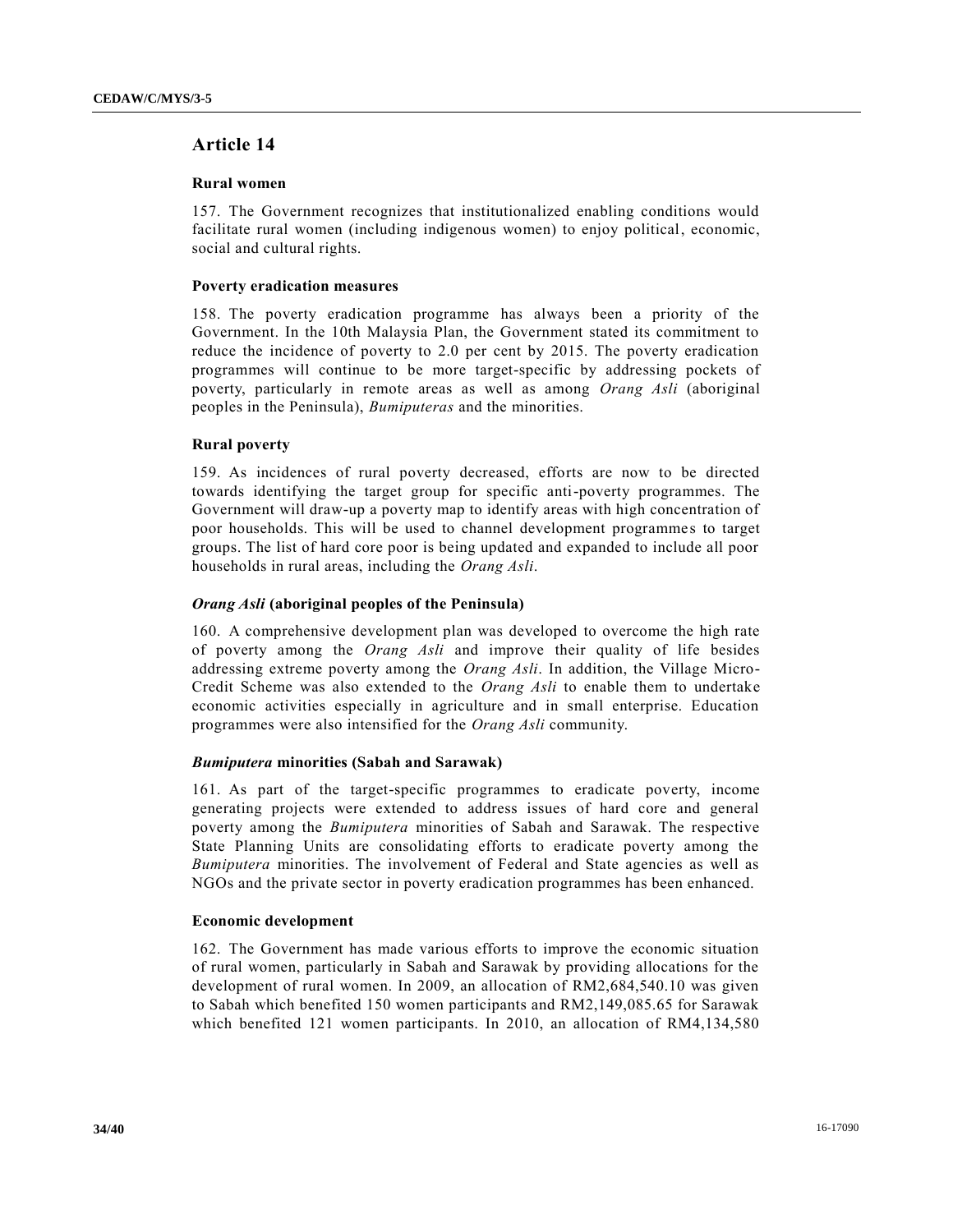was provided to Sabah which benefited 459 women participants and RM1,753,606 for Sarawak which benefited 282 women participants.

163. Under MRRD, various women's groups including the following have been actively promoting the advancement of rural women:

(a) **Smallholders' Women's Group (PWPK) under RISDA**: As of December 2011, there were a total of 836 branches with a membership of 13,173 women. Most of them were involved in entrepreneurial projects (i.e. handicraft, food processing, sewing, etc.). In 2011, the groups managed to generate income amounting to RM3.29 million (USD1.1 million);

(b) **FELCRA Dynamic Women's Group (WADIRA)**: WADIRA programmes are implemented with the aim to create a group of women who are educated, progressive, high-income earners, considerate and grateful, disciplined and responsible, united with happy families, dynamic and independent. As of December 2011, there were 75 branches nationwide with a membership of 16,137 women who are actively involved in cottage industries/economic projects i.e. food processing, agriculture, sewing, handicraft, etc.; and

(c) **Mobilization Centre for** *Orang Asli* **Women**: Under the Department of Aboriginal Affairs (JHEOA), 33 groups have been established from 1999 to 2011 with 8 centres located in Johor, 7 in Pahang, 6 in Perak and 7 in Selangor, 3 in Negeri Sembilan and 2 in Kelantan.

### **Access to information, communication and technology**

#### *Rural Internet Centre (RIC) initiatives*

164. RIC is a project implemented by the Government with the objective of bridging the digital divide between urban and rural communities. A total of 42 RICs were set up in all states throughout the country. Each RIC centre is managed by a supervisor with a committee appointed by the community. The committee comprises representatives from the post office, the agriculture and education sectors, women 's associations, entrepreneurs' associations and NGOs.

165. Extensive ICT training programmes including special workshops for women were conducted at all RICs in early of 2004. Continuous training and awareness programmes were held targeting the elderly, housewives, youth, entrepreneurs, farmers and those involved in formal and informal teaching or education. The community also nominated their representatives to be members of the RIC Committee to co-manage the RICs.

166. The Ministry of Information, Communications and Culture (MICC) also organizes seminars and workshops from time to time to enable the supervisors and committee members to update their knowledge, skills as well as sharing their experiences. Each RIC is envisioned to be a one-stop centre for e-government (Government to Citizen or G2C and Government to Business or G2B) transacting, e-learning, information exchange, on-line examination centre, e-certification centre and a shared resource centre for applications development.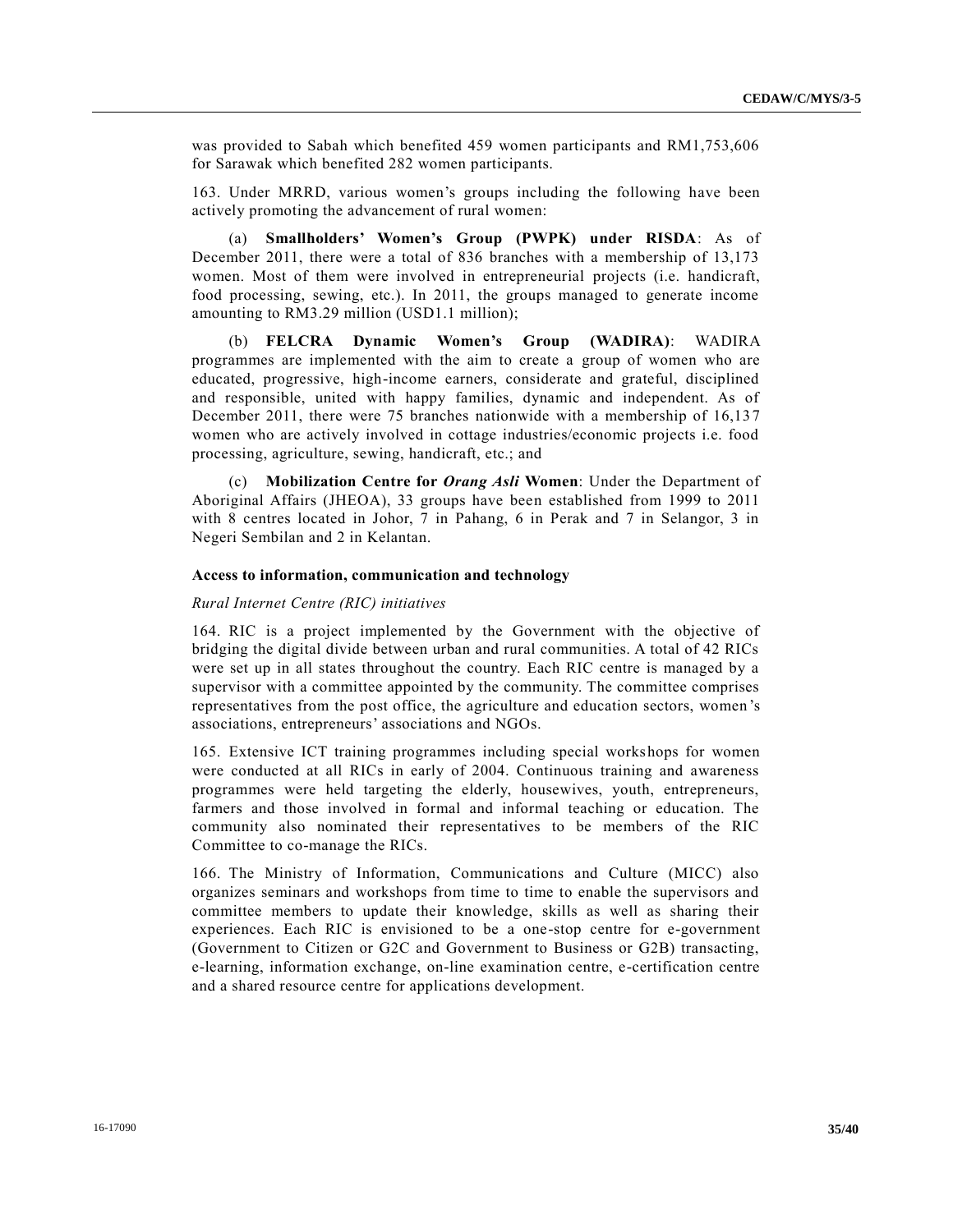### **Non-formal education and training**

167. Non-formal education and training is continuously provided by the Ministry of Agriculture and Agro-Based Industry (MAAI) as a commitment to ensure equitable access is be given to women in relation to education, work opportunities, training and financial assistance in the rural areas. Programmes offered by the Department of Community Development (KEMAS) are IT literacy, functional literacy, skills/vocational training, family well-being and community libraries. The program indicated participation of 98 per cent of rural women between the year 2006 and 2011.

### **Economic empowerment of rural women**

168. The Government through MRRD has implemented the Rural Economy Financing Scheme (*Skim Pembiayaan Ekonomi Desa* or SPED). SPED is a soft loan scheme to help rural entrepreneurs to start a business or to enhance or upgrade their business. In 2011, 128 women entrepreneurs have benefited from this scheme that amounted to a total of RM8,221,084 (USD2,686,629).

169. The MRRD, with the cooperation of the State Government's and local/district authorities, provides business premises to rural entrepreneurs who cannot a fford to own premises to operate their business. With this assistance, rural entrepreneurs would be able to operate their business in a proper, hygienic, systematic, conducive and environment-friendly business premises. From 2006 to 2011, 144 premises out of a total of 753 business premises were owned by women.

170. In order to improve the managerial skills among rural entrepreneurs, the MRRD provides advisory services and training that focused on upgrading and up-scaling of rural enterprises. Entrepreneurs who are progressive, resilient and competitive, including women and single mothers in the rural areas were also given guidance by the Ministry through the fostering programme. From 2006 to 2011, 12,095 women within the target group have participated in this programme.

171. The Ministry of International Trade and Industry (MITI) is responsible for developing new entrepreneurs by instilling and enhancing the entrepreneurial skills among the potential entrepreneurs. Towards this end, the Ministry is providing training and funding promotion activities, to create compatible and sustainable entrepreneurs. For example, through the National Institute of Entrepreneurial (*Institut Keusahawanan Negara* — INSKEN), MITI had developed a specific programme known as Women Entrepreneurship Training Programme benefiting various groups including single mothers to improve their lives. The programme is a combination of soft and hard skills trainings in collaboration with sources funded by TEKUN and the Council of Trust for the Indigenous People (MARA). From 2005 to 2011, INSKEN had trained 7,853 women through this particular programme to become entrepreneurs, while many more women were trained under other programme schemes.

172. Besides providing training, the Ministry of Entrepreneurial and Cooperation Development (MECD) was also committed in funding various business set up by women. The funding is provided through TEKUN Nasional. From 2006 to 2011 there were 71,251 (51.45 per cent) women entrepreneurs receiving an amount of RM620,235,200 (46.19 per cent) loans from TEKUN Nasional (Refer Table 14.2).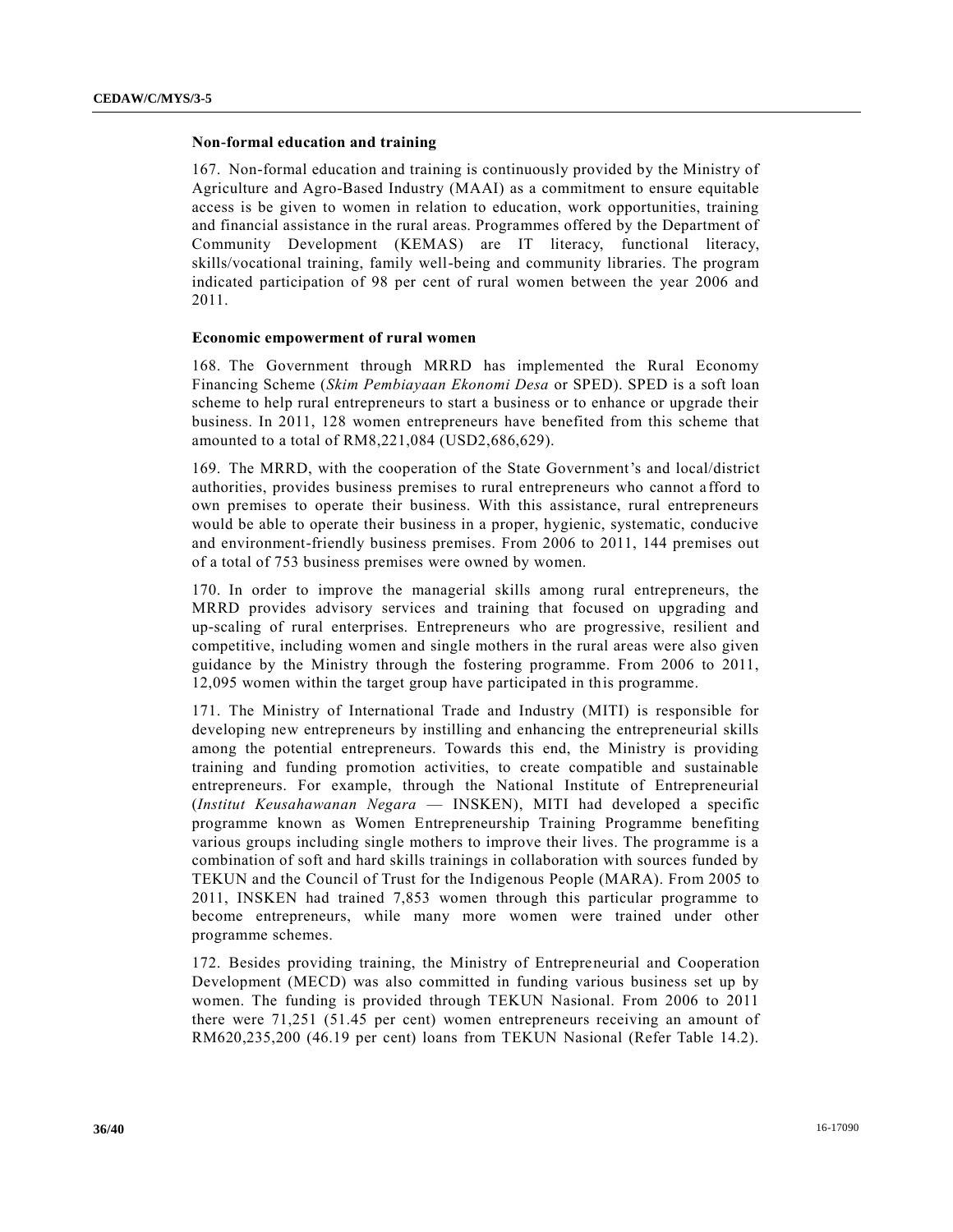The functions and agencies under MECD were dissolved and set under 8 distinctive ministries during the recent cabinet reshuffle in 2009.

173. MARA was set up to assist *Bumiputera* to enhance their financial status and to help them to sustain economically and socially within the indigenous society. MARA offers equal opportunity for men and women as long as they fulfil the prerequisites. The number of entrepreneurs and loans disbursed by MARA as shown in Table 14.3.

174. The Cooperative Commission of Malaysia or formerly known as *Jabatan Pembangunan Koperasi* is a council responsible to materialize the third sector of the economic growth, i.e., cooperative to enhance the capabilities of men and women in managing their business.

### **Article 15**

### **Equality before the law and in civil matters**

175. Malaysian women continued to have equal access to legal representation, equal rights to the administration of property, legal capacity and access to legal services. As mentioned in the previous report, women have the rights to own property, execute legal contracts and the freedom to movement, and choose their residence and domicile without any impediment.

176. The Government established the then Legal Aid Bureau in 1970 with primary objective to provide legal aid and advisory service to persons of limited means on legal issues commonly associated with them. The Legal Aid Bureau is now known as the Legal Aid Department. The functions of the Legal Aid Department are to give legal advice on all legal matters, to represent or provide legal assistance in proceedings in all courts in Malaysia within the jurisdiction as provided in the Second Schedule (criminal jurisdiction) and the Third Schedule (civil jurisdiction) of Legal Aid Act 1971, to provide mediation services and to promote legal awareness members of the public on their rights under the law. Meanwhile certain women's organizations also urged the Government to take action to provide assistance to women and their children in their maintenance claims against their husband and the children's guardian.<sup>14</sup>

177. The National Legal Aid Foundation (NLAF) was incorporated on 25 January 2011 as a result of a decision made by the Government on 3 March 2010. With the formation of the NLAF those who cannot afford legal fees will be provided legal assistance by the NLAF. The NLAF is governed by a Board of Directors chaired by the Attorney General. Its members include the Bar Council President, Secretary General of Treasury, a Dean of the Faculty of Law in public learning institution and two representatives from the non-governmental organizations to be appointed by the Minister. The legal aid and advice in criminal matters will be given to all Malaysian citizens at the stage of arrest, remand and bail application. The means test will only

**\_\_\_\_\_\_\_\_\_\_\_\_\_\_\_\_\_\_**

<sup>&</sup>lt;sup>14</sup> More information is available at www.jbg.gov.my.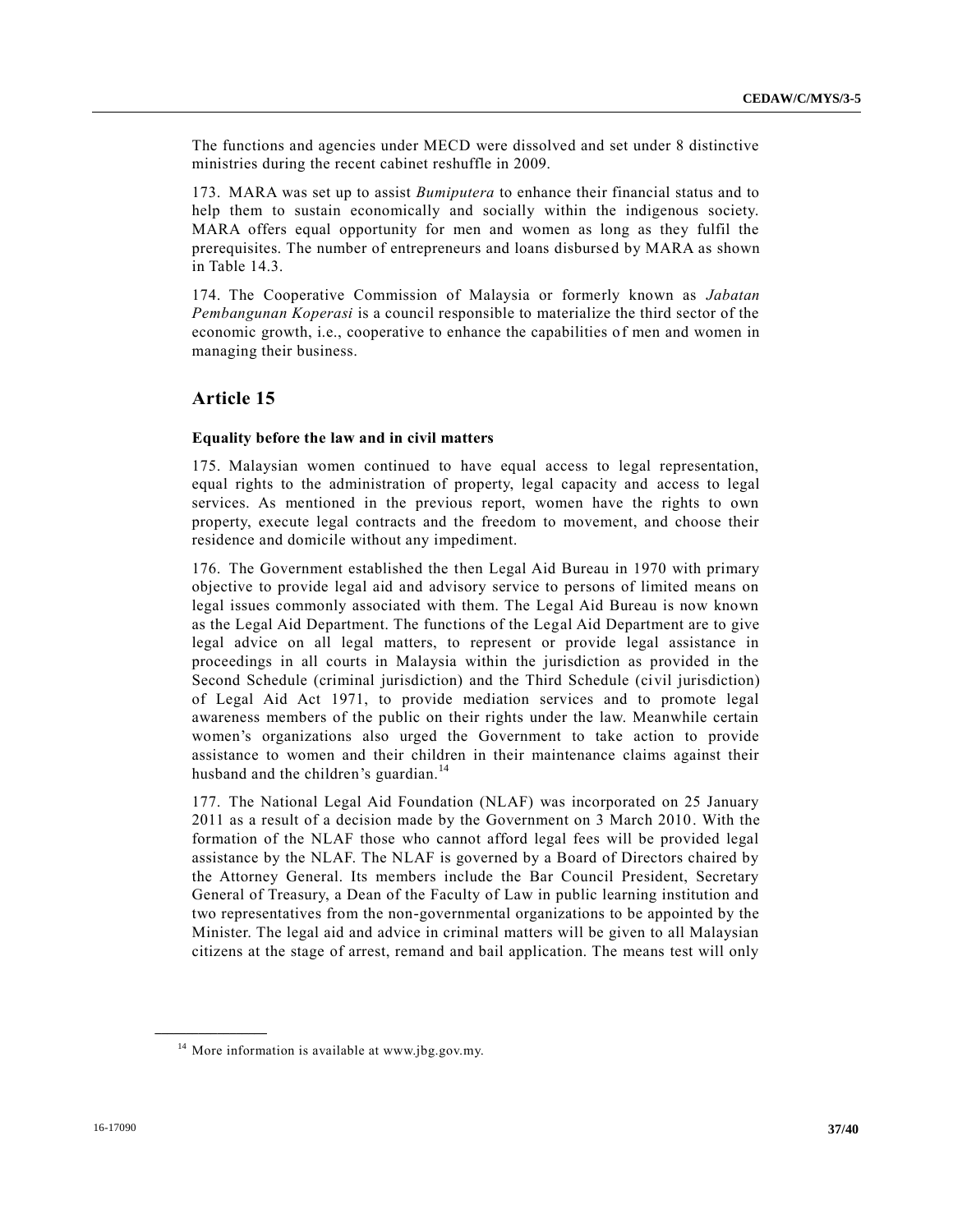be conducted for the purpose of determining who is eligible for legal representation at the trial stage.<sup>15</sup>

178. The Bar Council Legal Aid Centre (BCLAC) was founded by the Malaysian Bar Council with the purpose of providing citizens equal opportunity for the enforcements of their fundamental right to equality before the law. It is one of the organizations in Malaysia which provide free legal advice and representation and it has branches to represent each state in Malaysia. The BCLAC are actively involved in pro-bono work in the community, and conduct many programmes in cooperation with other organizations.<sup>16</sup>

### **Establishment of reconciliation council (***Majlis Sulh***)**

179. The practice of *Sulh* in the Syariah Court in Malaysia has been recognized under the respective States' Syariah Court Civil Procedure Act/Enactments/Ordinances. For example, by virtue of section 99 of Syariah Court Civil Procedure (Federal Territories) Act 1998 [Act 585], the parties to any proceeding, may at any time hold *Sulh* to settle their dispute in accordance with such rules or in accordance with Islamic Law. *Sulh* means an agreement entered to resolve the conflict/disputes between parties who are Muslims. It is equivalent to mediation in the practice of civil law. In the words of Islamic Scholars, *Sulh* is defined as a binding agreement or contract with a compromise to achieve peace between two or more parties who disputed.

180. With regards to the procedures of *Majlis Sulh* (Council of *Sulh*), it is governed under the respective States' Syariah Court Civil Procedure (*Sulh*) Rules (for example, the Syariah Court Civil Procedure (*Sulh*) (Federal Territories) Rules 2004), Practice Directions by the Director General/Chief of Syarie Judge of the Department of Syariah Judiciary Malaysia (JKSM) and the *Sulh* Manual Procedure.

181. Apart from the Syariah court, the Legal Aid Department also provides the mediation service for their clients, which is governed by the Legal Aid (Med iation) Regulations 2006 [P.U. (A) 163/2006]. If the mediation process succeeds, the legal aid counsel would file the application to the Syariah court in order to get the agreement being recorded and endorsed by the court. On the other hand, if the parties failed to settle their disputes amicably, the legal aid counsel will file the case in the Syariah court for trial and by virtue of Practice Direction No. 1 of 2010, parties would be exempted from the *Majlis Sulh* conducted in the Syariah court.

### **Mediation system**

**\_\_\_\_\_\_\_\_\_\_\_\_\_\_\_\_\_\_**

182. On 1 August 2012, the Mediation Act 2012 [Act 749] entered into force. The enactment of Act 749 represents the Government's commitment to encourage mediation as a method of alternative dispute resolution, thereby clearing the backlog of civil cases. The preamble to the Act provides that it was promulgated to "promote and encourage mediation as a method of alternative dispute resolution". Its aim is to facilitate parties who are in dispute "to settle disputes in a fair, speedy and costeffective manner".

<sup>15</sup> More information is available at www.ybgk.gov.my.

<sup>&</sup>lt;sup>16</sup> More information is available at www.malaysianbar.org.my.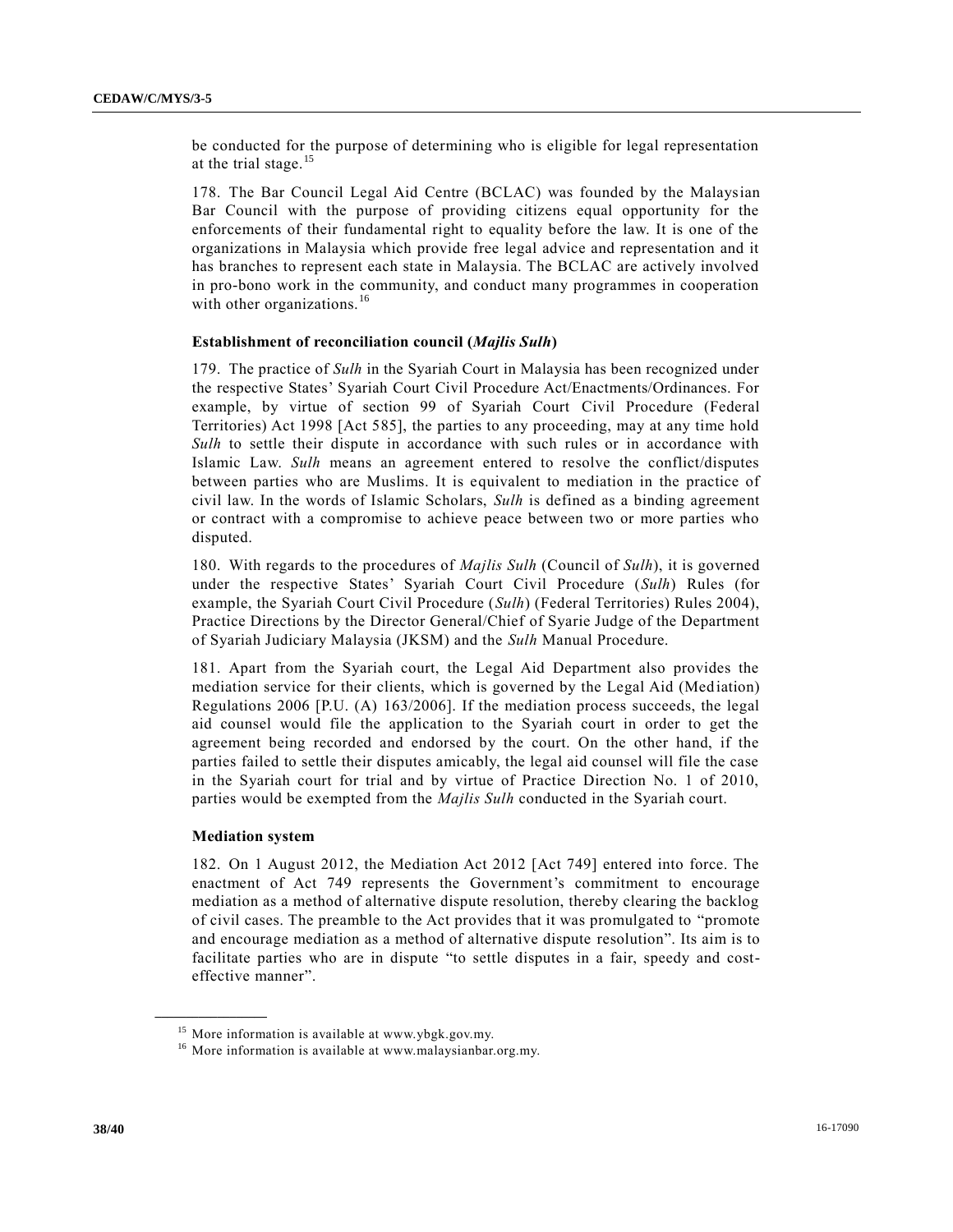### **Article 16**

### **Equality in marriage and family law**

183. The Government reiterates its commitment in upholding and implementing its current legal framework and policies pertaining to matrimony and family on the basis of equality and without distinction or discrimination between men and women in both its civil and Syariah systems. Notably, Malaysia maintains two parallel family legal systems, based on the English common law and Shari'a law respectively. The Government reiterates its position that its reservations on paragraphs (a), (c), (f) and (g) of article 16 (1) of the Convention fall within the ambit of Islamic Law or Shari'a (the divine law of Islam). There have been instances nonetheless where Shari'a matters are discussed at length on areas that are not prescribed in depth in the primary sources of Islamic Law. The concept of *siasah shar'iyyah* or public policy is used and has been used in marriage. In Shari'a, Muslim men are allowed to have four wives and the Shari'a's primary sources require the men to be just to all the wives. The Syariah Courts have been accorded the power to determine what would be deemed just for the wife and will consider collaborative evidence such as the man's occupation, earnings as well as seeking medical reports for cases of infertility.

184. The Government therefore has to maintain its reservations to paragraphs (a), (c), (f) and (g) of article 16 (1) and understands that the principle of "equality" as expounded in the said articles has to be considered within the realm of the Shari'a which guarantees to a spouse complementary rights and responsibilities in order to preserve the sacred bond of matrimony.

185. The Government is committed to achieve gender equality and equity in the breadth of laws that impact women such as personal rights, rights and responsibilities pertaining to marriage, guardianship, wardship, trusteeship and adoption of children, inheritance and property. The Government consistently promotes and uphold the rights of Muslim women, as sanctioned by Shari'a. This has been proven with the continuing efforts taken by the Government in reviewing and amending the provisions of laws such as Islamic Family Law Act, Rules and Regulations and Practice Directions of Syariah courts. The Islamic Family Law (Federal Territories) (Amendment) Act 2006 [Act A1261] is an Act to amend the Islamic Family Law (Federal Territories) Act 1984 [Act 303]. It has been gazetted on 2 February 2006 and come into force on 1 November 2010; vide P.U. (B) 477/2010. Generally, the purpose of the amendment is to protect and safeguard the rights of women and the welfare and the best interest of the child.

186. Among the amendments which are relevant to the subject of equality in marriage and family law are as follows:

(a) Section 23 of the Act 303 is amended by section 6 Act A1261 that imposes a condition for the man who wishes to contract another marriage to obtain the court's written permission prior to the marriage. In addition, the new provision provides that the court shall have the power on the application by any party to the marriage to require a person to pay maintenance to his existing wife or wives. Furthermore, the amendment would allow the Syariah court to order for the division of assets acquired by the husband during the marriage by their joint efforts or sole